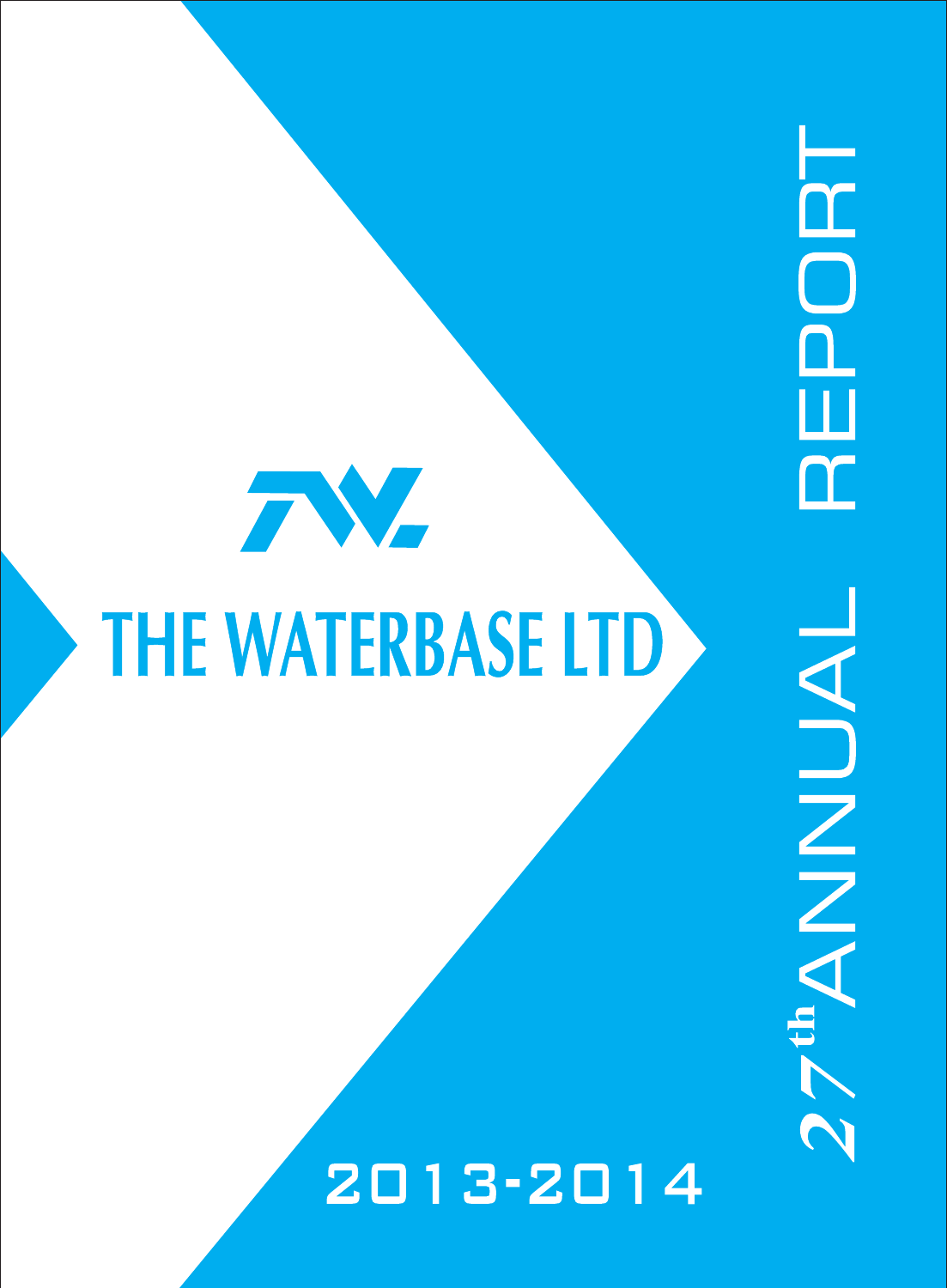

### THE WATERBASE LIMITED

27th Annual Report 2013 - 2014

| <b>CONTENTS</b> | Page No. |
|-----------------|----------|
|                 | 01       |
|                 | 02       |
|                 | 05       |
|                 | 12       |
|                 | 14       |
|                 | 17       |
|                 | 18       |
|                 | 19       |
|                 | 20       |
|                 |          |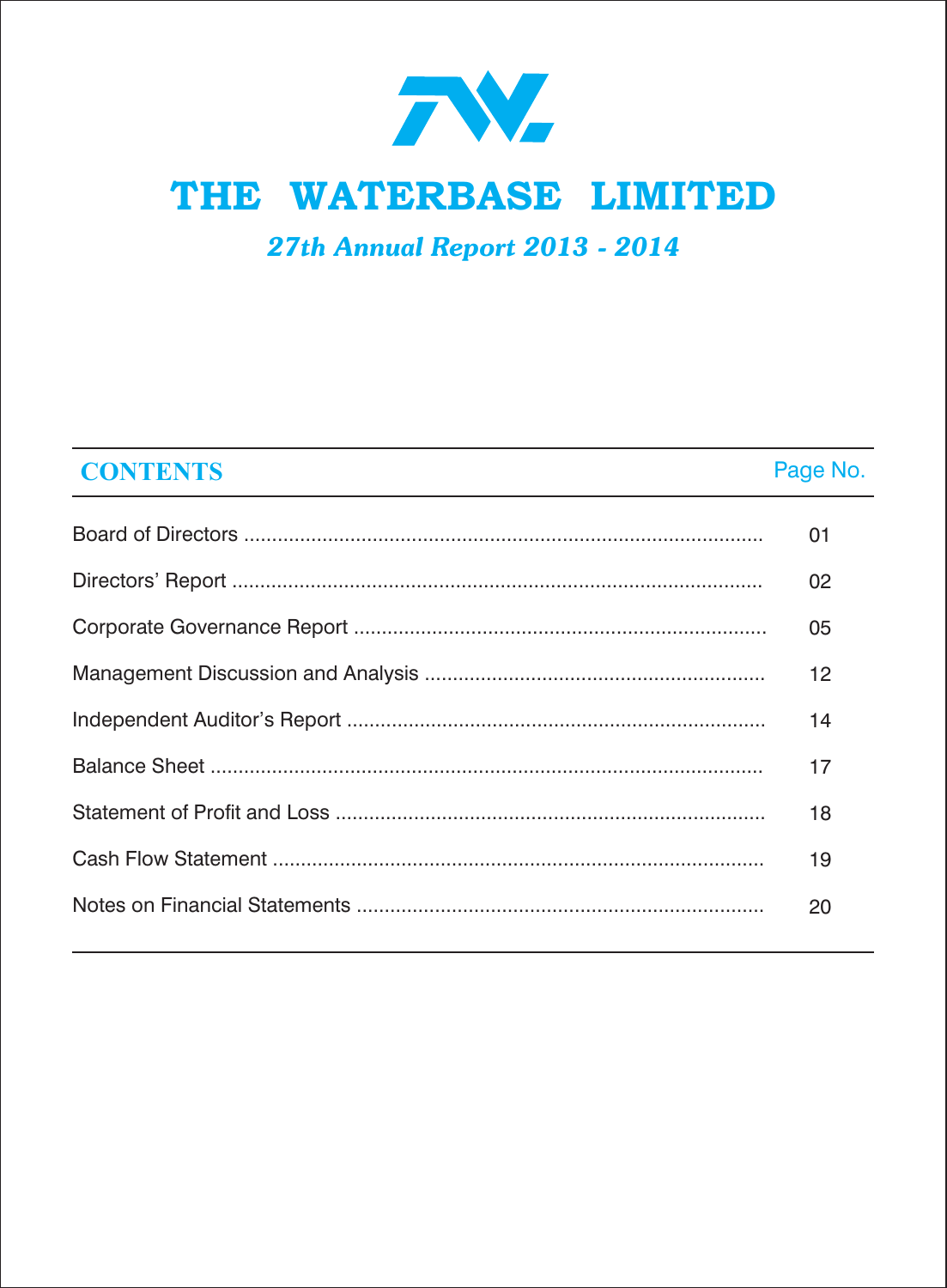### **THE WATERBASE LIMITED**



*27th Annual Report 2013 - 2014*

#### **BOARD OF DIRECTORS**

Mr. VIKRAM M THAPAR, Chairman Mr. ANIL KUMAR BHANDARI Lt. Gen. DEEPAK SUMMANWAR (Retd.) Mr. ADARSH SARAN Mr. NAKUL KAMANI Mrs. JYOTI THAPAR Mr. RANJIT MEHTA Mr. VARUN THAPAR

#### **CHIEF EXECUTIVE**

Mr. ASHOK NANJAPA

#### **AUDITORS**

**MITRA KUNDU & BASU** CHARTERED ACCOUNTANTS No.1, ACHARYA J.C. BOSE ROAD KOLKATA - 700 020

#### **SHARE TRANSFER AGENTS**

CAMEO CORPORATE SERVICES LTD. SUBRAMANIAN BUILDING No.1, CLUB HOUSE ROAD CHENNAI - 600 002

#### **COMPANY SECRETARY**

Ms. SUGUNA KRISHNAMURTHY

#### **REGISTERED OFFICE & WORKS**

ANANTHAPURAM VILLAGE T.P. GUDUR MANDAL NELLORE - 524 344 ANDHRA PRADESH CIN:L05005AP1987PLC018436

#### **LISTING IN STOCK EXCHANGE**

BSE LTD., MUMBAI

#### **BANKERS**

STATE BANK OF INDIA, OVERSEAS BRANCH, CHENNAI - 600 001 CANARA BANK, OVERSEAS BRANCH, CHENNAI - 600 002 UNION BANK OF INDIA, OVERSEAS BRANCH, CHENNAI - 600 108 STATE BANK OF HYDERABAD, INDUSTRIAL FINANCE BRANCH, CHENNAI - 600 001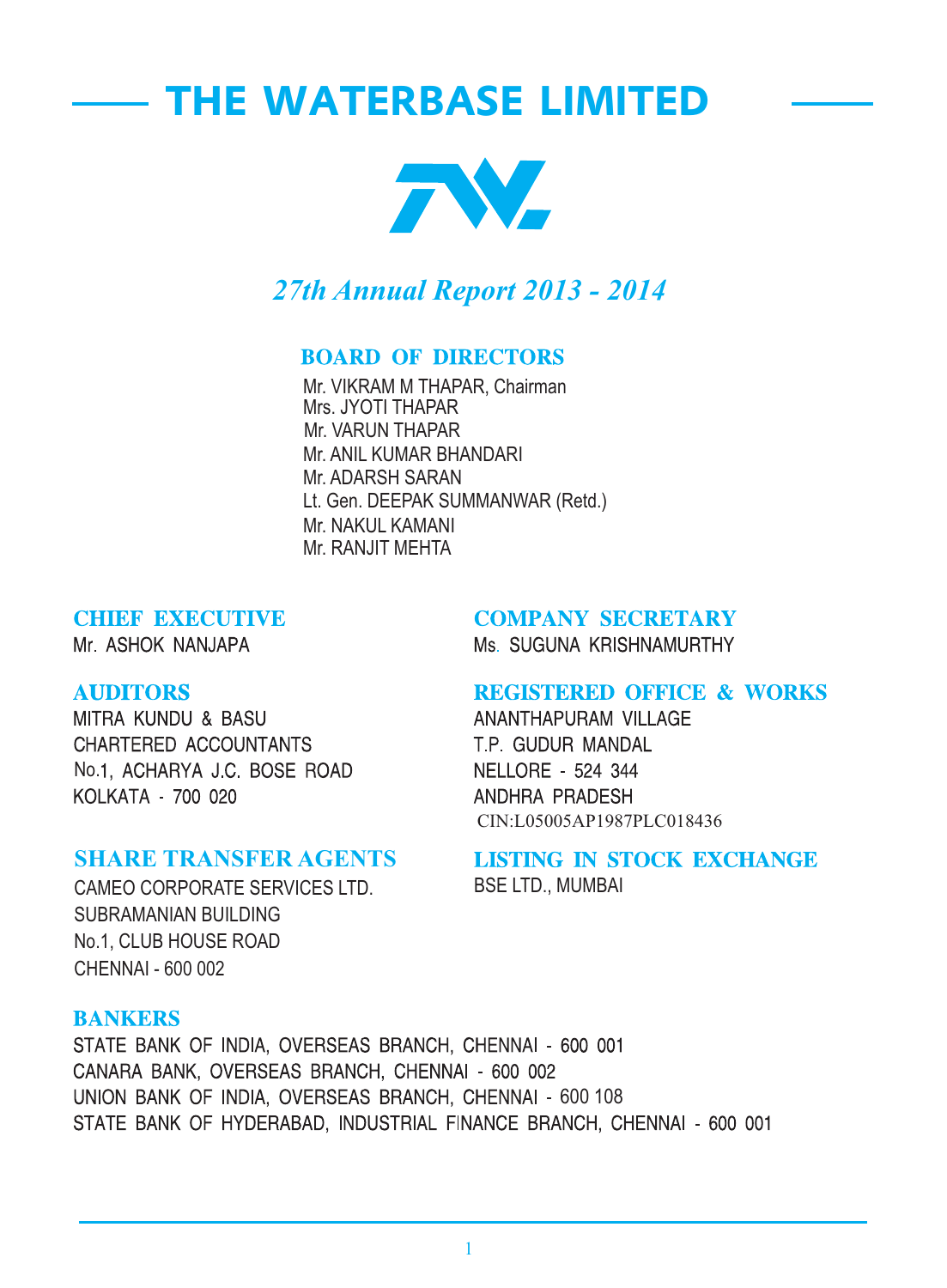

#### **DIRECTORS' REPORT**

| <b>Particulars</b>                                                | <b>Current Year</b> | Previous Year |
|-------------------------------------------------------------------|---------------------|---------------|
| Gross Sales/Services                                              | 22820.86            | 15702.09      |
| Profit before Interest, Depreciation,<br>Tax and Exceptional item | 2511.91             | 1274.35       |

#### **OPERATIONS**

During the year under review, the gross revenue from sales and services of the company has increased to ₹ 22820.86 lacs as against ₹ 15702.09 lacs for the corresponding period in the previous year, registering an impressive growth of 45%.

The profit before tax was  $\bar{\xi}$  2043.56 lacs as against  $\bar{\xi}$  758.49 lacs in the previous year.

The industry continues to do well as the area under Vannamei shrimp farming continues to increase.

With increased internal demand and lucrative prices for shrimps, the farmers have been able to get good prices for their produce.

#### **RIGHTS ISSUE**

The Company's rights issue as approved by the shareholders and SEBI for  $\bar{\zeta}$  12.86 crores consisting of 1,28,67,750 Equity shares at face value of  $\bar{\tau}$  10/- each for cash made on the basis of 1 share for every 2 equity share held as on the record date of September 12, 2013 was completed in October 2013. The issue was subscribed at106.86%.

#### **PARTICULARS OF CONSERVATION OF ENERGY, TECHNOLOGY ABSORPTION AND FOREIGN EXCHANGE EARNINGS AND OUTGO.**

Information pursuant to Section 217 (1) (e) of the Companies Act 1956 read with the Companies (Disclosure of Particulars in the Report of Board of Directors) Rules, 1988 is given in Annexure – Aof the Report.

#### **PARTICULARS OF EMPLOYEES**

During the year under review, no employee of the company was in receipt of remuneration requiring disclosure under Section 217 (2A) of the Companies Act, 1956 read with the Companies (Particulars of Employees) Rules, 1975.

#### **DIRECTORS**

In accordance with the requirements of the Companies Act 2013 and the Articles of Association of the company, Mr. Vikram M. Thapar retires by rotation and being eligible offers himself for reappointment.

Mr. Varun Aditya Thapar who was appointed as Additional Director on February 5, 2014 pursuant to Section 260 of the Companies Act, 1956 and the Articles of Association of the Company holds office upto the forthcoming AGM. The Company has received a notice in writing from a member along with required deposit proposing Mr. Varun Aditya Thapar as Director retiring by rotation.

Ms. Ayesha Thapar resigned from the Board with effect from February 5, 2014 due to professional preoccupation. The Board places on record its appreciation for the valuable contribution of Ms. Ayesha Thapar during her tenure as Director of the Company.

As per the provisions of Companies Act, 2013, Independent Directors are required to be appointed for a term of maximum of 5 (five) consequent years and Independent Directors shall not be liable to retire by rotation. Accordingly, Mr. Anil Kumar Bhandari, Lt. Gen. Deepak Summanwar (Retd.), Mr. Nakul Kamani and Mr. Ranjit Mehta are proposed to be appointed as Independent Directors to hold office for a term of five consecutive years upto 31st March 2019.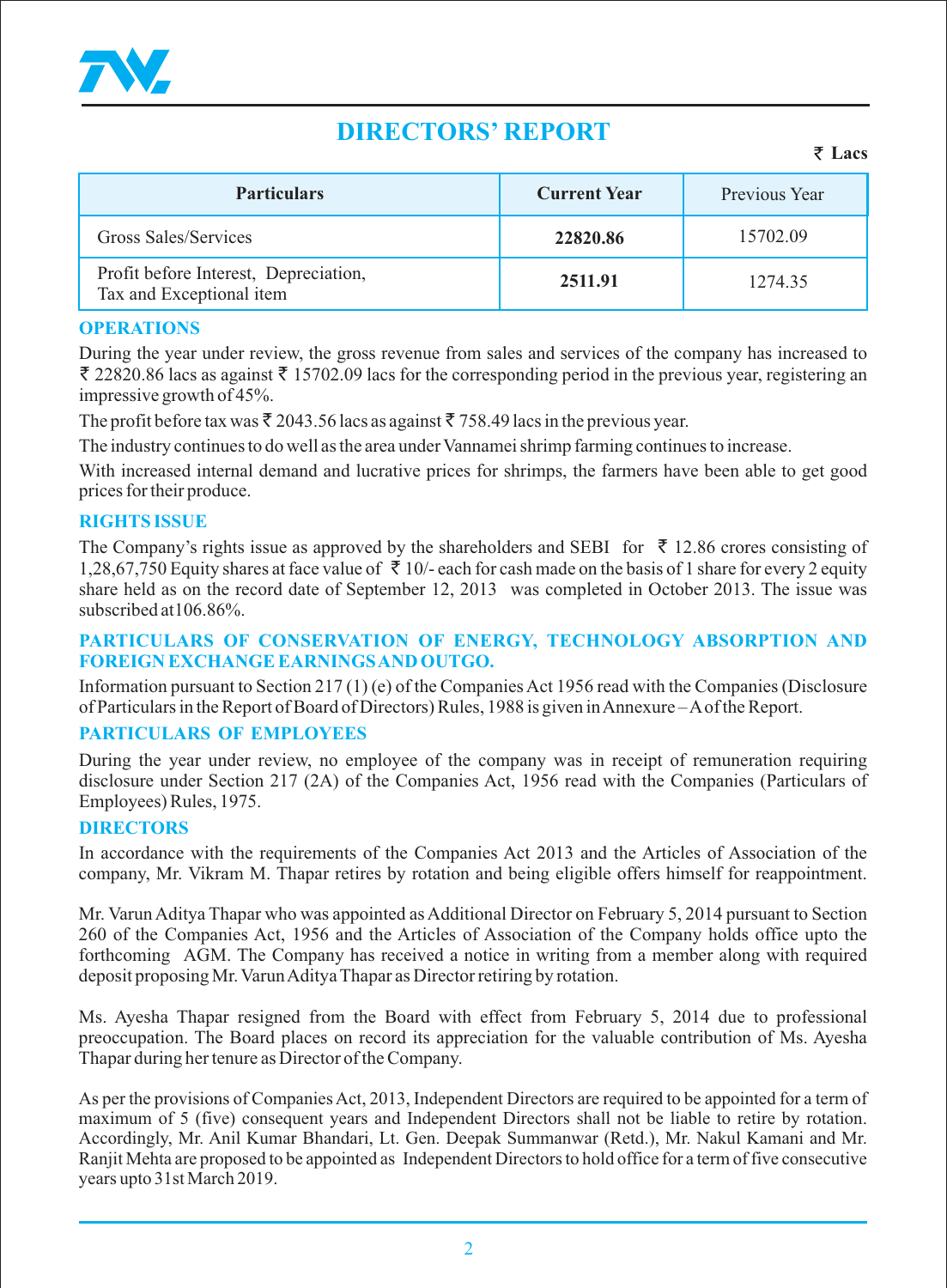

The Company has received requisite notices in writing from members proposing them for appointment as Independent Directors.

The Company has received declarations from all the independent Directors confirming that they meet with the criteria of independence as prescribed under section  $146(6)$  of the Companies Act, 2013.

Mr. Ramakanth V. Akula has been appointed by the Board of Directors as Chief Executive Officer effective from 1st August 2014.

#### **DIRECTOR'S RESPONSIBILITY STATEMENT**

Pursuant to the requirement under Section 217 (2 AA) of the Companies Act, 1956 with respect to Director's Responsibility Statement, it is hereby confirmed that :

- (1) In the preparation of the Annual Accounts for the financial year ended March 31, 2014 the applicable Accounting Standards have been followed along with proper explanation relating to material departures.
- (2) The Directors have selected such accounting policies and applied them consistently and made judgements and estimates that are reasonable and prudent so as to give a true and fair view of the State of the affairs of the Company as at the end of the financial year and of the profit of the company for the year under review.
- (3) The Directors have taken proper and sufficient care for the maintenance of adequate accounting records in accordance with the provisions of the Companies Act, 1956 for safe guarding the assets of the company and for preventing and detecting fraud and other irregularities.
- (4) The Directors have prepared the Annual Accounts on a "going concern basis".

#### **CORPORATE GOVERNANCE**

The Company has over the years been committed to good governance practices. A separate report on Corporate Governance together with Auditors certificate regarding compliance of conditions of corporate governance under Clause 49 of the listing agreement, forms part of the Annual report.

#### **AUDITORS**

1) The Statutory Auditors M/s. Mitra Kundu & Basu, Chartered Accountants, retire at the ensuing Annual General Meeting and being eligible, offer themselves for re-appointment.

2) The Company has received their letter confirming that their re-appointment, if made, would be within the prescribed limits under section  $141(3)$  (g) of the Companies Act, 2013 and that they are not disqualified for reappointment.

#### **COSTAUDIT**

Pursuant to Section 233 (B) (2) of the Companies Act 1956, the Board of Directors on the recommendation of the Audit Committee, appointed Mr. K. Suryanarayana, Practicing Cost Accountant as the Cost Auditor of the Company for the Financial Year ended  $31<sup>s</sup>$  March, 2014.

#### **ACKNOWLEDGEMENT**

Your Directors place on record their appreciation for the assistance and support extended by the Government Authorities and Banks.

Your Directors place on record their appreciation for the dedicated and sincere services rendered by the employees of the Company.

For and on behalf of the Board of Directors

New Delhi, July 31, 2014

**Vikram M Thapar** *Chairman*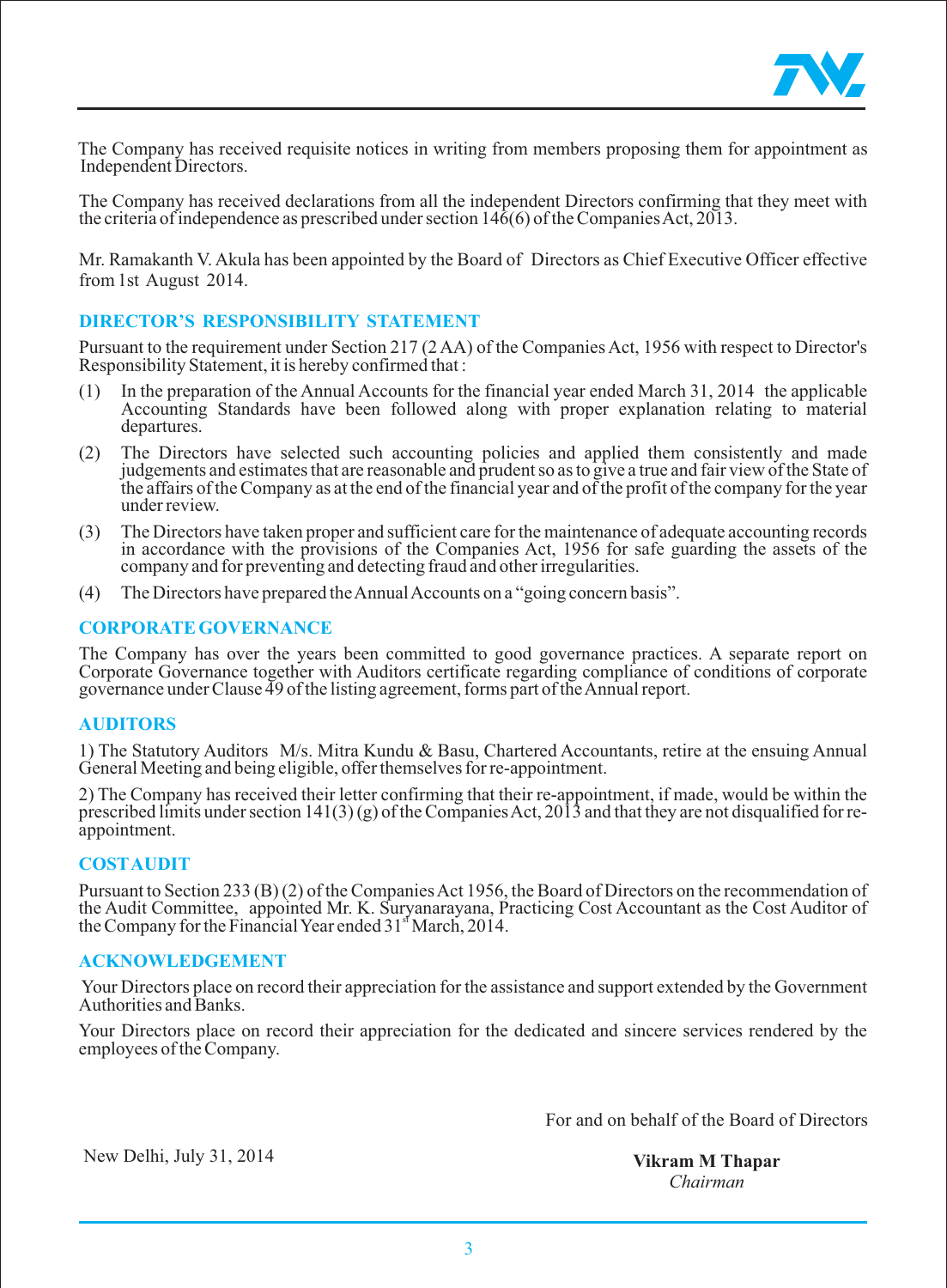

#### **ANNEXURE TO THE DIRECTORS' REPORT - Annexure -A**

#### **CONSERVATION OFENERGY**

Your Company has implemented a system for continuous review of energy costs to reduce energy generation costs and optimize the energy utilisation.

|              |                                       | <b>FORM-A</b>                             |           |           |
|--------------|---------------------------------------|-------------------------------------------|-----------|-----------|
| I.           | <b>Power and Fuel Consumption</b>     |                                           |           |           |
|              |                                       |                                           | 2013-14   | 2012-2013 |
| 1            | <b>Electricity</b>                    |                                           |           |           |
|              | a) Purchased                          | - Units (Kwh)                             | 8026420   | 5718750   |
|              |                                       | - Total Amount -₹                         | 57171292  | 32509671  |
|              |                                       | - Rate / Unit - $\bar{\tau}$              | 7.12      | 5.68      |
|              | b) Own Generation:                    |                                           |           |           |
|              |                                       | i) Through Diesel Generator - Units (Kwh) | 508805    | 963601    |
|              |                                       | - Total Amount -₹                         | 8966351   | 14898585  |
|              |                                       | - Rate / Unit - $\bar{\tau}$              | 17.62     | 15.46     |
|              |                                       | ii) Through Steam Turbine / Generator     | <b>NA</b> | NA.       |
| $\mathbf{2}$ | <b>Coal (Quantity And Where Used)</b> |                                           | <b>NA</b> | NA        |
| 3            | <b>Furnace Oil-Quantity (K.Lts)</b>   |                                           |           |           |
|              |                                       | - Total Qty                               | 278054    | 273630    |
|              |                                       | - Total Amount -₹                         | 12462745  | 12108128  |
|              |                                       | - Average Rate - $\bar{\tau}$             | 44.82     | 44.25     |
| 4            | <b>OTHER/INTERNAL GENERATION</b>      |                                           | <b>NA</b> | NA.       |
|              | Consumption per unit of production    |                                           |           |           |
|              | Electricity (Unit/MT)                 |                                           | 214.70    | 205.14    |
|              | Furnace Oil (Litres / MT)             |                                           | 7.33      | 8.40      |
|              |                                       |                                           |           |           |

**II. TECHNOLOGYABSORPTION**

Efforts made in technology absorption are shown in Form B below: **FORM - B**

#### **I Research and Development (R&D)**

The company continuously interacts with International Experts on Shrimp Feed Nutrition, water quality management and Development of specialised Feed Ingredients. The company also works closely with reputed Institutes who are involved in Aqua Feed Nutrition Research.

#### **ii Technology Absorption, Adaptation and Innovation**

The company is continuing its Research work in implementing alternate Indigenous Raw Material in its Feed Manufacture. The company is engaged in finding animal protein substitutes and Feed Conversion improvement trials.The Company is conducting various trials on Shrimp culture related matters and is also working on alternate Feed ingredients and digestability studies.

| <b>III.</b> Foreign Exchange Earnings and Outgo |                       |                       |
|-------------------------------------------------|-----------------------|-----------------------|
|                                                 | 2013-14               | 2012-2013             |
|                                                 | $\bar{\tau}$ in Lakhs | $\bar{\tau}$ in Lakhs |
| - Earnings                                      | 130.32                | 84.47                 |
| - Outgo                                         | 648.79                | 722.57                |
|                                                 |                       |                       |

For and on behalf of the Board

|                          | Vikram M Thapar |
|--------------------------|-----------------|
| New Delhi, July 31, 2014 | Chairman        |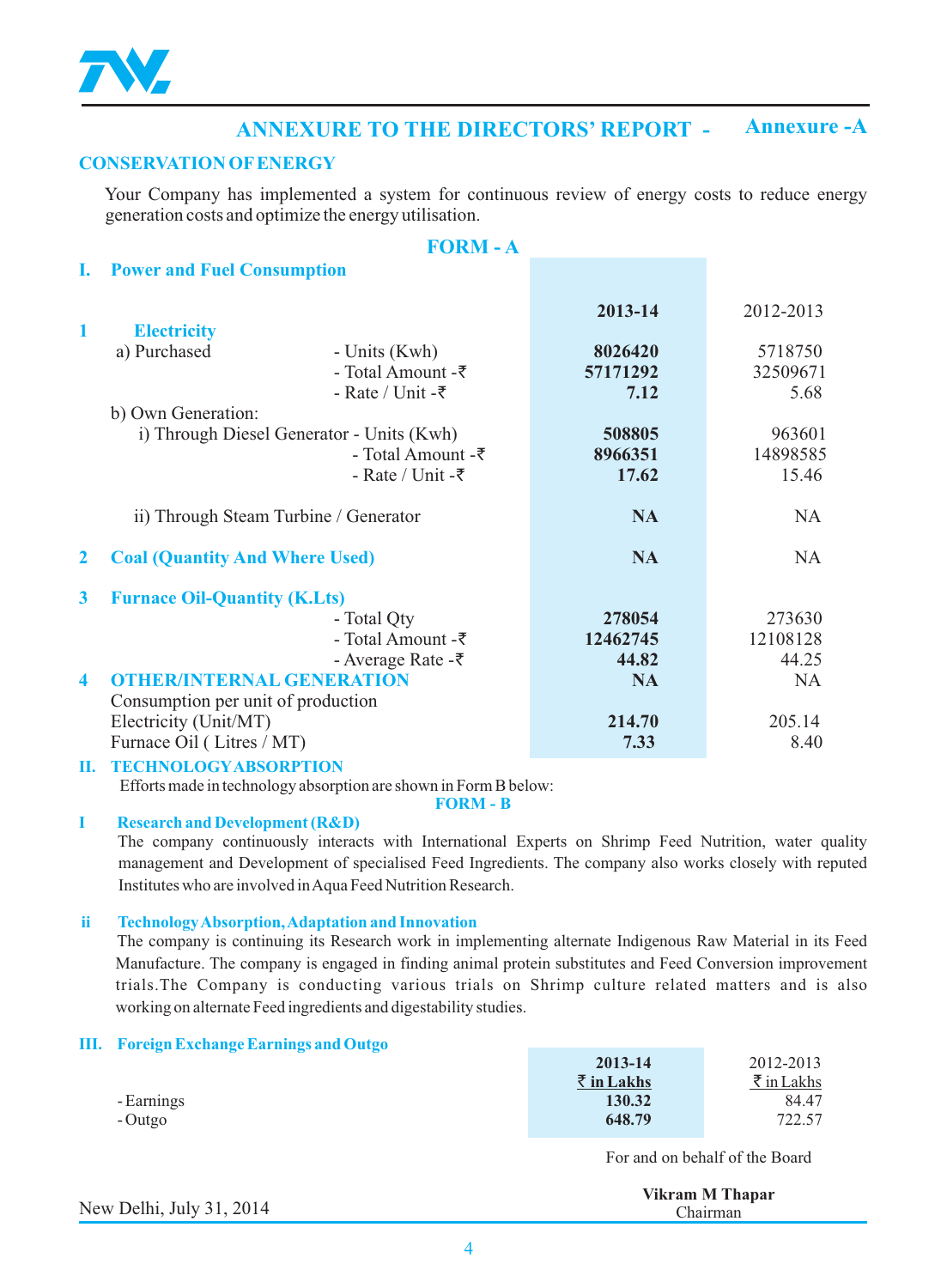

#### **CORPORATE GOVERNANCE REPORT**

#### **Company's philosophy on code of governance**

The Company is firmly committed to the best practices of corporate governance that aims to protect the interest of all stakeholders through accountability, transparency and sustained growth. In compliance with Clause 49 of the Listing Agreement, a Report on Corporate governance is given below.

#### **Board of Directors**

- **a) Composition** The strength of the Board is eight Directors out of which four are Promoter Directors and four are independent directors. The Company has a Non-executive Promoter Chairman. All the Directors are Non-executive Directors. Ms. Ayesha Thapar, a Promoter Director, resigned from the Board with effect from February 5, 2014 and Mr Varun Thapar was appointed as additional Director by the Board. Except or the sitting fees paid for attending Board meetings, the Company has not had any pecuniary relationship with any of the Directors.
- **b) No of Board Meetings and dates on which held** During the year, five Board Meetings were held as follows: May 24, 2013, July 28, 2013, August 29, 2013, October 29, 2013 & February 5, 2014. The gap between two meetings did not exceed four months. The necessary quorum was present for all meetings.

#### **c) Attendance of the Directors at the Board Meetings/ the last Annual General Meeting**

| <b>Name of the Director</b>                                         | <b>Category / Relationship</b><br>with other directors                                           | <b>Attendance</b><br><b>Particulars</b> |                    | No. of other Directorships and<br><b>Committee Memberships</b><br>(other than TWL)* |               |                |
|---------------------------------------------------------------------|--------------------------------------------------------------------------------------------------|-----------------------------------------|--------------------|-------------------------------------------------------------------------------------|---------------|----------------|
|                                                                     |                                                                                                  | <b>Board</b><br><b>Meeting</b>          | Last<br><b>AGM</b> | No. of<br><b>Directorship</b>                                                       | <b>Member</b> | Chairman       |
| Mr. Vikram M Thapar<br>Chairman                                     | Non Executive, Promoter                                                                          | 5                                       | Yes                | 8                                                                                   | Nil           | $\overline{2}$ |
| Mrs. Jyoti Thapar                                                   | Non Executive, Promoter                                                                          | 5                                       | No                 | $\overline{2}$                                                                      | Nil           | 1              |
| Mr. Anil Kumar Bhandari                                             | Non Executive, Independent                                                                       | 4                                       | Yes                | $\overline{\phantom{0}}$                                                            | Nil           | Nil            |
| Mr. Adarsh Saran                                                    | Non Executive Promoter,<br>brother in law of<br>Mr. Vikram Thapar                                | 2                                       | No                 | 3                                                                                   | Nil           | Nil            |
| Lt. Gen Deepak Summanwar                                            | Non Executive, Independent                                                                       | 5                                       | No                 | $\mathbf{1}$                                                                        | Nil           | 1              |
| Mr. Nakul Kamani                                                    | Non Executive, Independent                                                                       | 3                                       | Yes                | $\overline{5}$                                                                      | Nil           | Nil            |
| Ms. Ayesha Thapar<br>- Resigned w.e.f. 05.02.14.                    | Non Executive Promoter,<br>daughter of Mr. & Mrs.<br>Vikram Thapar, Niece of<br>Mr. Adarsh Saran |                                         | No                 | $\mathcal{E}$                                                                       | Nil           | Nil            |
| Mr. Ranjit Mehta                                                    | Non Executive, Independent                                                                       | $\overline{\phantom{0}}$                | N <sub>0</sub>     | $\theta$                                                                            | Nil           | Nil            |
| Mr. Varun Aditya Thapar<br>- Additional Director<br>w.e.f. 05.02.14 | Non Executive Promoter,<br>son of Mr. & Mrs. Vikram<br>Thapar, Nephew of Mr.<br>Adarsh Saran     | 1                                       | No                 | 5                                                                                   | Nil           | Nil            |

\*Does not include Directorships of private Limited Companies.

None of the directors of the Board is a member of more than 10 Committees and Chairman of more than 5 Committees as specified in clause 49 of the Listing Agreement.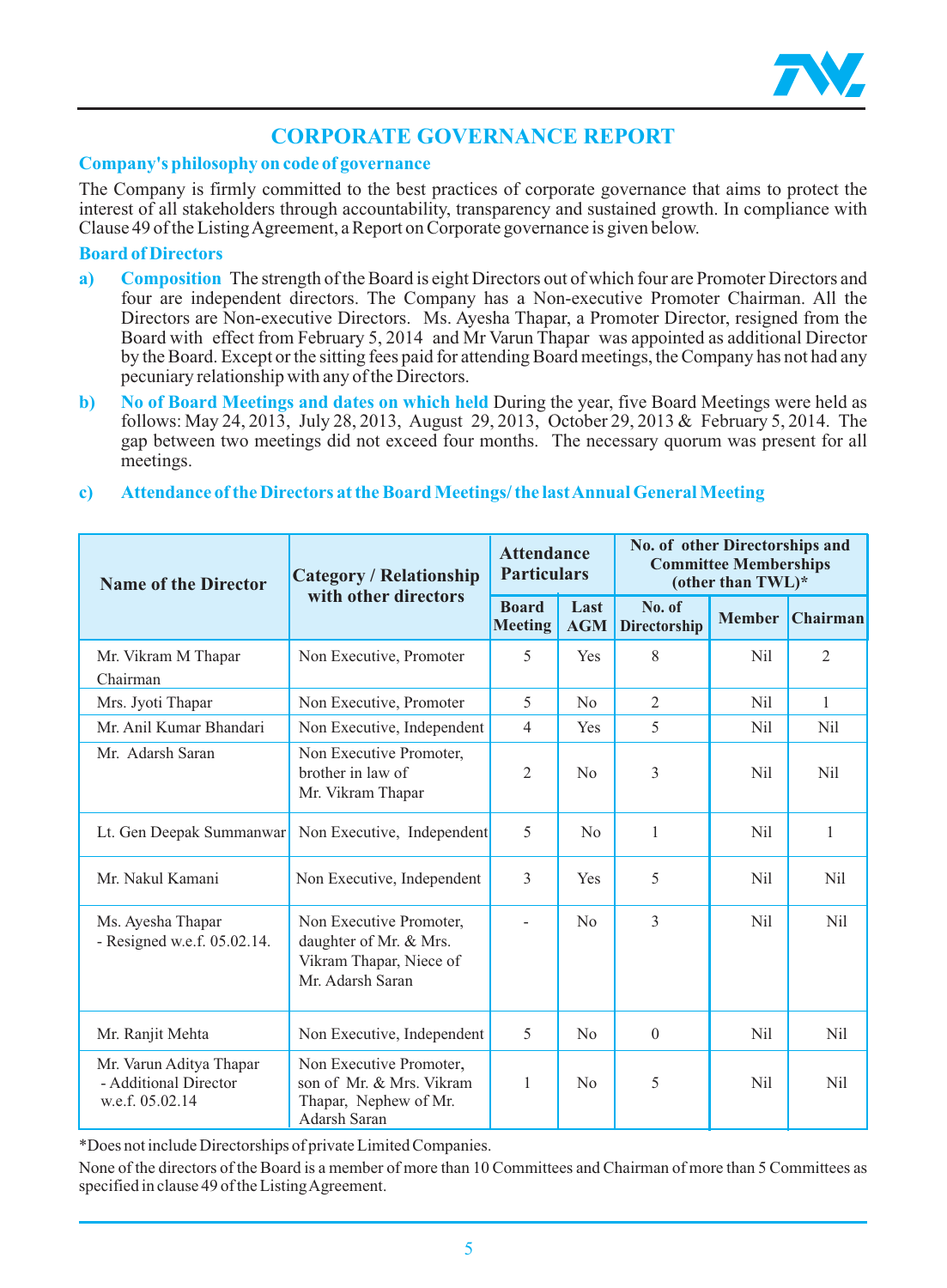

#### **AUDIT COMMITTEE : Composition, No. of Meetings and Attendance during the year.**

| <b>Name of the Member</b>         | Category                   | <b>Meetings attended</b> |
|-----------------------------------|----------------------------|--------------------------|
| Mr. Anil Kumar Bhandari, Chairman | Non-Executive, Independent | 4                        |
| Mr. Vikram M Thapar               | Non-Executive, Promoter    | 5                        |
| Lt. Gen. Deepak Summanwar (Retd.) | Non-Executive, Independent | 5                        |
| Mr. Nakul Kamani                  | Non-Executive, Independent | 3                        |
| Mr. Ranjit Mehta                  | Non-Executive, Independent | 5                        |

The Chief Executive, Financial Controller and Internal Auditor attended the meetings as invitees. The Company Secretary acted as the Secretary of the Audit Committee.

The Company has complied with the requirements of the Companies Act 1956 and Clause 49(II)(A) of the Listing Agreement in the constitution and working of the Committee.

The Audit Committee met five times on the following dates: May 24, 2013, July 28, 2013, August 29, 2013, October 29, 2013 & February 5, 2014.

#### **Terms of reference**

The terms of reference of Audit Committee cover all the areas prescribed by Clause 49(II)(D) and Section 292A of the Companies Act 1956 and includes the following:

- a) Review of Company's financial reporting process, quarterly and annual financial statements, and disclosure of financial information.
- b) Review with the management, internal and external auditors, the adequacy of the internal control systems.
- c) Review of reports of the Internal Auditor and functioning of the Internal Audit team.
- d) Post Audit review with Statutory Auditors and discussions on findings, suggestions, and any areas of concern.
- e) Recommending the appointment/removal of Statutory Auditors, fixation of audit fees and approval of payment for any other services.

#### **Remuneration Committee**

The Remuneration Committee consists of Mr. Anil Kumar Bhandari, Chairman, Lt. Gen. Deepak Summanwar (Retd.), Mr. Nakul Kamani, and Mr. Ranjit Mehta. The broad terms of reference of the Remuneration committee is to determine and approve remuneration payable to the Managerial personnel of the Company within the provisions of the Companies Act 1956 and amendments thereto.

#### **Investor /Shareholders Grievance Committee and Share transferCommittee**

The Committee comprises of two non executive Directors Mr. Anil Kumar Bhandari, the Chairman, and Lt. Gen Deepak Summanwar (Retd.). Ms.Suguna Krishnamurthy, Company Secretary is the Compliance Officer of the Company. The Committee met four times during the year on May 24, 2013, July 28, 2013, October 29, 2013 and February 5, 2014.

Share transfers in the physical form are approved on a fortnightly basis by the Company Secretary and these are confirmed by the Committee at its meetings. Requests for Demat of shares are processed within a period of 21 days by the Company's Registrars.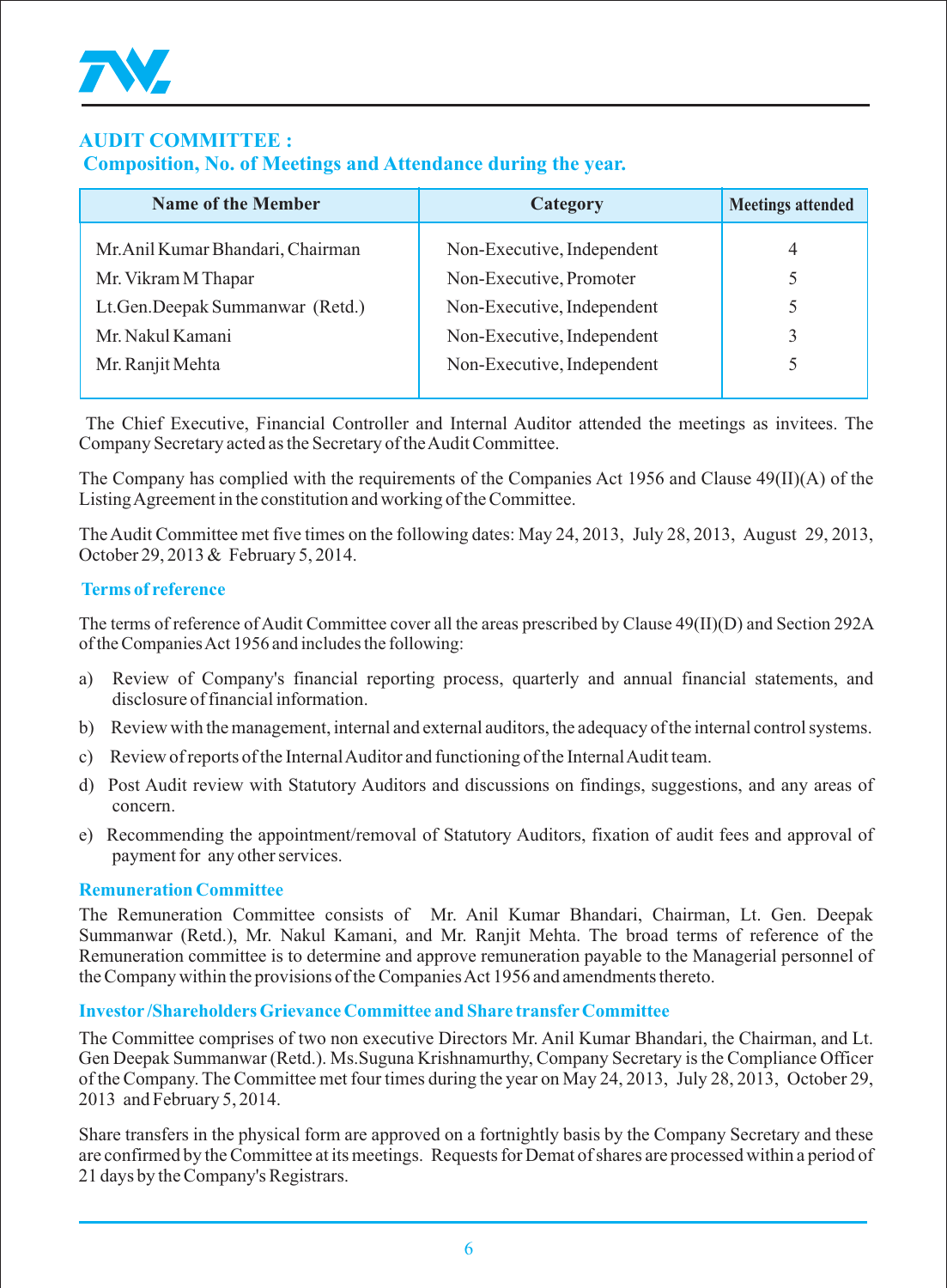

During the year under review, the Company received 44 cases of share transfer / Transmission / Transposition. As on March 31, 2014 no case was pending for transfer. During the year, 23 queries/complaints were received 20 pertaining to change of address, 3 for non-receipt of annual reports, share certificate. All the queries/complaints were duly attended and resolved to the satisfaction of the Investors.

- a) A practicing Company Secretary audits the system of shares that are de-materialised and in physical form every quarter and necessary certificates are filed with the Stock Exchange / Depositaries. The shares in demat and physical form tally with the issued/paid up capital of the Company.
- b) A practicing Company Secretary carries out a Secretarial Compliance Audit pertaining to share transfers and transmissions every six months and the required Report is filed with the Stock Exchange.

#### **GENERALBODYMEETING :**

#### **Date, time, and location of last three Annual General Meetings :**

| Year        | Date                    | Time         | Location                                            | <b>Special resolutions passed</b>                                                                                                                                                                                                                   |
|-------------|-------------------------|--------------|-----------------------------------------------------|-----------------------------------------------------------------------------------------------------------------------------------------------------------------------------------------------------------------------------------------------------|
| 2010-11     | 2/09/2011               | $12.15$ p.m. | Regd. office at<br>Ananthapuram<br>Village, Nellore | 1) Reclassification of share capital<br>2) Alteration of Articles of Association<br>3) Re-appointment of Manager and Payment of remuneration<br>4) Approval of preferential issue of Equity shares<br>5) Approval for rights issue of equity shares |
| $2011 - 12$ | 28/09/2012 12.15 p.m.   |              | $-do-$                                              | NIL.                                                                                                                                                                                                                                                |
| $2012 - 13$ | $29/07/2013$ 12.15.p.m. |              | $-do-$                                              | <b>NIL</b>                                                                                                                                                                                                                                          |

No postal ballots were used for voting at these meetings in respect of special resolutions passed.

#### **PARTICULARS OF DIRECTORS SEEKING APPOINTMENT / RE-APPOINTMENT AS REQUIRED UNDER CLAUSE 49 (VI) A OF THE LISTING AGREEMENT**

| <b>Name</b>                                           | Mr. Vikram M Thapar                                                                                                                                                                          |
|-------------------------------------------------------|----------------------------------------------------------------------------------------------------------------------------------------------------------------------------------------------|
| Date of birth & Age                                   | 26.10.1947/67 years                                                                                                                                                                          |
| Appointed on                                          | 23.11.1988                                                                                                                                                                                   |
| Qualification                                         | Chartered Accountant                                                                                                                                                                         |
| Experience                                            | 43 years                                                                                                                                                                                     |
| Directorship held in other<br><b>Public Companies</b> | KCT & Bros (Coal Sales) Ltd<br>The Silkbase Co. Ltd.<br>Indian City Properties Ltd.<br>Indicon Enterprises Ltd.<br>Thapar Infra Construction India Ltd.<br>Bharat Westfalia Engineering Ltd. |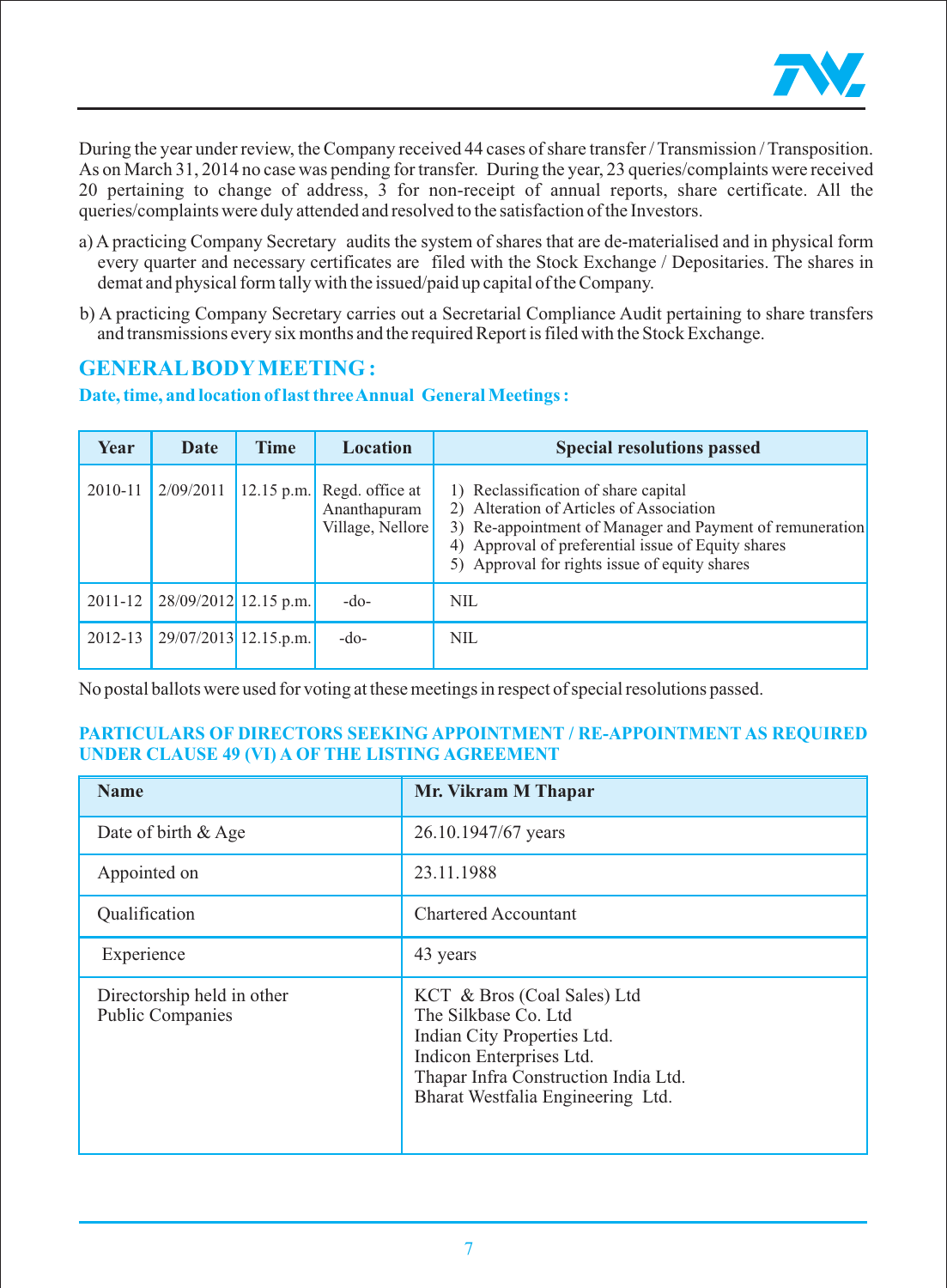

| Membership/Chairmanship<br>at Committees across<br>public companies | KCT & Bros. (Coal Sales) Ltd<br>Indian City Properties Ltd. |
|---------------------------------------------------------------------|-------------------------------------------------------------|
| No of shares held in Company                                        | 53,750                                                      |

#### **Disclosures**

#### **a) Materially significant related party transactions with its Promoters, Directors or Management or relatives etc that may have a potential conflict with the interest of the company.**

Details of transactions between the Company and related parties as per Accounting Standard 18 is set out on page 30 of the Annual report.

#### **b) Compliances by the Company**

There has been no case of non compliance by the Company, or any penalties / strictures imposed on the Company by the Stock Exchange, SEBI or any other authority on any matter related to capital markets in the last three years.

#### **c) Board disclosure - Risk management**

Risk management is done through review of the operations by the Board and necessary steps taken by the executive management to minimize /control the same..

#### **d) Compliance with mandatory requirements**

The Company has complied with all mandatory requirements of code of Corporate Governance stipulated Under Clause 49 of Listing Agreements with the BSE Ltd.

#### **e) Compliance with Non-mandatory requirements**

- a) There is no reimbursement of expenses to the office of the Non executive Chairman of the Company for the maintenance of his office.
- b) The statutory financial statements of the company are not qualified.
- c) The Company does not have a formal Whistle Blower policy. However access to Audit Committee is available to every employee.
- d) Preparation of financial statements are on the basis of generally accepted accounting principles and policies and the mandatory accounting standards announced by the Institute of Chartered Accountants of India.

#### **f) Declaration of Compliance with the Code of Conduct**

All the Directors and Senior Management Personnel have affirmed compliance with the Code of Conduct as approved and adopted by the Board of Directors. The said Code of Conduct has also been posted on the website of the Company. A declaration signed by the Chief Executive Officer is given below:

"It is hereby declared that the Company has obtained confirmation from all members of the Board and the senior management of the Company that they have complied with the Code of Conduct of the Company for the financial year 2013-14."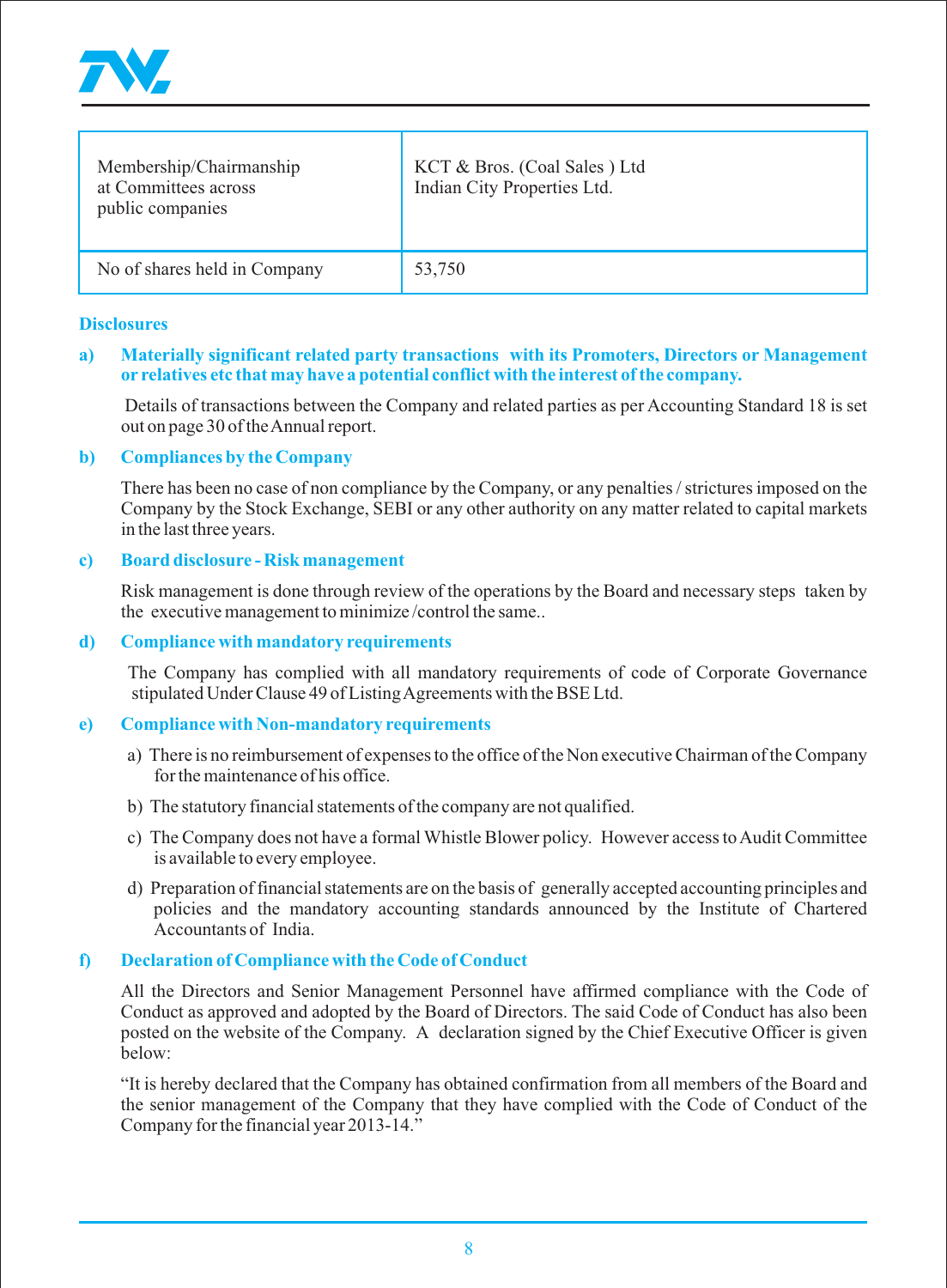

#### **g) Means of communication**

The Quarterly, Half yearly and the Annual results of the company are sent to the Stock exchanges immediately after the Board's approval, first by fax and then by courier immediately after the Board approved the same. The results are also published in the Newspapers "Andhra Bhoomi", and "Indian Express". The Management Discussions and Analysis Report forms part of the Annual Report.

#### **General Shareholders Information**

| (I) The Twenty seventh Annual General Meeting                                                     | (ii) Financial Calender                                                                                                                                                                                                                     |
|---------------------------------------------------------------------------------------------------|---------------------------------------------------------------------------------------------------------------------------------------------------------------------------------------------------------------------------------------------|
| <b>Venue</b> : Registered Office at Ananthapuram                                                  | Publication of results for quarter ending June 30, 2014 - in August 2014                                                                                                                                                                    |
| Village, Nellore - 524 344.<br>: Monday, September 29, 2014<br>Date<br><b>Time</b> : $12.15$ p.m. | Publication of results for quarter/half year ending September 30, 2014- in October 2014<br>Publication of results for quarter/nine month ending December 31,2014-in January 2015<br>Publication of Audited results for 2014-15 -in May 2015 |

#### **Book Closure**

The Register of Members & Share Transfer Books of the Company shall remain closed from Wednesday, September 24, 2014 upto Monday, September 29, 2014 (both days inclusive).

#### **Listing on Stock Exchanges**

At present the Company is listed with the BSE Ltd. The Annual Listing fee to the BSE and custodial fees to NSDL/CDSLhave been paid.

#### **Registrars and Share TransferAgent**

M/s. Cameo Corporate Services Ltd are the Registrars & Share Transfer Agents of the Company.

#### **Dematerialisation of Shares**

The Company has connectivity with M/s. National Securities Depositories Ltd.(NSDL) and Central Depository Services Ltd (CDSL), through the Registrars M/s Cameo Corporate Services Ltd.. As on 31/3/2014, 82.83 % of our paid up share capital has been dematerialized as against 74.15% in the previous year. The ISIN Number of the Company is INE054C01015.

#### **CATEGORIES OF EQUITY SHARE HOLDING AS ON MARCH 31, 2014**

| <b>CATEGORY:</b>                                                    | No. of Equity Shares | % of Shareholdings |
|---------------------------------------------------------------------|----------------------|--------------------|
| A. Promoters holdings<br>Indian Promoters/Persons acting in concert | 202, 53, 347         | 52.47              |
| <b>B.</b> Non Promoters holdings:                                   |                      |                    |
| Mutual Funds and UTI                                                | 7,000                | 0.00               |
| Financial Instns, and Banks                                         | 434                  | 0.00               |
| Foreign Institutional Investor                                      | 1,600                | 0.00               |
| Private Corporate Bodies                                            | 9,08,121             | 2.36               |
| Indian Public                                                       | 122, 37, 538         | 31.71              |
| NRIs/OCBs                                                           | 51,95,210            | 13.46              |
| <b>Total</b>                                                        | 386,03,250           | 100.00             |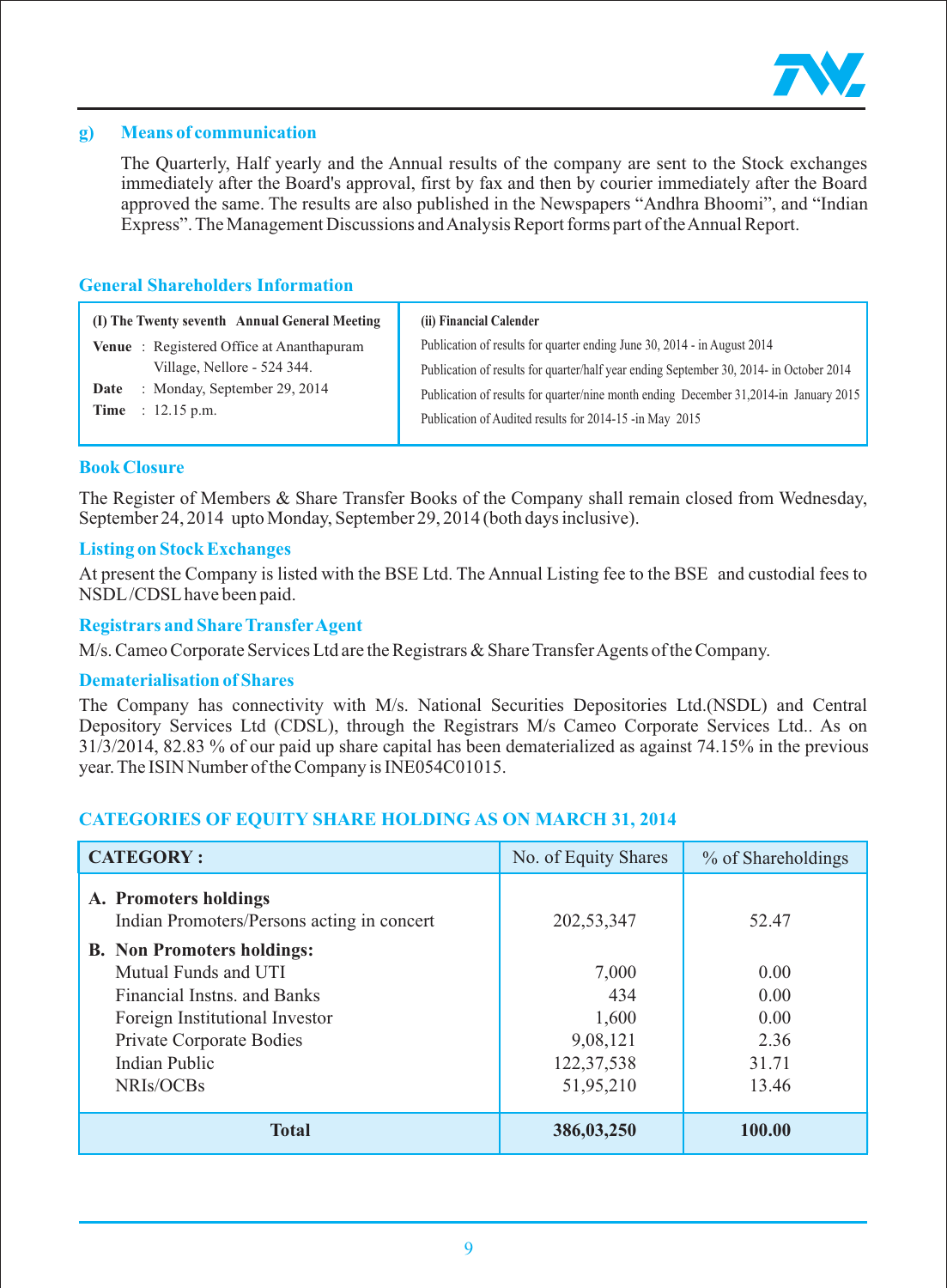

| <b>No. of Shares</b> | <b>No. of share Holders</b> | % of Holders | No. of shares | <b>%to Total Shares</b> |
|----------------------|-----------------------------|--------------|---------------|-------------------------|
| $1 - 5000$           | 19,359                      | 98.64        | 53, 32, 435   | 13.81                   |
| 5001-10000           | 127                         | 0.65         | 9,52,965      | 2.47                    |
| 10001-20000          | 59                          | 0.30         | 8,59,579      | 2.23                    |
| 20001-30000          | 21                          | 0.11         | 5,37,268      | 1.39                    |
| 30001-40000          | 11                          | 0.05         | 3,81,588      | 0.99                    |
| 40001-50000          | 6                           | 0.03         | 2,91,283      | 0.76                    |
| 50001-100000         | 17                          | 0.09         | 10,94,391     | 2.83                    |
| 100001& above        | 25                          | 0.13         | 2,91,53,741   | 75.52                   |
| <b>TOTAL</b>         | 19,625                      | 100.00       | 3,86,03,250   | 100.00                  |

#### **DISTRIBUTION OF SHAREHOLDING AS ON March 31, 2014**

#### **MARKET PRICE DATA: (in ₹)**

| <b>Month</b> | High  | Low   | <b>Month</b> | High  | Low   |
|--------------|-------|-------|--------------|-------|-------|
| April 13     | 8.00  | 5.51  | October 13   | 10.99 | 9.03  |
| May 13       | 9.19  | 6.27  | November 13  | 10.00 | 8.60  |
| June 13      | 8.30  | 6.85  | December 13  | 10.80 | 9.03  |
| July 13      | 10.32 | 7.37  | January 14   | 16.19 | 9.36  |
| August 13    | 10.42 | 8.43  | February 14  | 22.21 | 11.01 |
| September 13 | 12.52 | 10.00 | March 14     | 21.50 | 16.30 |

#### **PLANT LOCATION**

The Company's Factory is located at Ananthapuram Village, T.P. Gudur Mandal, Nellore – 524 344, Andhra Pradesh.

#### **ADDRESS FOR CORRESPONDENCE**

| <b>Registrars and Share Transfer Agents</b> | <b>The Compliance Officer</b>         |
|---------------------------------------------|---------------------------------------|
| Cameo Corporate Services Limited            | The Company Secretary                 |
| Subramanian Building                        | The Waterbase Ltd                     |
| No.1, Club House Road                       | 22, Sadasivam Street, Gopalapuram     |
| Chennai - 600 002, Tamil Nadu.              | Chennai - 600 086, Tamil Nadu.        |
| $Ph: 044-28460390$                          | Ph: 044-28113682 / 28112762           |
| Email id: investor@cameoindia.com           | Email id: suguna.k@waterbaseindia.com |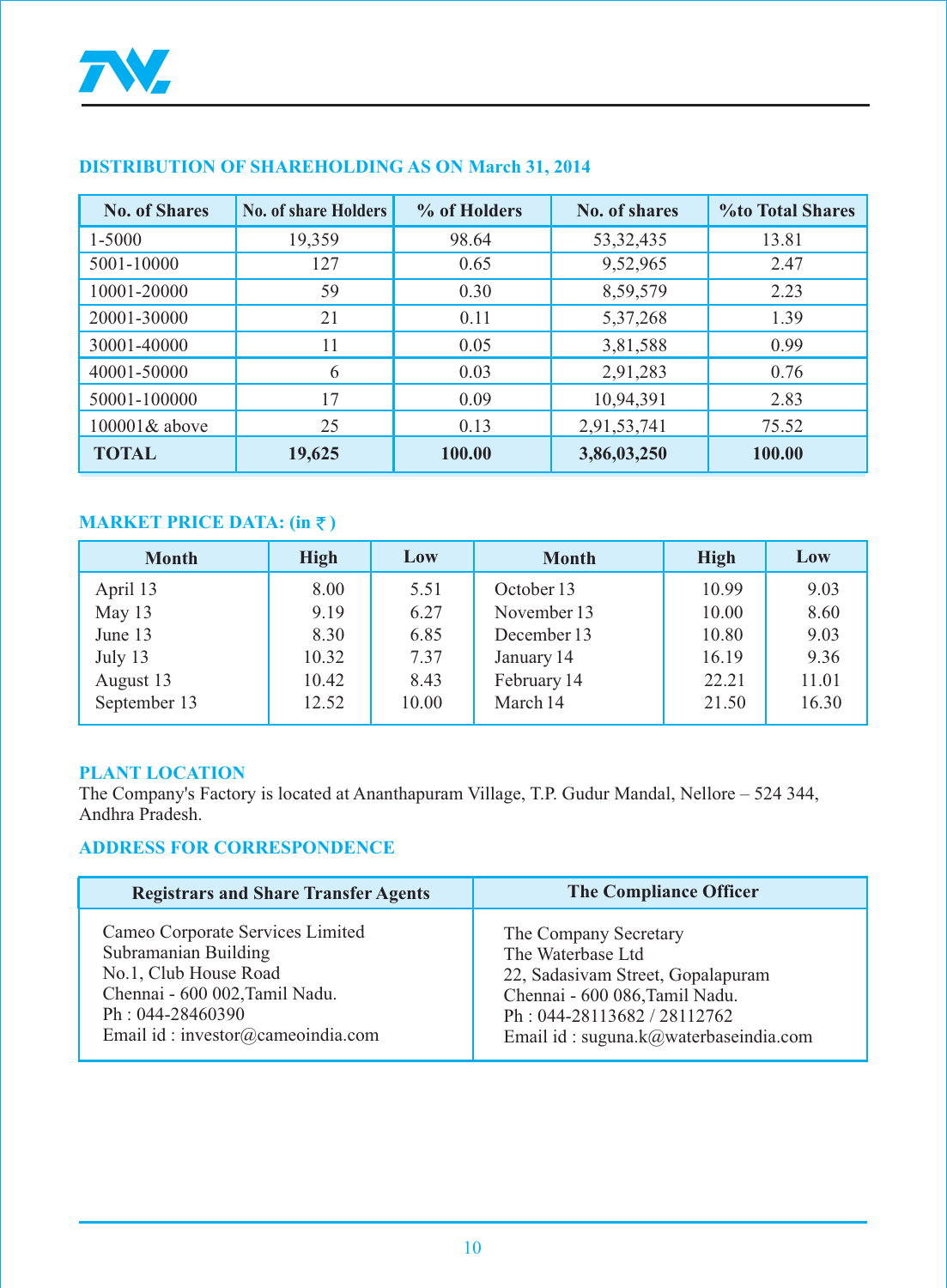

#### **AUDITORS' CERTIFICATE ON COMPLIANCE WITH THE CONDITIONS OF CORPORATE GOVERNANCE UNDER CLAUSE 49 OFTHE LISTING AGREEMENT**

#### **To the Members of The Waterbase Limited**

We have examined the compliance of conditions of Corporate Governance by The Waterbase Limited (the Company), for the year ended 31 March 2014 as stipulated in clause 49 of the Listing Agreement of the said Company with Stock Exchange in India.

The compliance of conditions of Corporate Governance is the responsibility of the Companys management. Our examination was limited to procedures and implementation thereof, adopted by the Company for ensuring the compliance of the conditions of Corporate Governance. It is neither an audit nor an expression of opinion on the financial statements of the Company.

In our opinion and to the best of our information and according to the explanations given to us, and the representation made by the Directors and the Management, we certify that the Company has complied with the conditions of Corporate Governance as stipulated in the above mentioned Listing Agreement.

We further state that such compliance is neither an assurance as to the future viability of the Company nor the efficiency or effectiveness with which the Management has conducted the affairs of the Company.

> For and on behalf of **MITRA KUNDU & BASU**  *Chartered Accountants Firm Regn. No. 302061E*

> > **SIBAJI DAS** *Partner Membership No. 051391*

New Delhi, July 31, 2014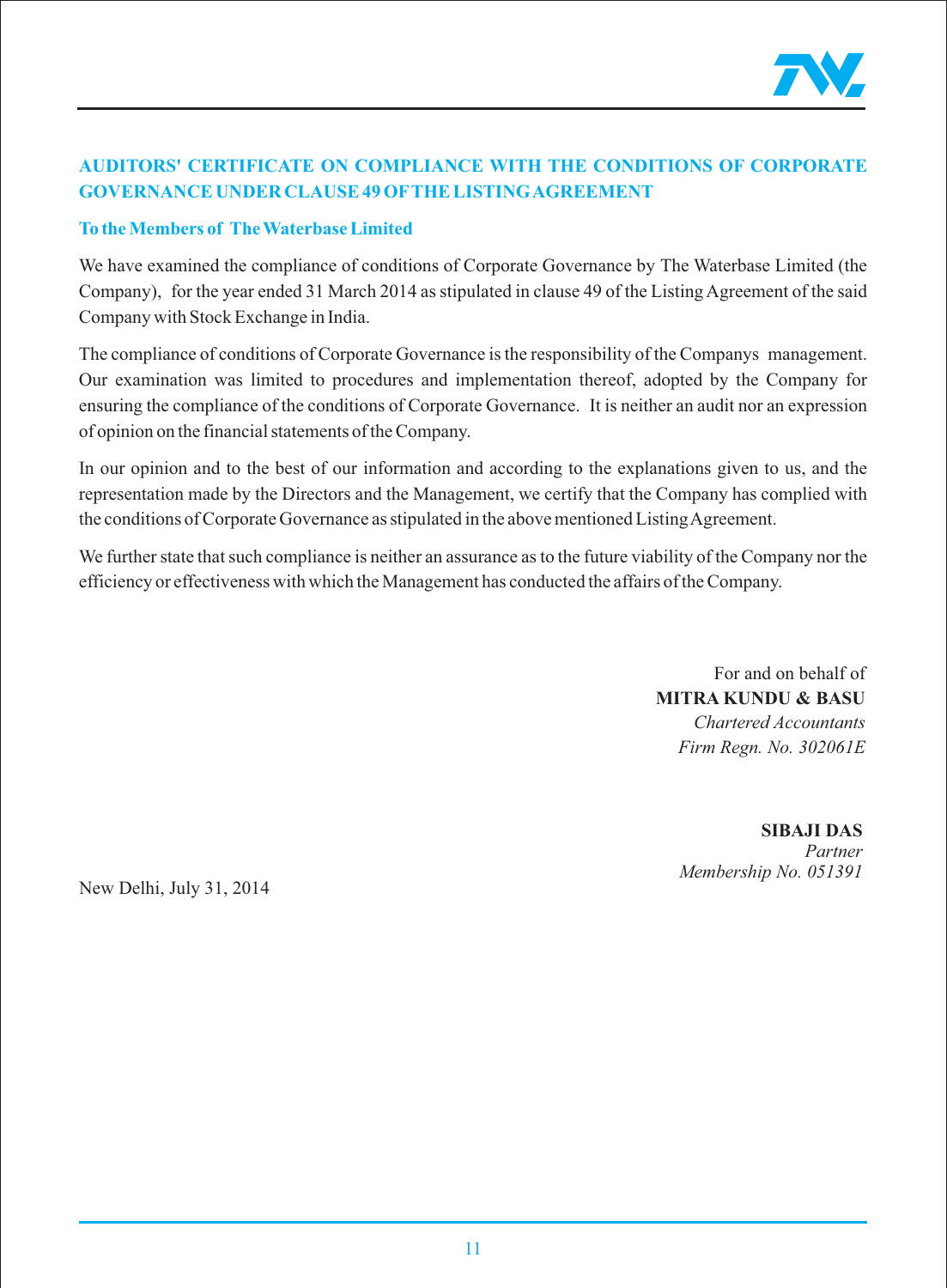

#### **MANAGEMENT DISCUSSION AND ANALYSIS**

#### **Industry, Structure and Trends**

The state of world economy has been a major factor affecting the growth of the developing countries.

The world economy has been witnessing a sliding trend in growth. From 3.9 percent in 2011 it is now at around 3.0 percent.

United States which is a partner in the growth of our economy and in particular our industry is recovering after a long period of economic stress.

However, Japan and the Euro zone continue to be under economic stress.

Inspite of the above, the seafood industry continued to show impressive growth.

The reduction in the Anti-dumping duty by United States and decreasing exports from other South East Asian countries especially Thailand helped to increase the exports of Shrimps from India. The Shrimp Export grew by about 33.50% over the previous year.

The increase in terms of quantity was also due to increased cultivation of the Vannamei species in our country.

The industry is expected to continue to see growth in the coming year also.

#### **Threats / Risks and concerns**

The rainfall prediction for this year is not favourable.

An unfavourable monsoon would lead to increased input costs like feed and in turn may affect the growth of shrimp farmers.

Delayed monsoon has affected power generation in Andhra Pradesh, which is one of the major producers of Vannamei shrimps.

Andhra Pradesh Government has recently declared a day in a week as "Electricity holiday" for all industry.

This would increase the production cost of shrimp feed as well as increase the cost of shrimp production.

Any increase in the cost of Feed production would directly impact the net margins of the company.

The price of Raw Materials like Soya, Fish meal, Wheat etc have risen to record highs which continue to be of concern to the industry.

Disease has devastated the shrimp industry in Thailand, Vietnam, China and Malaysia over the last few years. India has been free of disease but like all living technologies, this continues to be a threat.

#### **Performance**

The company has performed well over the last year. The Turnover has increased by 45% and the profit before tax increased by 169%.

#### **Outlook**

The outlook for the industry is forward looking with increased areas coming under Vannamei farming. Gujarat, Orissa and West Bengal is expanding its Vannamei farming. This augurs well for the industries further. India has emerged as the largest exporter of shrimps to USA.

#### **Internal Control System**

The Company has adequate internal control systems and procedures, with regard to all activities of the company including purchase of raw materials, stores and spares and to ensure that the assets are safeguarded and accounted for. The internal control is supplemented by an extensive programme of internal audits, review by management, policies and production.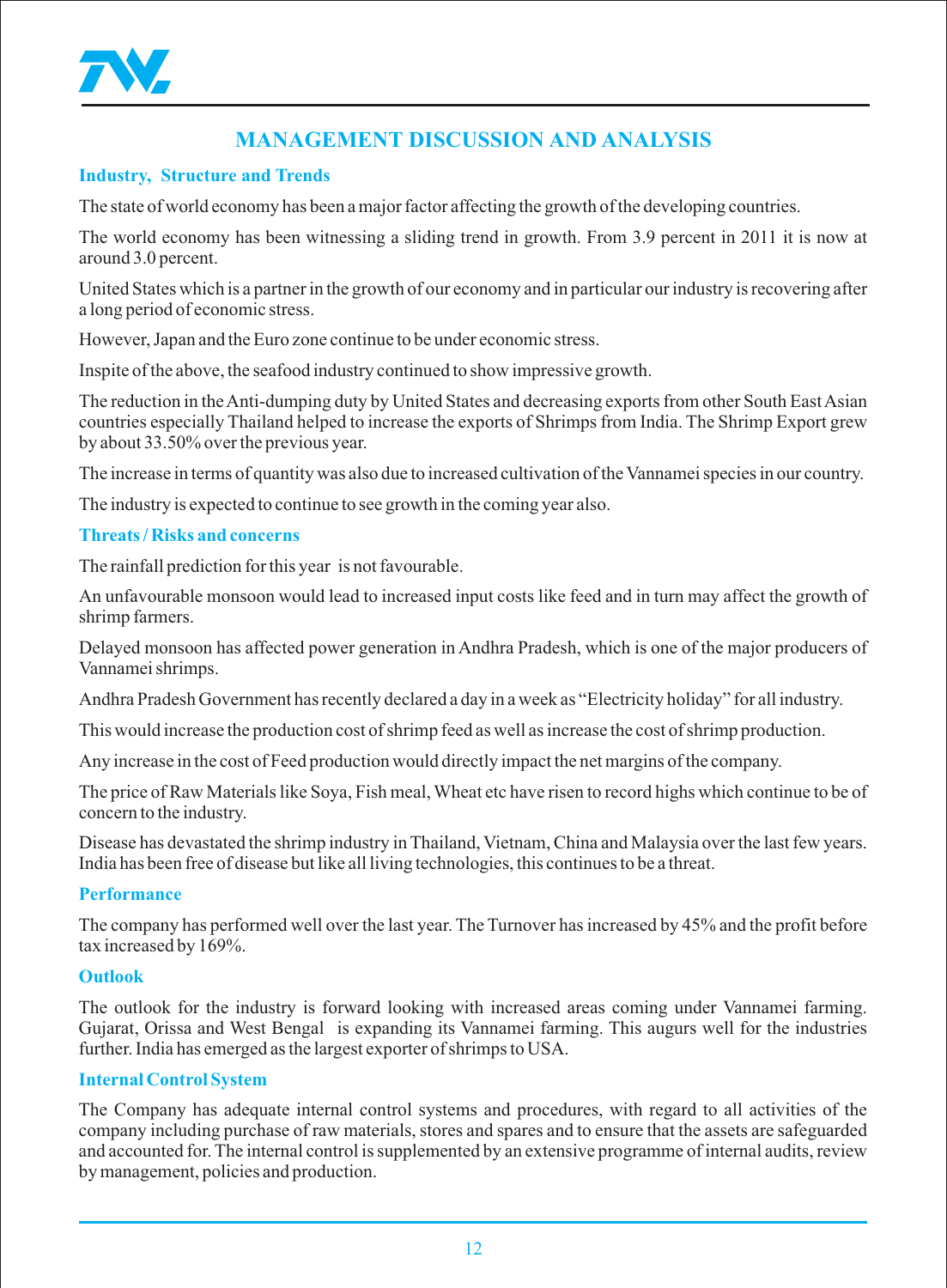

The Audit Committee reviews the report of the internal auditor and their suggestions are considered and implemented as required.

#### **Financial Performance**

For the year the company recorded:

- Net revenues at  $\bar{\tau}$  22820.86 lacs
- Profit before Tax at  $\bar{\tau}$  2043.56 lacs
- Profit after Tax expense at  $\bar{\tau}$  1356.93 lacs

#### **Rights Issue**

As approved by the Shareholders and SEBI, the company had a rights issue which opened on  $25<sup>th</sup>$  September, 2013 with the record dates as 12<sup>th</sup> September, 2013. The issue was for 1,28,67,750 Equity shares of  $\bar{\tau}$  10 each for cash at a price of  $\bar{\tau}$  10/- per share. The issue was on the basis of One Equity share for every Two shares held on the Record date. The issue was fully subscribed.

#### **Human Resources / Industrial Relations**

The Employees relationship is cordial and the Directors wish to place on record their appreciation for their continued contribution to the Company.

The company provides necessary training facility to enhance their skills and personal development.

The statement in this Management discussion and analysis report detailing the Company's objectives, projections, estimates and expectations may be "Forward-looking statements" within the meaning of applicable security laws and regulations. Actual results could differ materially from those expressed or implied. Important factors that could make a difference to the company's operations include economic conditions affecting global and Indian demand / supply and the price conditions, in the domestic and overseas markets, material availability, climatic conditions, changes in the government regulations, tax laws and other statutes and other incidental factors.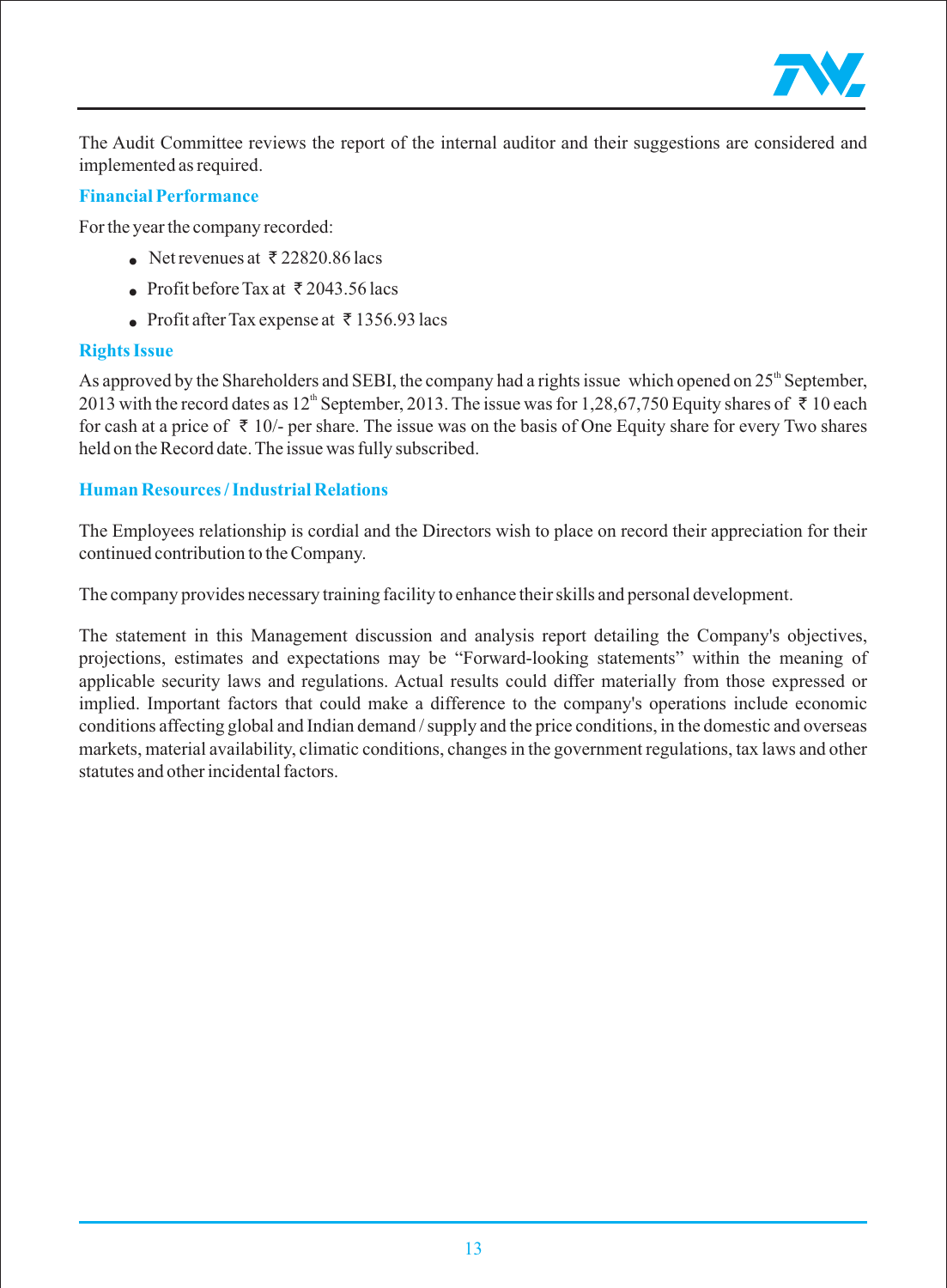

#### **INDEPENDENT AUDITORS' REPORT**

#### **To**

#### **The Members of The Waterbase Limited.**

#### **Report on the Financial Statement**

We have audited the accompanying financial statements of The Waterbase Limited ("the Company")which comprise the Balance Sheet as at 31<sup>st</sup>. March,2014, the Statement of Profit and Loss and Cash Flow Statement for the year then ended and a summary of significant accounting policies and other explanatory information.

#### **Management's Responsibility for the Financial Statements**

The Management is responsible for the preparation of these financial statements that give a true and fair view of the financial position, financial performance and cash flows of the Company in accordance with the Accounting Standards notified under the Companies Act, 1956 (the Act) read with the General Circular 15/2013 dated 13th September, 2013 of the Ministry of Corporate Affairs in respect of Section 133 of the Companies Act, 2013 and in accordance with the accounting principles generally accepted in India. This responsibility includes the design, implementation and maintenance of internal control relevant to the preparation and presentation of the financial statements that give a true and fair view and are free from material misstatement, whether due to fraud or error.

#### **Auditors' Responsibility**

Our responsibility is to express an opinion on these financial statements based on our audit. We conducted our audit in accordance with the Standards on Auditing issued by the Institute of Chartered Accountants of India. Those Standards require that we comply with ethical requirements and plan and perform the audit to obtain reasonable assurance about whether the financial statements are free from material misstatement.

An audit involves performing procedures to obtain audit evidence about the amounts and disclosures in the financial statements. The procedures selected depend on the auditor's judgment, including the assessment of the risks of material misstatements of the financial statements, whether due to fraud or error. In making those risk assessment, the auditor considers internal control relevant to the Company's preparation and fair presentation of the financial statements in order to design audit procedures that are appropriate in the circumstances, but not for the purpose of expressing an opinion on the effectiveness of the Company's internal control. An audit also includes evaluating the appropriateness of accounting policies used and the reasonableness of the accounting estimates made by management, as well as evaluating the overall presentation of the financial statements. We believe that the audit evidence we have obtained is sufficient and appropriate to provide a basis for our audit opinion.

#### **Opinion**

In our opinion and to the best of our information and according to the explanations given to us, the financial statements give the information required by the Act in the manner so required and give a true and fair view in conformity with the accounting principles generally accepted in India:

- (i) in the case of the Balance Sheet, of the state of affairs of the Company ended as at March 31, 2014.
- (ii) in the case of Statement of Profit and Loss, of the profit for the year ended on that date, and
- (iii) in the case of Cash Flow Statement, of the cash flows for the year on that date.

#### **Report on OtherLegal and Regulatory Requirements**

- 1. As required by the Companies (Auditor's Report) Order, 2003 ("the Order") issued by the Central Government of India in terms of sub-sec(4A) of Sec 227 of the Act, we enclose in the Annexure a statement on the matters specified in paragraph 4 and 5 of the order.
- 2. As required by section 227(3) of the Act, we report that:
	- (i) We have obtained all the information and explanations, which to the best of our knowledge and belief were necessary for the purposes of our audit;
	- (ii) In our opinion, proper books of account, as required by law, have been kept by the Company so far as appears from our examination of those books;
	- (iii) The Balance Sheet, Statement of Profit and Loss and Cash Flow Statement dealt with by this report are in agreement with the books of account;
	- (iv) In our opinion, the Balance Sheet, the Statement of Profit and Loss, and the Cash Flow Statement comply with the Accounting Standards notified under the Act read with the General Circular 15/2013 dated 13th September, Ministry of Corporate Affairs in respect of Section 133 of the Companies Act, 2013
		- (v) On the basis of written representations received from the directors as on March 31, 2014, and taken on record by the Board of Directors, none of the directors are disqualified as on March 31, 2014, from being appointed as a director in terms of clause (g) of sub-section (1) of section 274 of the Companies Act, 1956.

For **MITRA KUNDU & BASU** *Chartered Accountants* FirmRegn.No.302061E

#### **(S. DAS)**

*Partner. Membership No. 051391* Chennai, May 27, 2014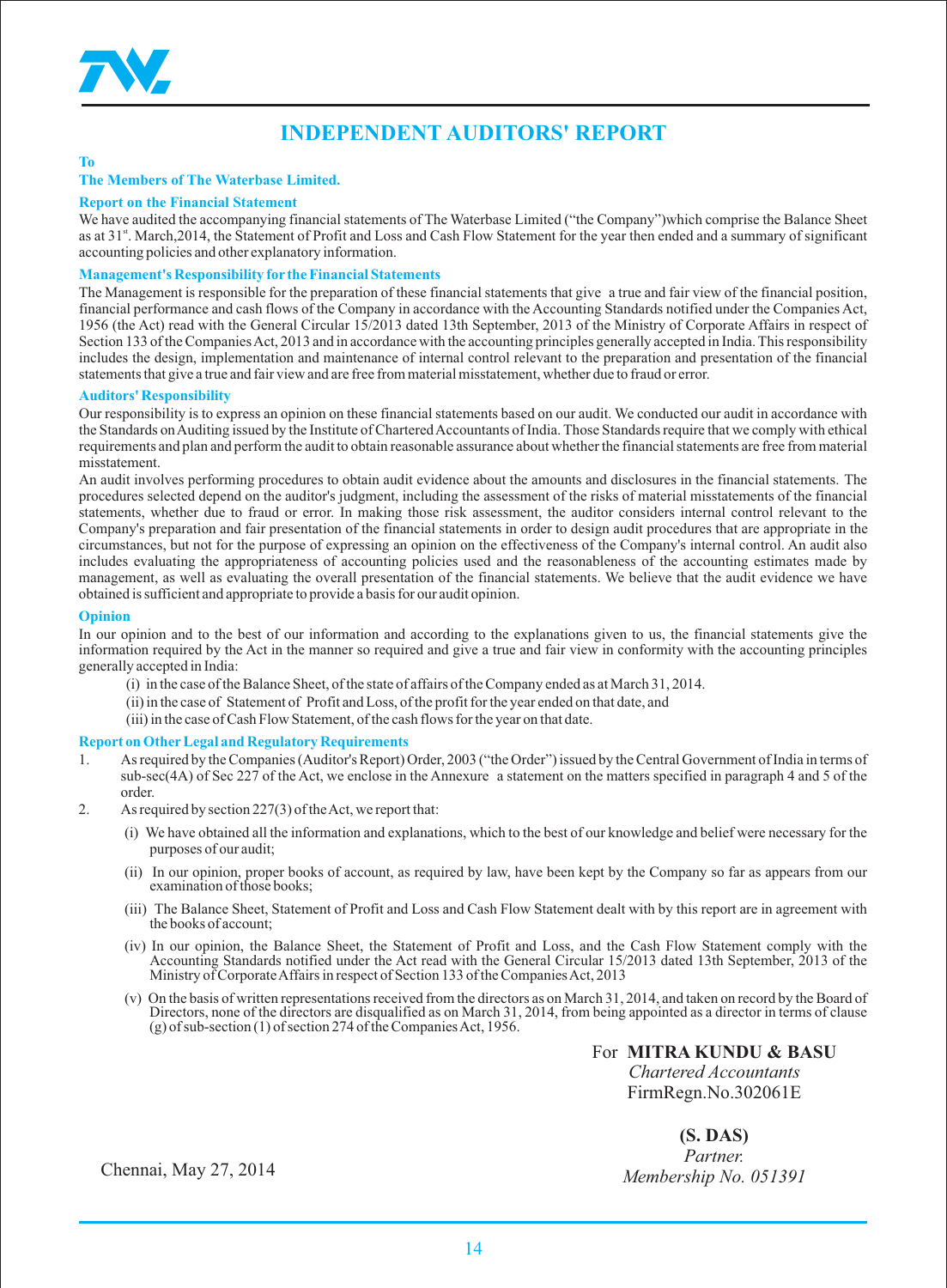

#### **ANNEXURE TO AUDITOR'S REPORT (referred to in paragraph 5 of our report of even date)**

Referred to our report to the members of The Waterbase Limited for the year ended 31<sup><sup>st</sup> March, 2014.</sup>

- 1 (a) The company has maintained proper records showing full particulars including quantitative details and situation of fixed assets.
	- (b) The Company has a regular programme of physical verification of its fixed assets by which fixed assets are verified in a phased manner over a period of three years. Accordingly, certain fixed assets were verified during the year and no material discrepancies were noticed on such verification. In our opinion, this periodicity of physical verification is reasonable having regard to the size of the Company and nature of its assets.
	- (c) During the year, the company has not disposed off any substantial part of its fixed assets and the going concern status of the Company is not affected.
- 2 (a) The inventory of the Company has been physically verified by the management at reasonable intervals during the year.
	- (b) The procedure of physical verification appears to be reasonable and adequate in relation to the size of the company and nature of its business, on the basis of information and explanations received by us.
	- (c) On the basis of our examination of the records of inventory, we are of the opinion that the company is maintaining proper records of inventory and no material discrepancies were noticed on physical verification.
- 3 (a) According to information and explanations given to us, the company has not granted any loan, secured or unsecured to Companies, firms or other parties covered in the register maintain under section 301 of the Companies Act, 1956. Consequently, clause (iii) (b), (c)  $\&$  (d) of paragraph 4 of the order are not applicable.
	- (b) According to the information and explanations as given to us in respect of loans secured or unsecured, taken by the Company from companies, firms or other parties covered in the register maintained under section 301 of the Companies Act, 1956:
	- i) The Company has taken loan of  $\bar{\tau}$  680 lakhs as covered in the register maintained under section 301 of the Companies Act, 1956. At the year end, the outstanding balance of such loan is  $\bar{\tau}$  91 lakhs and the maximum amount outstanding during the year is 680 lakhs.
	- ii) The rate of interest and other terms and conditions of such loan are prima-facie not prejudicial to the interest of the company,
	- iii) The principal amount of  $\bar{\tau}$  589 lacs is repaid during the year and the Company has defaulted in payment of interest to the tune of  $\bar{\tau}$  50.92 lakhs.
- In our opinion and according to the information and explanations given to us, there is an adequate internal control system commensurate with the size of the Company and the nature of its business with regard to purchase of inventory and fixed assets and for sale of goods and services. Further, on the basis of our examinations, and according to the information and explanations given to us, we have neither come across nor have we been informed of any instance of major weakness in the aforesaid internal control system.
- 5. In our opinion there are no contracts or arrangements that need to be entered in the register maintained under section 301 of the Companies Act, 1956. Accordingly, the provisions of clause  $4(\bar{v})(b)$  of the Order is not applicable to the Company and hence not commented upon.
- 6 The Company has not accepted any deposits from the public to which the provisions of section 58A, 58AA or any other relevant provisions of the Companies Act, 1956 and the Companies (Acceptance of Deposit) rules, 1975 apply.
- 7 The internal audit of the company is being carried out by the departmental staff which in our opinion is commensurate with the size and nature of its business.
- 8 We have broadly reviewed the books of account maintained by the company pursuant to the rules made by the central government for the maintenance of cost records under section 209 ( 1 ) ( d ) of the Companies Act,1956, and are of the opinion that prima facie, the prescribed accounts and records have been made and maintained.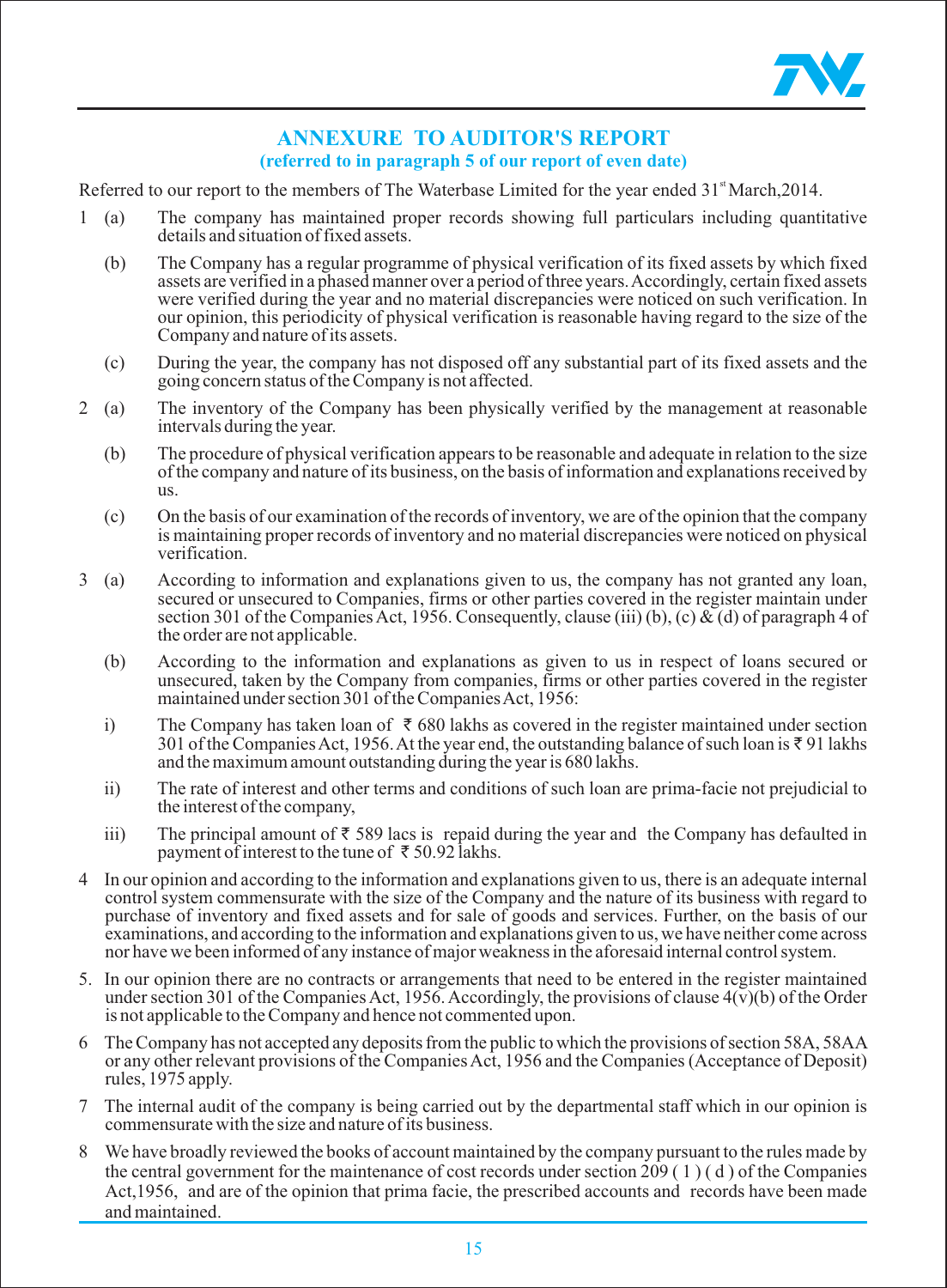

- 9 (a) According to the records of the company, the company is regular in depositing with appropriate authorities the undisputed statutory dues including Provident Fund, Income Tax, Sales Tax and other material statutory dues.
	- (b) According to the information and explanations given to us, no undisputed amounts payable in respect of provident fund, income tax, wealth tax, sales tax, customs duty, excise duty and other material statutory dues were outstanding, as at 31<sup>st</sup>March, 2014 for a period of more than six months from the date they became payable.
- 10. According to information and explanations given to us, there are no disputed dues of sales tax, incometax, customs tax/wealth-tax, excise duty/cess which have not been deposited except, Import Duty of  $\bar{\tau}$  535.36 lakhs levied by Custom Authority against import of raw materials, which is under appeal by the department in the High Court of Chennai and  $\bar{\tau}$  63.86 lakhs levied by Central Excise which is also under CESCAT ,Bangalore.
- 11. The company has not incurred any cash loss during the year and in the immediately preceding financial year.
- 12. Based on our audit procedures and on the information and explanations given by the management, we are of the opinion that the company has not defaulted in repayment of dues to financial institutions, banks or debenture holders except, working capital loan of  $\overline{\xi}$  459.85 lakhs from Canara Bank which is under dispute / litigation.
- 13. The company has not granted loans and advances on the basis of security by way of pledge of shares, debentures and other securities.
- 14. Since the Company is not a chit fund / Nidhi / Mutual Benefit Fund / Society, the relative reporting requirements of clause 4(xiii) of the Companies (Auditor's Report) Order, 2003 (as amended) are not applicable.
- 15. Since the Company is not dealing or trading in shares, securities, debentures or other investments, the relative reporting requirements of clause 4(xiv) of the Companies (Auditor's Report) Order, 2003 (as amended) are not applicable.
- 16. According to the information and explanations given to us, the company has not given any guarantee for loans taken by others from bank or financial institutions.
- 17. According to the information and explanations given to us and as per available records, the Company has availed a fresh loan from banks and the said fund was utilized for the purposes for which the loan has been taken.
- 18. According to the information and explanations given to us and an overall examination of the Balance Sheet of the Company, we report that no funds raised on short term basis have been utilized for long term investment.
- 19. The company during the period covered by our audit report has not made a preferential allotment of shares to parties or companies covered in the register maintained under section 301 of the Companies Act, 1956.
- 20. During the period covered by our audit report, the company has not issued debentures.
- 21. During the year the Company has raised  $\text{\textdegree{1286.77}}$  lakhs by way of Rights Issue to the Share holders and the end use objective as set out in the prospectus has been fulfilled except settlement of a disputed amount.
- 22. During the course of our examination of the books and records of the Company, carried out in accordance with the generally accepted auditing practices in India, and according to the information and explanations given to us, we have neither come across any instance of fraud on or by the Company, noticed or reported during the year, nor have we been informed of such case by the management.

#### For **MITRA KUNDU & BASU**

*Chartered Accountants* FirmRegn.No.302061E

#### **(SIBAJI DAS)**

*Partner. Membership No. 051391* Chennai, May 27, 2014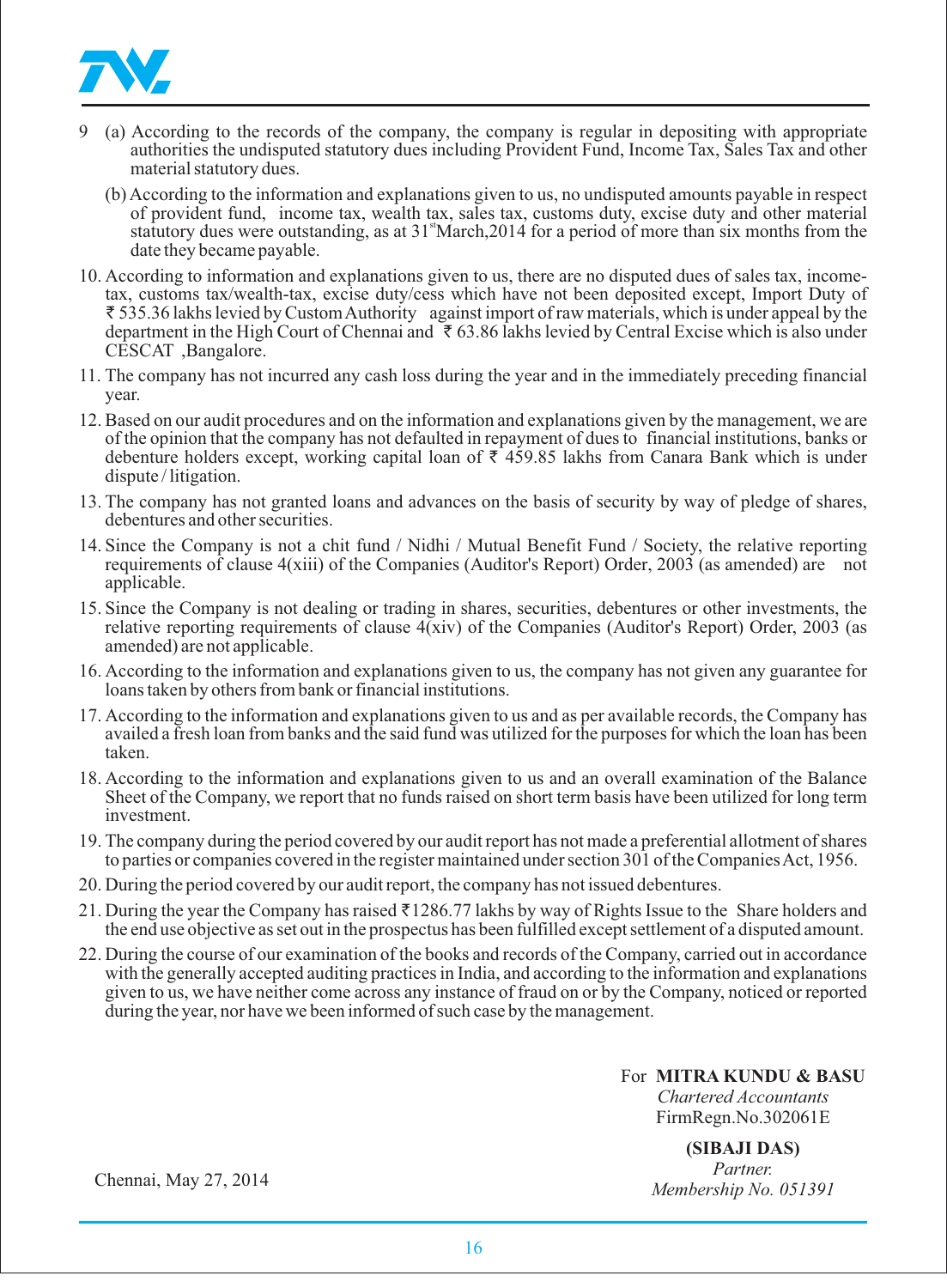

#### **BALANCE SHEET AS AT 31st MARCH 2014**

| <b>PARTICULARS</b>                                                                                                                                                                                                                                                                                                                                                                             | <b>Note</b>                                              | <b>31st March 2014</b><br>₹                                                                                                                                            | 31st March 2013<br>₹                                                                                                                                                   |
|------------------------------------------------------------------------------------------------------------------------------------------------------------------------------------------------------------------------------------------------------------------------------------------------------------------------------------------------------------------------------------------------|----------------------------------------------------------|------------------------------------------------------------------------------------------------------------------------------------------------------------------------|------------------------------------------------------------------------------------------------------------------------------------------------------------------------|
| <b>EQUITY &amp; LIABILITIES</b><br>T                                                                                                                                                                                                                                                                                                                                                           |                                                          |                                                                                                                                                                        |                                                                                                                                                                        |
| <b>SHAREHOLDERS' FUND</b>                                                                                                                                                                                                                                                                                                                                                                      |                                                          |                                                                                                                                                                        |                                                                                                                                                                        |
| Share Capital                                                                                                                                                                                                                                                                                                                                                                                  | $\sqrt{2}$                                               | 386,032,500                                                                                                                                                            | 257,355,000                                                                                                                                                            |
| Reserve & Surplus                                                                                                                                                                                                                                                                                                                                                                              | 3                                                        | 480, 842, 189                                                                                                                                                          | 345,149,052                                                                                                                                                            |
| <b>NON-CURRENT LIABILITIES</b>                                                                                                                                                                                                                                                                                                                                                                 |                                                          |                                                                                                                                                                        |                                                                                                                                                                        |
| Long-term Borrowings                                                                                                                                                                                                                                                                                                                                                                           | $\overline{4}$                                           | 22,130,598                                                                                                                                                             | 101,840,861                                                                                                                                                            |
| Long-term Provisions                                                                                                                                                                                                                                                                                                                                                                           | 5                                                        | 12,240,050                                                                                                                                                             | 10,938,889                                                                                                                                                             |
| <b>CURRENT LIABILITIES</b>                                                                                                                                                                                                                                                                                                                                                                     |                                                          |                                                                                                                                                                        |                                                                                                                                                                        |
| Short-term Borrowings                                                                                                                                                                                                                                                                                                                                                                          | 6                                                        | 103,997,371                                                                                                                                                            | 181,136,360                                                                                                                                                            |
| <b>Trade Payables</b>                                                                                                                                                                                                                                                                                                                                                                          | 7                                                        | 477,971,562                                                                                                                                                            | 350,599,620                                                                                                                                                            |
| Other Current Liabilities                                                                                                                                                                                                                                                                                                                                                                      | 8                                                        | 31,238,092                                                                                                                                                             | 79,834,943                                                                                                                                                             |
| <b>Short-term Provisions</b>                                                                                                                                                                                                                                                                                                                                                                   | 9                                                        | 66,855,523                                                                                                                                                             | 3,077,650                                                                                                                                                              |
| <b>TOTAL</b>                                                                                                                                                                                                                                                                                                                                                                                   |                                                          | 1,581,307,885                                                                                                                                                          | 1,329,932,375                                                                                                                                                          |
| <b>II. ASSETS</b><br><b>NON-CURRENT ASSETS</b><br><b>Fixed Assets</b><br><b>Tangible Assets</b><br>Capital work-in-progress<br>Non-Current Investments<br>Deferred Tax Asset<br>Long-term Loans and Advances<br><b>CURRENT ASSETS</b><br>Investments<br>Inventories<br>Trade Receivable<br>Cash and Bank Balance<br>Short-term Loans & Advances<br><b>Other Current Assets</b><br><b>TOTAL</b> | 10<br>11<br>12<br>13<br>14<br>15<br>16<br>17<br>18<br>19 | 145,096,630<br>1,308,831<br>1,270,400<br>3,258,365<br>22,221,977<br>700,000<br>488,618,994<br>483,800,838<br>248,989,747<br>103,143,602<br>82,898,501<br>1,581,307,885 | 152,161,860<br>4,263,623<br>3,770,400<br>9,975,840<br>24,888,258<br>700,000<br>352,581,722<br>457,901,613<br>166,789,409<br>123,517,801<br>33,381,849<br>1,329,932,375 |
| Significant Accounting Policies and                                                                                                                                                                                                                                                                                                                                                            |                                                          |                                                                                                                                                                        |                                                                                                                                                                        |
| Notes on Financial Statements                                                                                                                                                                                                                                                                                                                                                                  | 1 to 38                                                  |                                                                                                                                                                        |                                                                                                                                                                        |
| As per our separate report of even date.                                                                                                                                                                                                                                                                                                                                                       |                                                          | For and on behalf of the Board                                                                                                                                         |                                                                                                                                                                        |
| For MITRA KUNDU & BASU<br>Chartered Accountants<br>Firm Regn. No. 302061E                                                                                                                                                                                                                                                                                                                      |                                                          | <b>Vikram M Thapar</b><br>Chairman                                                                                                                                     | Lt. Gen. Deepak Summanwar<br>Director                                                                                                                                  |
| Sibaji Das                                                                                                                                                                                                                                                                                                                                                                                     |                                                          | <b>Ashok Nanjapa</b>                                                                                                                                                   | <b>Suguna Krishnamurthy</b>                                                                                                                                            |
| Partner                                                                                                                                                                                                                                                                                                                                                                                        |                                                          | Chief Executive                                                                                                                                                        | Company Secretary                                                                                                                                                      |
| Membership No. 051391                                                                                                                                                                                                                                                                                                                                                                          |                                                          |                                                                                                                                                                        |                                                                                                                                                                        |
| Chennai, May 27, 2014                                                                                                                                                                                                                                                                                                                                                                          |                                                          |                                                                                                                                                                        |                                                                                                                                                                        |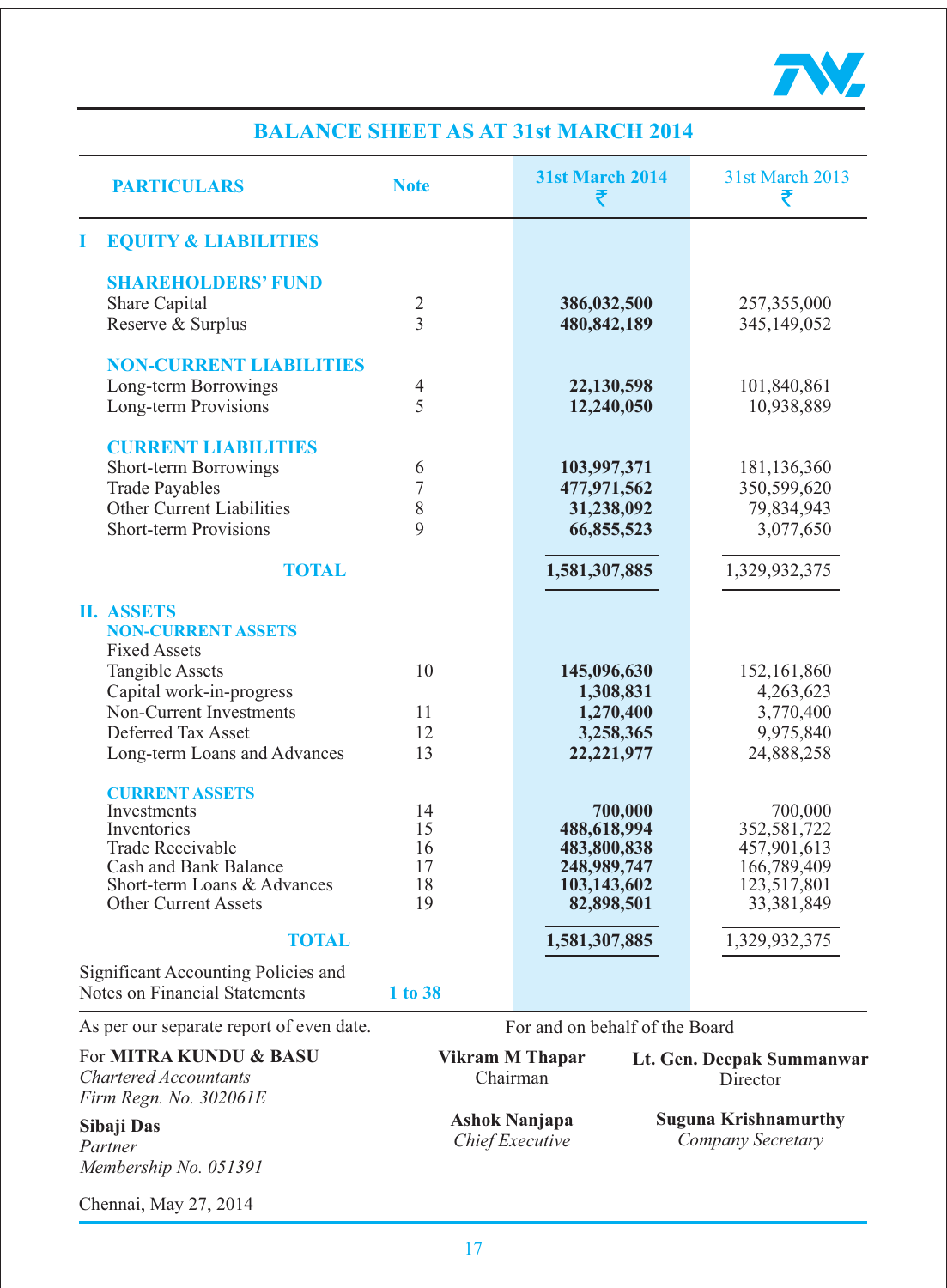

#### **STATEMENT OF PROFIT AND LOSS FOR THE YEAR ENDED 31st MARCH 2014**

|     | <b>PARTICULARS</b>                                                     | <b>Note</b> | <b>31st March 2014</b><br>₹ | 31st March 2013<br>₹ |
|-----|------------------------------------------------------------------------|-------------|-----------------------------|----------------------|
| L.  | <b>REVENUE FROM OPERATIONS</b>                                         | 20          | 2,282,086,248               | 1,570,208,533        |
| П.  | <b>OTHER INCOME</b>                                                    | 21          | 13,830,382                  | 5,766,357            |
|     | <b>TOTAL REVENUE</b>                                                   |             | 2,295,916,630               | 1,575,974,890        |
| Ш.  | <b>EXPENSES</b>                                                        |             |                             |                      |
|     | Cost of Materials Consumed<br>Changes in Inventories of Finished Goods | 22          | 1,553,252,688               | 1,042,696,468        |
|     | & Work - in - Process                                                  | 23          | 34,747,794                  | 62,576,659           |
|     | Employee benefits Expense                                              | 24          | 85,675,650                  | 67,231,656           |
|     | <b>Finance Costs</b>                                                   | 25          | 28,687,858                  | 23,194,497           |
|     | Depreciation and Amortization Expense                                  |             | 18,034,745                  | 28,097,037           |
|     | Other Expenses                                                         | 26          | 371,050,164                 | 276,035,083          |
|     | <b>TOTAL EXPENSES</b>                                                  |             | 2,091,448,899               | 1,499,831,401        |
| IV. | <b>Profit before Exceptional Items and Tax</b>                         |             | 204, 467, 731               | 76,143,489           |
|     | Exceptional Items - Profit/(Loss)                                      | 27          | (111, 862)                  | (293,996)            |
| V.  | <b>Profit Before Tax</b>                                               |             | 204,355,869                 | 75,849,493           |
|     | Tax Expense - Current Tax                                              |             | 60,690,300                  |                      |
|     | - Earlier Years Tax                                                    |             | 1,206,798                   |                      |
|     | Deferred Tax                                                           |             | 6,765,636                   | 15,765,447           |
| VI. | <b>Profit for the period</b>                                           |             | 135,693,135                 | 60,084,046           |
|     | <b>VII. Earnings per Equity Share</b>                                  |             |                             |                      |
|     | <b>Basic</b>                                                           |             | 3.52                        | 2.33                 |
|     | Diluted                                                                |             | 3.52                        | 2.33                 |
|     | Significant Accounting Policies and<br>Notes on Financial Statements   | 1 to 38     |                             |                      |
|     |                                                                        |             |                             |                      |

As per our separate report of even date. For and on behalf of the Board

*Membership No. 051391* Chennai, May 27, 2014

| For MITRA KUNDU & BASU<br>Chartered Accountants<br>Firm Regn. No. $302061E$ | Vikram M Thapar<br>Chairman | Lt. Gen. Deepak Summanwar<br>Director |
|-----------------------------------------------------------------------------|-----------------------------|---------------------------------------|
| Sibaji Das                                                                  | Ashok Nanjapa               | Suguna Krishnamurthy                  |
| Partner                                                                     | Chief Executive             | Company Secretary                     |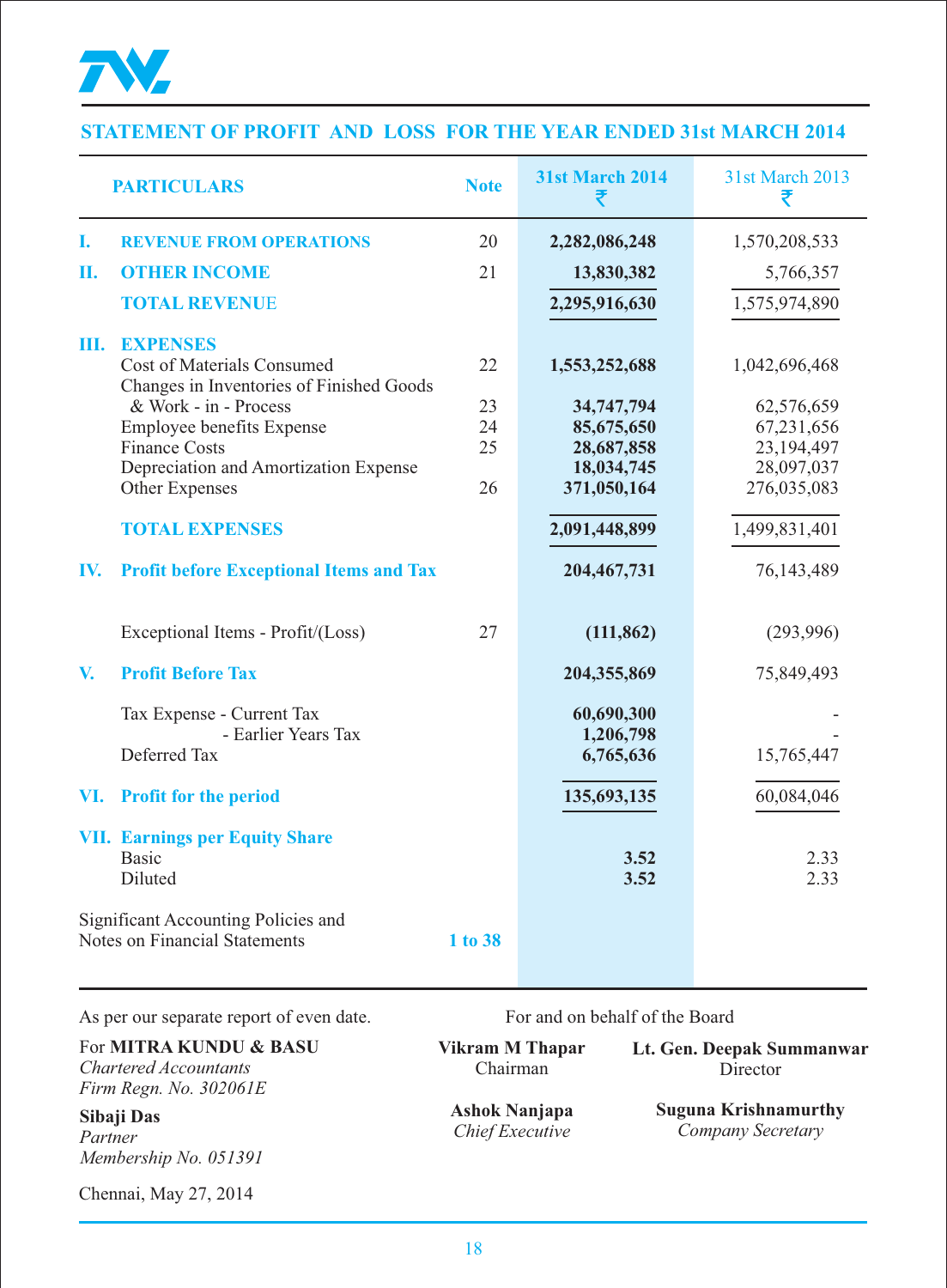

#### **CASH FLOW STATEMENT FOR THE YEAR ENDED 31st MARCH 2014**

|                |                                                                                                                                                                                                                                                                                                 |                                                                             | 2013-2014                                            | 2012-2013                                                        |                                         |
|----------------|-------------------------------------------------------------------------------------------------------------------------------------------------------------------------------------------------------------------------------------------------------------------------------------------------|-----------------------------------------------------------------------------|------------------------------------------------------|------------------------------------------------------------------|-----------------------------------------|
|                | <b>PARTICULARS</b>                                                                                                                                                                                                                                                                              | ₹                                                                           | ₹                                                    | ₹                                                                | ₹                                       |
| A              | <b>Cash Flows from Operating Activities</b><br>Net profit before taxation and extraordinary items<br><b>Adjustment for</b><br>Depreciation and Amortization Expenses<br>Depreciation reserve on deleted Assets                                                                                  | 18,034,745                                                                  | 204, 467, 731                                        | 28,097,037<br>1,064,745                                          | 76,143,489                              |
|                | Profit/ (Loss) on sale of Fixed Assets<br><b>Interest Expense</b><br>Interest Income                                                                                                                                                                                                            | (111, 862)<br>8,570,508<br>(13,804,243)                                     | 12,689,148                                           | (293,996)<br>12,179,778<br>(5,766,357)                           | 35,281,207                              |
|                | <b>Operating profit before working capital changes</b><br><b>Adjustments for</b><br>Inventories (Increase)/Decrease<br>Trade Receivables (Increase)/Decrease<br>Other Current Assets (Increase)/Decrease<br>Current Liabilities Increase/(Decrease)<br>Long Term Investment (Increase)/Decrease | (136, 037, 272)<br>(25,899,225)<br>(29, 142, 453)<br>1,636,103<br>2,500,000 | 217,156,879                                          | (38, 486, 322)<br>(113, 857, 465)<br>(36,869,317)<br>204,018,316 | 111,424,696                             |
|                | Provisions Increase/(Decrease)<br><b>Cash generated from operating activities</b><br>Taxes paid/provided                                                                                                                                                                                        |                                                                             | 63,777,875 (123,164,972)<br>93,991,907<br>68,662,734 | 2,067,273                                                        | 16,872,485<br>128,297,181<br>15,765,447 |
|                | <b>Net Cash from operating activities</b>                                                                                                                                                                                                                                                       |                                                                             | 25,329,173                                           |                                                                  | 112,531,734                             |
| B              | <b>Cash flow from investing activities</b><br>Purchase of fixed assets<br>Purchase of investment<br>Interest received<br>Long terms loans & Advances                                                                                                                                            | (8,014,723)<br>13,804,243<br>9,383,756                                      |                                                      | (24, 552, 850)<br>(500,000)<br>5,766,357<br>11,025,052           |                                         |
|                | Net Cash from/(used in) investing activities                                                                                                                                                                                                                                                    |                                                                             | 15, 173, 275                                         |                                                                  | (8,261,441)                             |
| $\overline{C}$ | <b>Cash flows from financing activities</b><br>Proceeds from issuance of share capital<br>Repayment of long term borrowings<br>Interest paid                                                                                                                                                    | 128,677,500<br>(78, 409, 102)<br>(8,570,508)                                |                                                      | (943, 026)<br>(12, 179, 778)                                     |                                         |
|                | Net Cash from/(used in) in financing activities                                                                                                                                                                                                                                                 |                                                                             | 41,697,890                                           |                                                                  | (13, 122, 804)                          |
|                | Net Cash flows during the year $(A+B+C)$                                                                                                                                                                                                                                                        |                                                                             | 82,200,339                                           |                                                                  | 91,147,489                              |
|                | Cash & Cash equivalents at the beginning of the year<br>Cash & Cash equivalents at the end of the year                                                                                                                                                                                          |                                                                             | 166,789,409<br>248,989,747                           |                                                                  | 75,641,920<br>166,789,409               |
|                | Net increase/(decrease) in cash $\&$ cash equivalents                                                                                                                                                                                                                                           |                                                                             | 82,200,339                                           |                                                                  | 91,147,489                              |

As per our separate report of even date. For and on behalf of the Board

For **MITRA KUNDU & BASU**  *Chartered Accountants Firm Regn. No. 302061E* 

**Sibaji Das** *Partner Membership No. 051391*

Chennai, May 27, 2014

**Vikram M Thapar** Chairman

**Lt. Gen. Deepak Summanwar** Director

**Ashok Nanjapa** *Chief Executive*

**Suguna Krishnamurthy** *Company Secretary*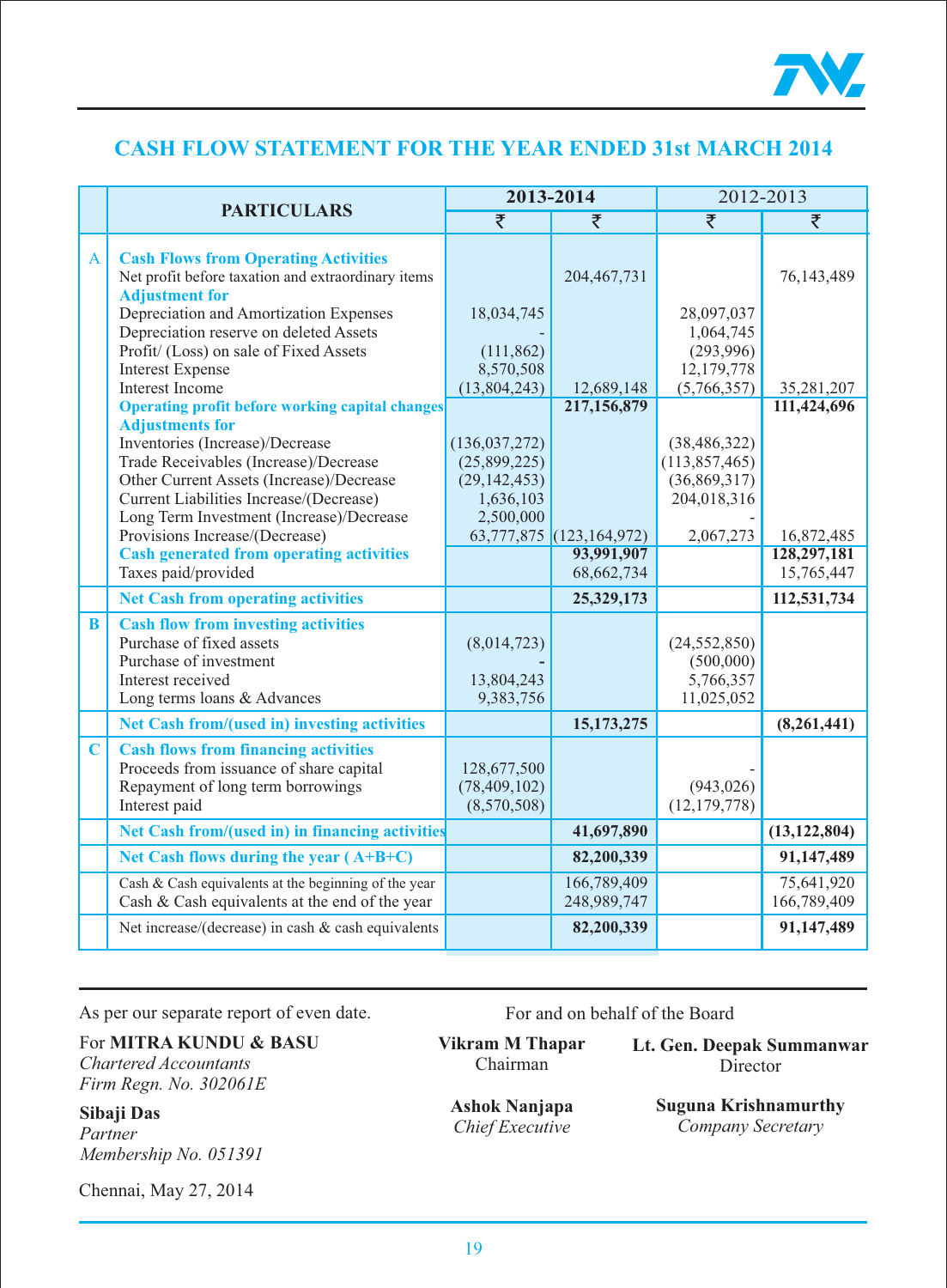

#### **NOTES ON FINANCIAL STATEMENTS : 1 . SIGNIFICANT ACCOUNTING POLICIES**

#### **1.1 Accounting Convention**

The financial statements have been prepared to comply in all material respects with the standards notified under the Companies (Accounting Standards) Rules, 2006 and the relevant provision of the Companies Act, 1956. The financial statements are prepared under the historical cost convention, in accordance with the generally accepted accounting principles, on an accrual basis, except otherwise stated.

#### **1.2 Use of Estimates**

The preparation of financial statements are based on management estimates and assumptions that affect the reported amounts of assets and liabilities and disclosures relating to contingent liabilities and assets as at the Balance Sheet date and the reported amounts of revenues and expenses during the year. Differences between the actual results and estimation are recognised in the year in which the results are known / materialised.

#### **1.3 Revenue Recognition**

Revenue is recognised to the extent that it is probable that the economic benefits will flow to the Company and the revenue can be reliably measured. The Company follows the mercantile system of accounting and recognises income and expenditure on accrual basis except in case of significant uncertainties. Export sales include benefits extended by the Government and domestic sales are net of taxes.

#### **1.4 Fixed Assets**

Fixed Assets are stated at cost of acquisition / revaluation less accumulated depreciation and impairment losses. Cost comprises the purchase price and any attributable cost of bringing the asset to its working condition for its intended use. Financing cost relating to construction of assets are also included to the extent they relate to the period till such assets are ready to be put to use. Financing cost not relating to construction of assets are charged to the income statements.

#### **1.5 Depreciation**

Depreciation on fixed assets has been provided on straight line method as per the rates prescribed in Schedule XIV of the Companies Act, 1956, as amended.

#### **1.6 Inventories**

Inventories are valued as follows:

(a) Raw Materials, components, stores and spares -

Lower of cost and net realisable value. However, materials and other items held for use in the production of inventories are not written below cost if the finished products in which they will be incorporated are expected to be sold at or above cost. Cost is determined on a weighted average basis and includes relevant cost of bringing those materials at their present location and condition.

(b) Work-in-Progress and Finished Goods -

Lower of cost and net realisable value. Cost includes direct materials, labour and a portion of manufacturing overheads based on normal operating capacity or actual production whichever is less.

#### **1.7 Foreign Currency**

(a) Initial Recognition:

Foreign currency transactions are recorded in the reporting currency by applying to the foreign currency amount the exchange rate between the reporting currency and the foreign currency, at the date of transaction.

#### (b) Conversion:

Foreign currency monetary items are reported using the closing rate.

#### c ) Exchange Differences:

Exchange differences arising on the settlement of monetary items of the Company at rates different from those at which they were initially recorded during the year, or reported in previous financial statements, are recognised as income or expense in the year in which they arise.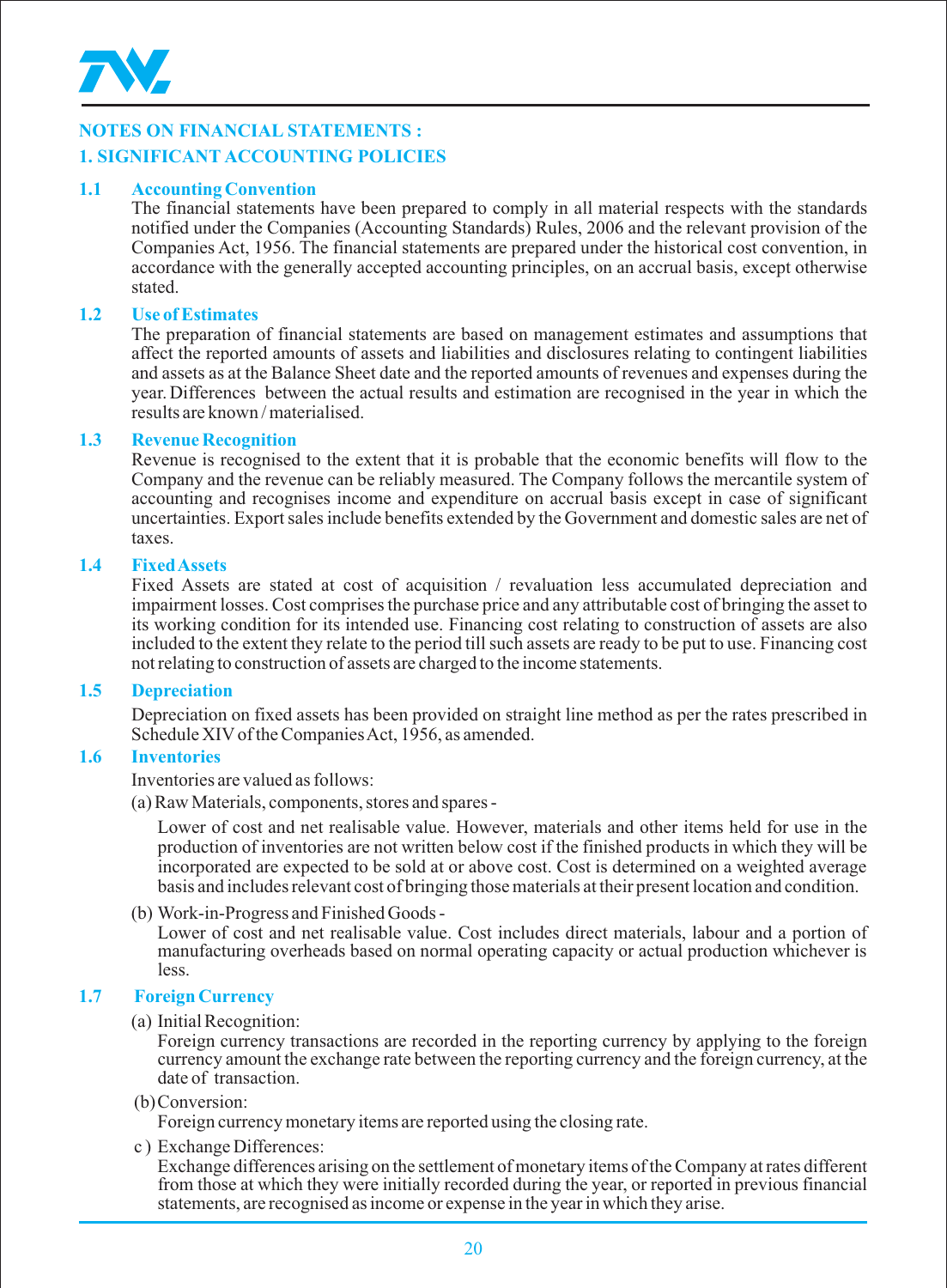

#### **1.8 Investments**

Long-term investments are carried at cost less provision, if any for permanent diminution in value of such investments.

#### **1.9 Employee Benefits**

- (I) In the case of defined contribution plans such as Provident Fund etc., the Company's contribution to these plans are charged to statement of Profit and Loss.
- (ii) Liability for defined benefit plans is provided on the basis of valuations as at the Balance Sheet date, carried out by an actuary using the Projected Unit Credit Method. Actuarial gains and losses arising on such valuation are recognised immediately in the Statement of Profit and Loss.

#### **1.10 Taxes on Income**

Taxes on income for the current period are determined on the basis of taxable income and tax credits computed in accordance with the provisions of the Income Tax Act, 1961. Deferred tax is recognised for all timing differences between the taxable income and accounting income that originate in one period and are capable of reversal in one or more subsequent periods.

#### **1.11 Impairment of Fixed Assets**

The carrying amounts of Assets are reviewed at each balance sheet date if there is any indication of impairement based on internal/external factors. An asset / cash generating unit is treated as impaired when the carrying cost of assets exceeds its recoverable value. An impairment loss is charged to Statement of Profit & Loss in the year in which an asset is identified as impaired. The impairment loss recognised in prior accounting periods is reversed if there has been a change in the estimate of recoverable amount.

#### **1.12 Borrowing Cost**

Borrowing cost incurred on construction or acquiring a qualifying asset, which takes a substantial period of time for construction, is capitalised as cost of that asset. All other borrowing cost is recognised as an expense in the period in which they are incurred.

#### **1.13 Segment Reporting**

The Company is engaged in the nature of an integrated system of functioning and thus considered to constitute one single primary segment. However, information about secondary segment that is geographical revenue by geographical markets is being recorded.

#### **1.14 Provision**

A provision is recognised when an enterprise has a present obligation as a result of past event; it is probable that an outflow of resources will be required to settle the obligation, in respect of which a reliable estimate can be made. Provisions are not discounted to its present value and are determined based on best estimate required to settle the obligation at the balance sheet date. These are reviewed at each balance sheet date and adjusted to reflect the current best estimates.

#### **1.15 Events Occuring afterBalance Sheet Date**

Material events occuring after the date of balance sheet are recognised and are dealt with appropriately in accordance with generally accepted accounting principles and as provided in Accounting Standard - 4 issued by The Institute of Chartered Accountants of India.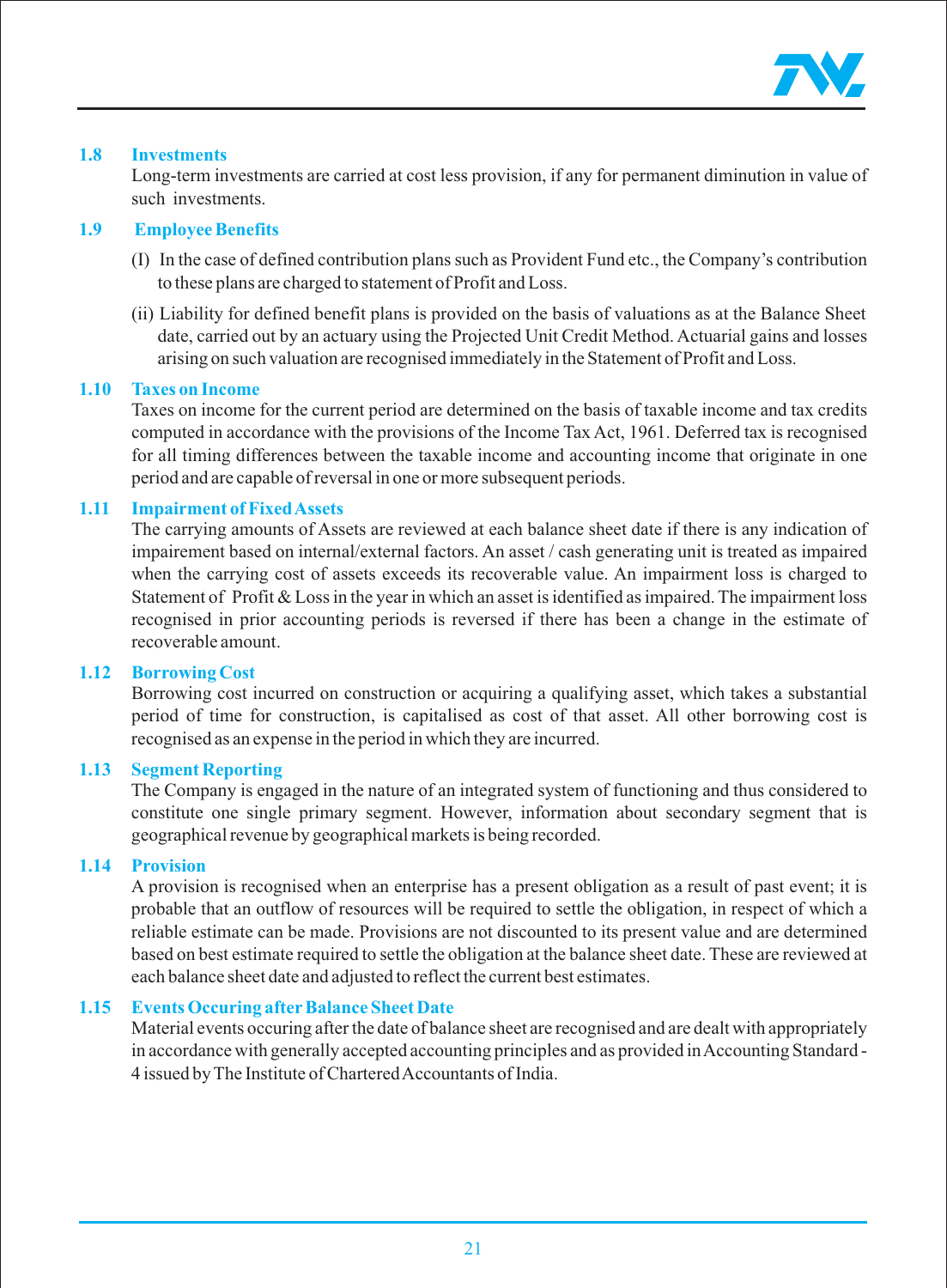

| <b>PARTICULARS</b>                                                                                                                                                                                                                                                                                                                                                                                                                                                                                                                                                                                                     |                                                 | <b>31st MARCH 2014</b><br>₹      |                                                      | 31st MARCH 2013<br>₹                     |  |
|------------------------------------------------------------------------------------------------------------------------------------------------------------------------------------------------------------------------------------------------------------------------------------------------------------------------------------------------------------------------------------------------------------------------------------------------------------------------------------------------------------------------------------------------------------------------------------------------------------------------|-------------------------------------------------|----------------------------------|------------------------------------------------------|------------------------------------------|--|
| 2. SHARE CAPITAL<br><b>2.1 Authorised</b><br>5,00,000 (Previous Year: 5,00,000)<br>Preference Shares, of ₹ 100/- each                                                                                                                                                                                                                                                                                                                                                                                                                                                                                                  |                                                 | 50,000,000                       |                                                      | 50,000,000                               |  |
| 4,50,00,000 (Previous Year: 4,50,00,000)                                                                                                                                                                                                                                                                                                                                                                                                                                                                                                                                                                               |                                                 |                                  |                                                      |                                          |  |
| Equity Shares of ₹ 10/- each                                                                                                                                                                                                                                                                                                                                                                                                                                                                                                                                                                                           |                                                 | 450,000,000                      |                                                      | 450,000,000                              |  |
| <b>TOTAL</b>                                                                                                                                                                                                                                                                                                                                                                                                                                                                                                                                                                                                           |                                                 | 500,000,000                      |                                                      | 500,000,000                              |  |
| 2.2 Issued, Subscribed and Fully Paid-up<br>3,86,03,250 (Previous Year: 2,57,35,500)<br>Equity Shares of ₹ 10/- each                                                                                                                                                                                                                                                                                                                                                                                                                                                                                                   |                                                 | 386,032,500                      |                                                      | 257, 355, 000                            |  |
| 2.3 Reconciliation of number of<br><b>Equity shares</b>                                                                                                                                                                                                                                                                                                                                                                                                                                                                                                                                                                |                                                 |                                  |                                                      |                                          |  |
| <b>PARTICULARS</b>                                                                                                                                                                                                                                                                                                                                                                                                                                                                                                                                                                                                     | <b>No. of Shares</b>                            | Amount $(\bar{z})$               | No. of Shares                                        | Amount (₹)                               |  |
| Number of shares and amount at the beginning                                                                                                                                                                                                                                                                                                                                                                                                                                                                                                                                                                           | 25,735,500                                      | 257,355,000                      | 25,735,500                                           | 257,355,000                              |  |
| Add: Shares issued (Rights Issue) *<br>Number of shares vis-à-vis amount at the end                                                                                                                                                                                                                                                                                                                                                                                                                                                                                                                                    | 12,867,750                                      | 128,677,500                      | 25,735,500                                           | 257,355,000                              |  |
| *(During the year under review the company,                                                                                                                                                                                                                                                                                                                                                                                                                                                                                                                                                                            | 38,603,250                                      | 386,032,500                      |                                                      |                                          |  |
| ratio of 1 equity share for every 2 shares held<br>by the member. The Rights Issue was for<br>repayment of Debts and Working Capital)<br>2.4 Rights, Preferences and Restrictions attached to shares.<br>The Company has issued only one class of<br>shares viz., Equity shares having a value of $\overline{\tau}10/-$<br>each. Each holder of equity shares is entitled to<br>one vote per share. In the event of Liquidation, the<br>equity Shareholders are eligible to receive the remain-<br>ing assets of the Company after distribution of all pre-<br>ferential amounts, in proportion to their shareholding. |                                                 |                                  |                                                      |                                          |  |
| 2.5 The details of shareholders holding more                                                                                                                                                                                                                                                                                                                                                                                                                                                                                                                                                                           |                                                 |                                  |                                                      |                                          |  |
| than 5 % shares in the Company:<br><b>Name of the Share holders</b><br>K. C. T Brothers(Coal & Sales) Ltd.<br>Indo Oceanic Investments Ltd.<br>J. C. T. Ltd.                                                                                                                                                                                                                                                                                                                                                                                                                                                           | <b>No. of Shares</b><br>17,953,141<br>2,475,000 | $\%$ of Holding<br>46.51<br>6.41 | No. of Shares<br>5,937,906<br>2,475,000<br>1,450,000 | $\%$ of Holding<br>23.07<br>9.62<br>5.63 |  |
| <b>RESERVE &amp; SURPLUS</b><br>3                                                                                                                                                                                                                                                                                                                                                                                                                                                                                                                                                                                      |                                                 |                                  |                                                      |                                          |  |
| 3.1 Securities Premium Account - at the beginning $\&$ end of the year                                                                                                                                                                                                                                                                                                                                                                                                                                                                                                                                                 |                                                 | 117,349,276                      |                                                      | 117,349,276                              |  |
| 3.2 Revaluation Reserve at the beginning $&$ end of the year                                                                                                                                                                                                                                                                                                                                                                                                                                                                                                                                                           |                                                 | 10,844,896                       |                                                      | 10,844,896                               |  |
| 3.3 General Reserve - at the beginning $\&$ end of the year<br>3.4 Surplus                                                                                                                                                                                                                                                                                                                                                                                                                                                                                                                                             |                                                 | 129,725,859                      |                                                      | 129,725,859                              |  |
| Balance as per last Balance Sheet<br>Add : Surplus during the year                                                                                                                                                                                                                                                                                                                                                                                                                                                                                                                                                     |                                                 | 87,229,021<br>135,693,135        |                                                      | 27,144,975<br>60,084,046                 |  |
| <b>Closing Balance in Surplus Account</b>                                                                                                                                                                                                                                                                                                                                                                                                                                                                                                                                                                              |                                                 | 222,922,156                      |                                                      | 87,229,021                               |  |
| <b>TOTAL</b>                                                                                                                                                                                                                                                                                                                                                                                                                                                                                                                                                                                                           |                                                 | 480, 842, 189                    |                                                      | 345,149,052                              |  |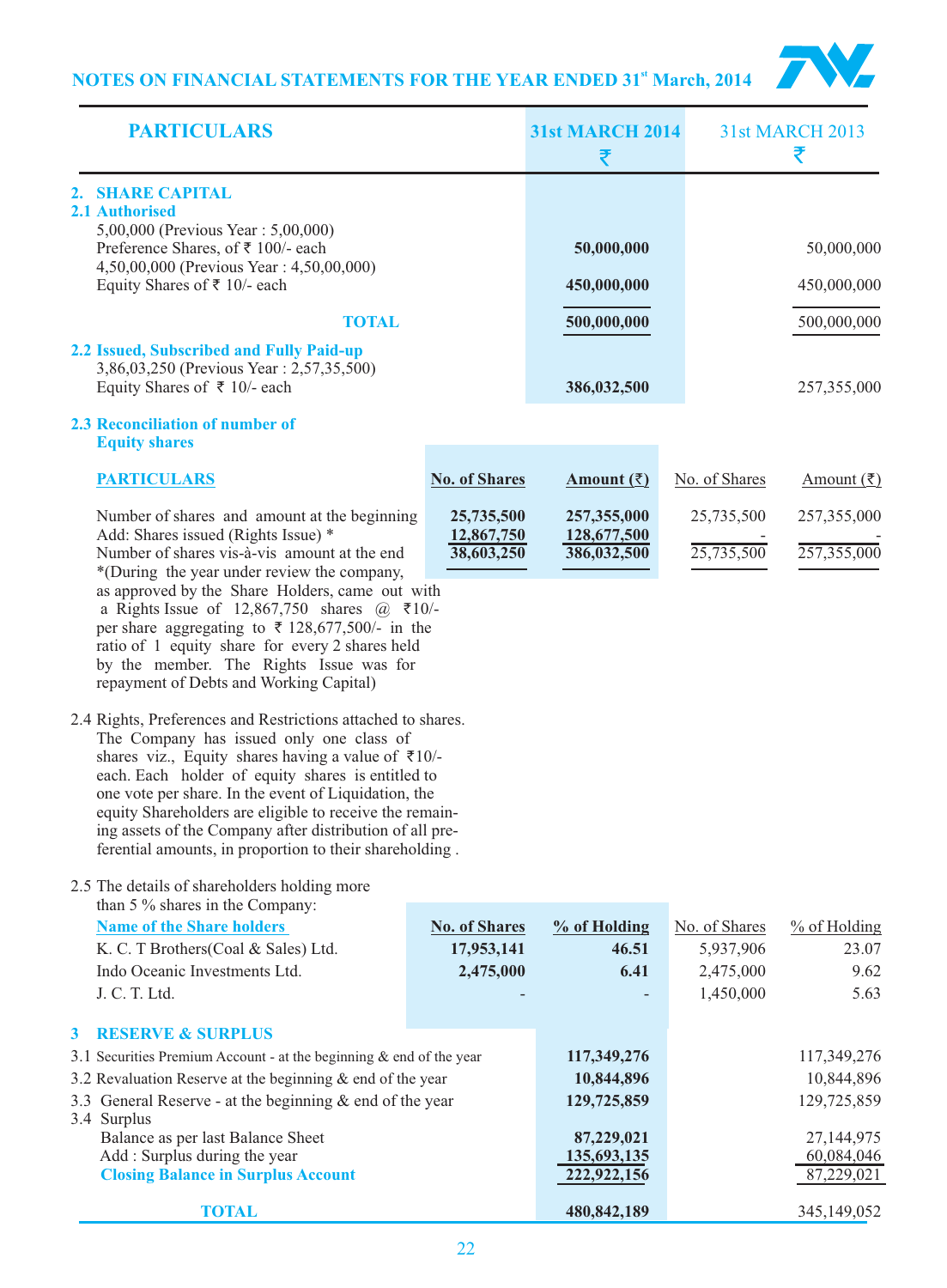

|            | <b>PARTICULARS</b>                                                                                                                                                                                                                                                                                                                                                                                              | <b>31st MARCH 2014</b><br>₹ | 31st MARCH 2013<br>₹      |
|------------|-----------------------------------------------------------------------------------------------------------------------------------------------------------------------------------------------------------------------------------------------------------------------------------------------------------------------------------------------------------------------------------------------------------------|-----------------------------|---------------------------|
| 4          | <b>LONG-TERM BORROWINGS</b>                                                                                                                                                                                                                                                                                                                                                                                     |                             |                           |
| 4.1<br>(i) | <b>Term Loans - Secured</b><br><b>From Banks</b><br>(Secured by a first charge on the assets created /<br>to be created on pari-passu basis with consortium banks<br>except Canara Bank).                                                                                                                                                                                                                       |                             | 13,051,704                |
|            | (ii) From Associates<br>(Secured by a first mortgage and charge on all immovable<br>assets of the Company both present and future,<br>ranking pari-passu with charge created in favour of Banks)<br>(Repayment schedule not yet finalised)                                                                                                                                                                      | 9,100,000                   | 20,500,000                |
|            | (iii) Vehicle Loan<br>(Secured by hypothication of vehicle<br>repayment in 48 equal instalments)                                                                                                                                                                                                                                                                                                                | 5,426,913                   | 731,790                   |
|            | <b>4.2 Unsecured Loan from Associates</b><br>(Interest of $\overline{\epsilon}$ 5,092,259/-due but not paid,<br>Previous Year ₹ 19,492,259/-)                                                                                                                                                                                                                                                                   |                             | 47,500,000                |
|            | <b>4.3 Deferred Payment Liabilities - Unsecured</b><br>Deferred Payment of Sales Tax<br>(Repayable by monthly installments of $\bar{\tau}$ 1,000,000/-<br>starting from April, 2012)                                                                                                                                                                                                                            | 7,603,685                   | 20,057,367                |
| 5          | <b>TOTAL</b><br><b>LONG-TERM PROVISIONS</b><br>Provision for Employee benefits                                                                                                                                                                                                                                                                                                                                  | 22,130,598<br>12,240,050    | 101,840,861<br>10,938,889 |
| 6          | <b>SHORT TERM BORROWING - SECURED</b><br>Loans repayable on demand - Cash Credit from Banks<br>(Against hypothecation of stocks such as, raw materials,<br>work-in-progress, stores & spares and consumables both<br>present, future and first charge on the fixed assets ranking<br>pari-passu with term loan lenders) Includes borrowing of<br>₹ 37,555,190/- under settlement (Previous year ₹ 37,555,190/-) | 103,997,371                 | 181,136,360               |
| 7          | <b>TRADE PAYABLES</b>                                                                                                                                                                                                                                                                                                                                                                                           |                             |                           |
|            | 7.1 For Goods                                                                                                                                                                                                                                                                                                                                                                                                   | 163,551,393                 | 92,760,149                |
|            | 7.2 For Services & Others                                                                                                                                                                                                                                                                                                                                                                                       | 116,249,958                 | 105,700,358               |
|            | 7.3 Acceptance                                                                                                                                                                                                                                                                                                                                                                                                  | 198,170,211                 | 152, 139, 113             |
|            | <b>TOTAL</b>                                                                                                                                                                                                                                                                                                                                                                                                    | 477,971,562                 | 350,599,620               |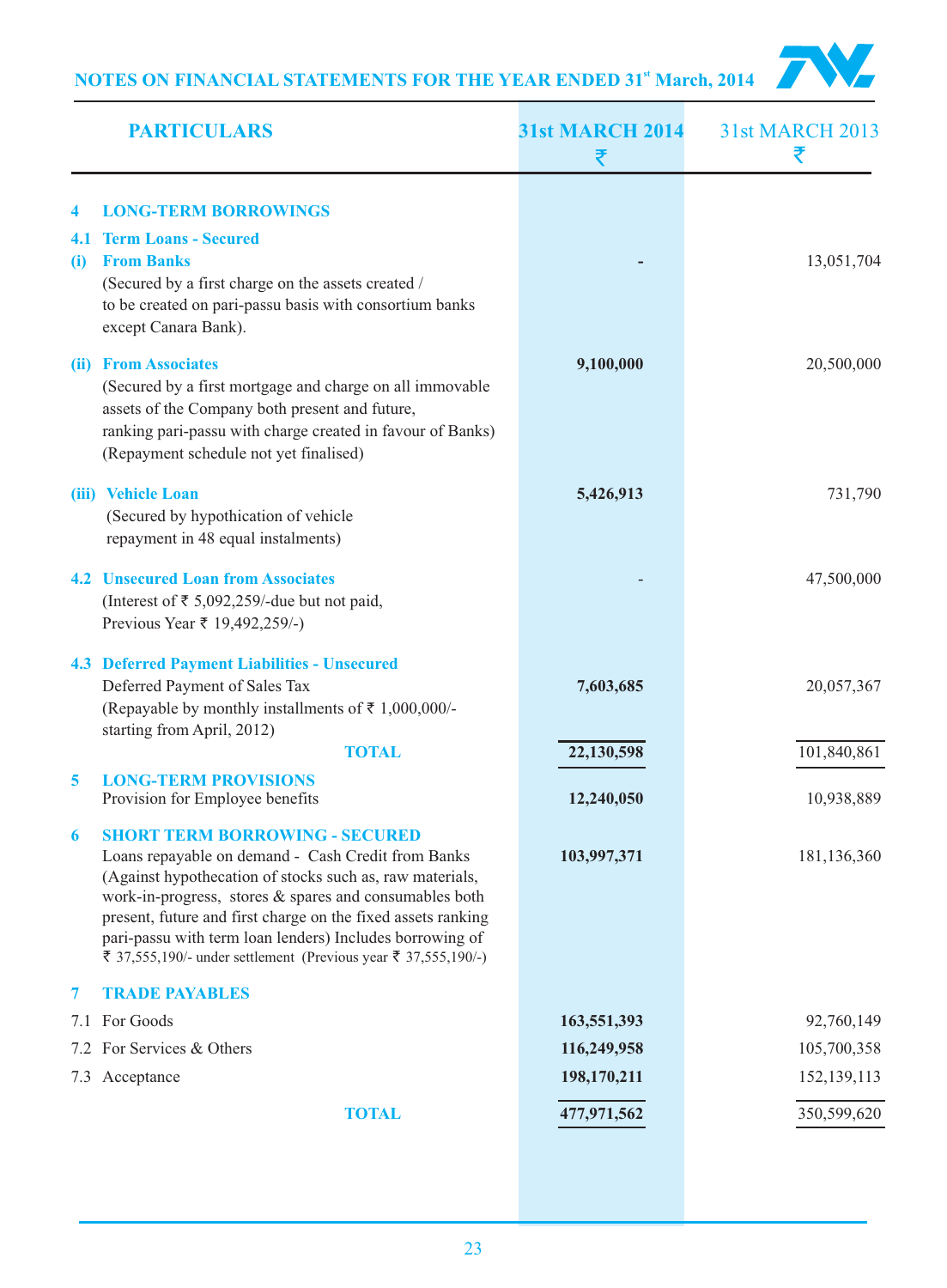

| <b>PARTICULARS</b>                          | <b>31st MARCH 2014</b><br>₹ | 31st MARCH 2013<br>₹ |  |
|---------------------------------------------|-----------------------------|----------------------|--|
| <b>OTHER CURRENT LIABILITIES</b><br>8       |                             |                      |  |
| 8.1 Current Maturity of long-term debt      |                             |                      |  |
| a) Term Loan - Secured                      |                             | 7,260,000            |  |
| b) Vehicle Loan - Secured                   | 2,630,184                   | 883,896              |  |
| c)Deferred Payment of Sales Tax - Unsecured | 12,000,000                  | 12,000,000           |  |
| 8.2 Statutory Dues                          | 3,867,684                   | 1,976,433            |  |
| 8.3 Interest Accrued & Due                  | 5,092,259                   | 20,062,259           |  |
| 8.4 Advance from Customers                  | 7,647,966                   | 37,652,355           |  |
| <b>TOTAL</b>                                | 31,238,092                  | 79,834,943           |  |
| <b>SHORT TERM PROVISION</b><br>9            |                             |                      |  |
| 9.1 Provision for Income Tax                | 60,690,300                  |                      |  |
| 9.2 Provision for Employee Benefits         | 6,165,223                   | 3,077,650            |  |
| <b>TOTAL</b>                                | 66,855,523                  | 3,077,650            |  |

#### **10 FIXED ASSETS**

| <b>FIXED ASSETS - TANGIBLE</b>           | Land       | <b>Factory</b><br><b>Building</b> | Ponds &<br><b>Reservoirs</b> | Plant &<br><b>Machinery</b> | <b>Furniture</b><br>& Fixtures | <b>Office</b><br><b>Equipments</b> | <b>Vehicles</b> | <b>Total Fixed</b><br><b>Assets</b><br>31.03.14 | <b>Total Assets</b><br>2012-13 |
|------------------------------------------|------------|-----------------------------------|------------------------------|-----------------------------|--------------------------------|------------------------------------|-----------------|-------------------------------------------------|--------------------------------|
| Gross Block -                            |            |                                   |                              |                             |                                |                                    |                 |                                                 |                                |
| <b>Opening Balance</b>                   | 11,817,500 | 105,918,529                       | 2,123,983                    | 419,484,087                 | 11,735,668                     | 5,983,446                          | 7,859,027       | 564,922,241                                     | 542,110,333                    |
| Additions during the year                |            | 140,530                           | ٠                            | 1,636,822                   | 390,540                        | 308,384                            | 8,723,101       | 11,199,377                                      | 24,280,899                     |
|                                          | 11,817,500 | 106.059.059                       | 2.123.983                    | 421,120,909                 | 12,126,208                     | 6,291,830                          | 16,582,128      | 576.121.618                                     | 566,391,232                    |
| Sales/disposed off during<br>he year     |            |                                   |                              |                             |                                |                                    | 1,186,887       | 1,186,887                                       | 1,468,991                      |
| Deletion On Revaluation                  |            |                                   |                              |                             |                                |                                    |                 |                                                 |                                |
| Gross Block -                            |            |                                   |                              |                             |                                |                                    |                 |                                                 |                                |
| <b>Closing Balance</b>                   | 11,817,500 | 106,059,059                       | 2,123,983                    | 421,120,909                 | 12,126,208                     | 6,291,830                          | 15,395,241      | 574,934,731                                     | 564,922,241                    |
| Depreciation -                           |            |                                   |                              |                             |                                |                                    |                 |                                                 |                                |
| <b>Opening Balance</b>                   |            | 54,622,329                        | 346.903                      | 340.542.524                 | 8,383,290                      | 5,295,306                          | 3.570.028       | 412.760.380                                     | 385.728.089                    |
| for the Year                             |            | 3,180,511                         | 34,621                       | 13,130,984                  | 555,691                        | 303,049                            | 829.889         | 18,034,745                                      | 28,097,037                     |
|                                          |            | 57,802,840                        | 381.524                      | 353,673,508                 | 8,938,981                      | 5,598,356                          | 4,399,917       | 430,795,125                                     | 413,825,126                    |
| Less: Adjustment                         |            |                                   |                              |                             |                                |                                    |                 |                                                 |                                |
| for Disposal                             |            |                                   |                              |                             |                                |                                    | 957,024         | 957,024                                         | 1,064,745                      |
| Depreciation -<br><b>Closing Balance</b> |            | 57,802,840                        | 381.524                      | 353,673,508                 | 8,938,981                      | 5,598,356                          | 3.442.893       | 429,838,101                                     | 412.760.381                    |
| Net Carrying Amount -<br>Current Year    | 11,817,500 | 48,256,219                        | 1,742,459                    | 67,447,401                  | 3,187,227                      | 693.474                            | 11.952.348      | 145.096.630                                     | 152.161.860                    |
| Net Carrying Amount -<br>Previous Year   | 11,817,500 | 51,296,199                        | 1,777,080                    | 78,941,564                  | 3,352,378                      | 688,140                            | 4,288,999       | 152,161,860                                     |                                |

Note : During the year 2008 - 2009 the land was revalued by ₹ 10,60,32,522/- out of which ₹ 9,46,90,276/-\* was adjusted on sale in that year and after adjustment of subsequent land sale the revaluation reserve balance stands at  $\bar{\tau}$  1,08,44,896/-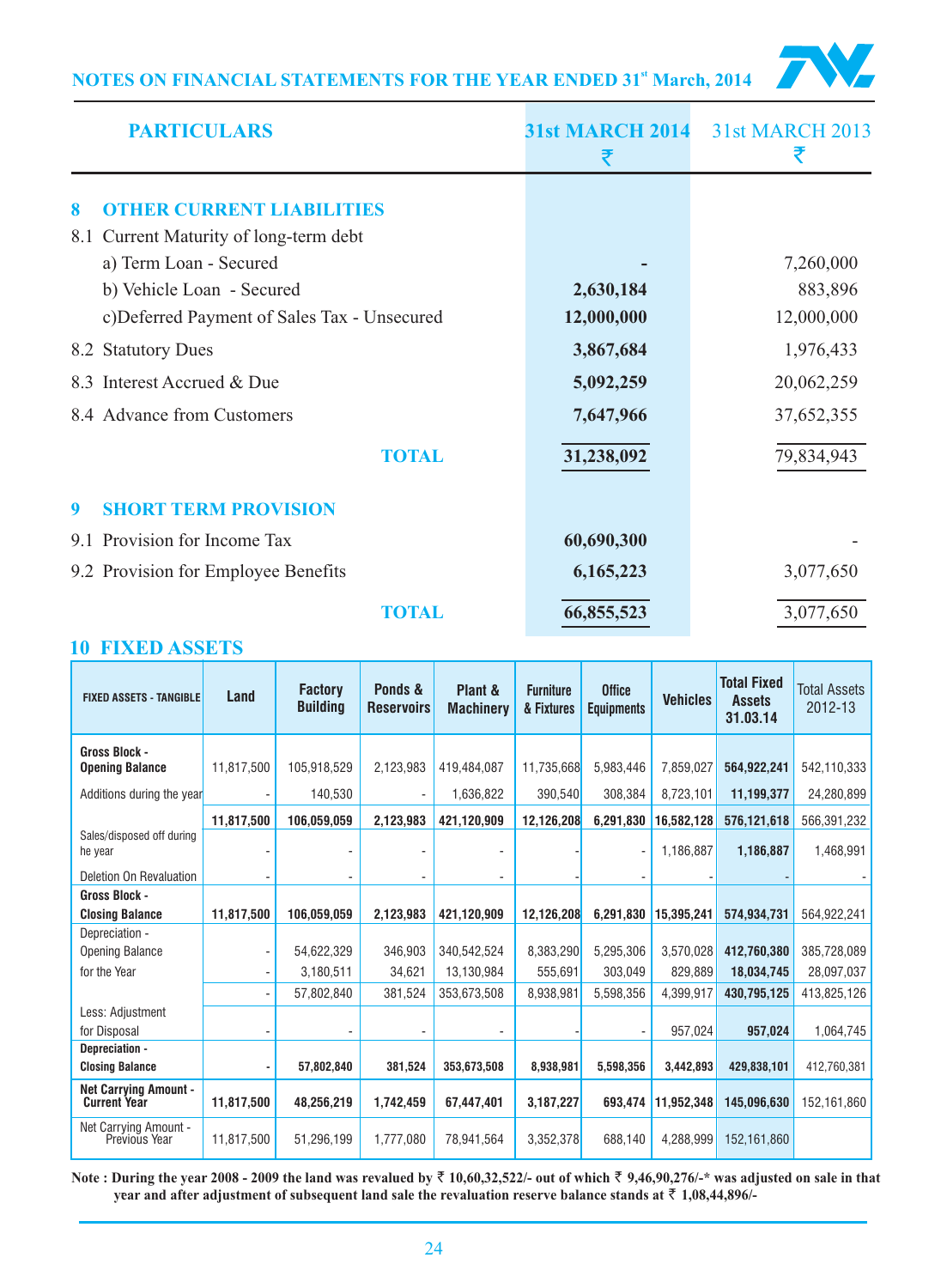

|              | <b>PARTICULARS</b>                                                                                                                                                                                                                         | <b>31st MARCH 2014</b><br>₹ | 31st MARCH 2013<br>₹       |  |
|--------------|--------------------------------------------------------------------------------------------------------------------------------------------------------------------------------------------------------------------------------------------|-----------------------------|----------------------------|--|
| 11           | <b>Non-Current Investments in Associates (At Cost)</b>                                                                                                                                                                                     |                             |                            |  |
| (i)          | Trade - Unquoted<br>Moana Technologies India Pvt. Ltd.<br>(12,704 Equity Shares of ₹ 100/- each fully paid)                                                                                                                                | 1,270,400                   | 1,270,400                  |  |
| (ii)         | Gourmet Delhicatessens Ltd.<br>(250,000 Equity Shares of ₹ 10/- each fully paid)                                                                                                                                                           | 2,500,000                   | 2,500,000                  |  |
|              |                                                                                                                                                                                                                                            | 3,770,400                   | 3,770,400                  |  |
|              | Less: Provision for diminution -<br>on Gourmet Delhicatessens Ltd investment                                                                                                                                                               | 2,500,000                   |                            |  |
|              | <b>TOTAL</b>                                                                                                                                                                                                                               | 1,270,400                   | 3,770,400                  |  |
| 12           | <b>Deferred Tax Assets (net)</b>                                                                                                                                                                                                           |                             |                            |  |
|              | Provision for Employee Benefits<br>Unabsorbed Depreciation and Business Loss                                                                                                                                                               | 5,972,511                   | 4,406,315<br>5,569,525     |  |
|              | Less : Deferred Tax Liability on Depreciation                                                                                                                                                                                              | 5,972,511<br>2,714,146      | 9,975,840                  |  |
|              | <b>TOTAL</b>                                                                                                                                                                                                                               | 3,258,365                   | 9,975,840                  |  |
| 13           | <b>LONG TERM LOANS AND ADVANCES -</b><br><b>UNSECURED, CONSIDERED GOOD</b><br>Other Loans / Advances                                                                                                                                       | 22, 221, 977                | 24,888,258                 |  |
| 14           | <b>CURRENT INVESTMENT IN</b><br><b>MUTUAL FUND - AT COST</b><br>Union KBC tax Saver Fund - 200 Units @ $\bar{\tau}$ 1,000/- each<br>Market value ₹ 2,57,071/- (previous year ₹ 2,35,000/-)<br>Union KBC Capital Protection Oriented Fund - | 200,000                     | 200,000                    |  |
|              | 500 Units @ ₹ 1,000/- each<br>Market value ₹ 5,69,926/- (Previous year ₹ 5,99,320/-)                                                                                                                                                       | 500,000                     | 500,000                    |  |
|              | <b>TOTAL</b>                                                                                                                                                                                                                               | 700,000                     | 700,000                    |  |
| 15           | <b>INVENTORIES</b><br>(At cost or net realisable value, whichever is lower)                                                                                                                                                                |                             |                            |  |
| 15.1         | Consumable Stores                                                                                                                                                                                                                          | 38,971,773                  | 34,018,630                 |  |
| 15.2<br>15.3 | Raw Materials<br>Process Stock                                                                                                                                                                                                             | 351,381,041<br>35,737,808   | 185,549,118<br>36,977,934  |  |
| 15.4         | <b>Finished Goods</b>                                                                                                                                                                                                                      | 62,528,372                  | 96,036,040                 |  |
|              | <b>TOTAL</b>                                                                                                                                                                                                                               | 488,618,994                 | 352,581,722                |  |
| <b>16</b>    | <b>TRADE RECEIVABLES -</b><br><b>UNSECURED, CONSIDERED GOOD</b>                                                                                                                                                                            |                             |                            |  |
|              | 16.1 Outstanding for a period exceeding six months<br>16.2 Others                                                                                                                                                                          | 110,758,300<br>373,042,538  | 129,846,484<br>328,055,129 |  |
|              | <b>TOTAL</b>                                                                                                                                                                                                                               | 483,800,838                 | 457,901,613                |  |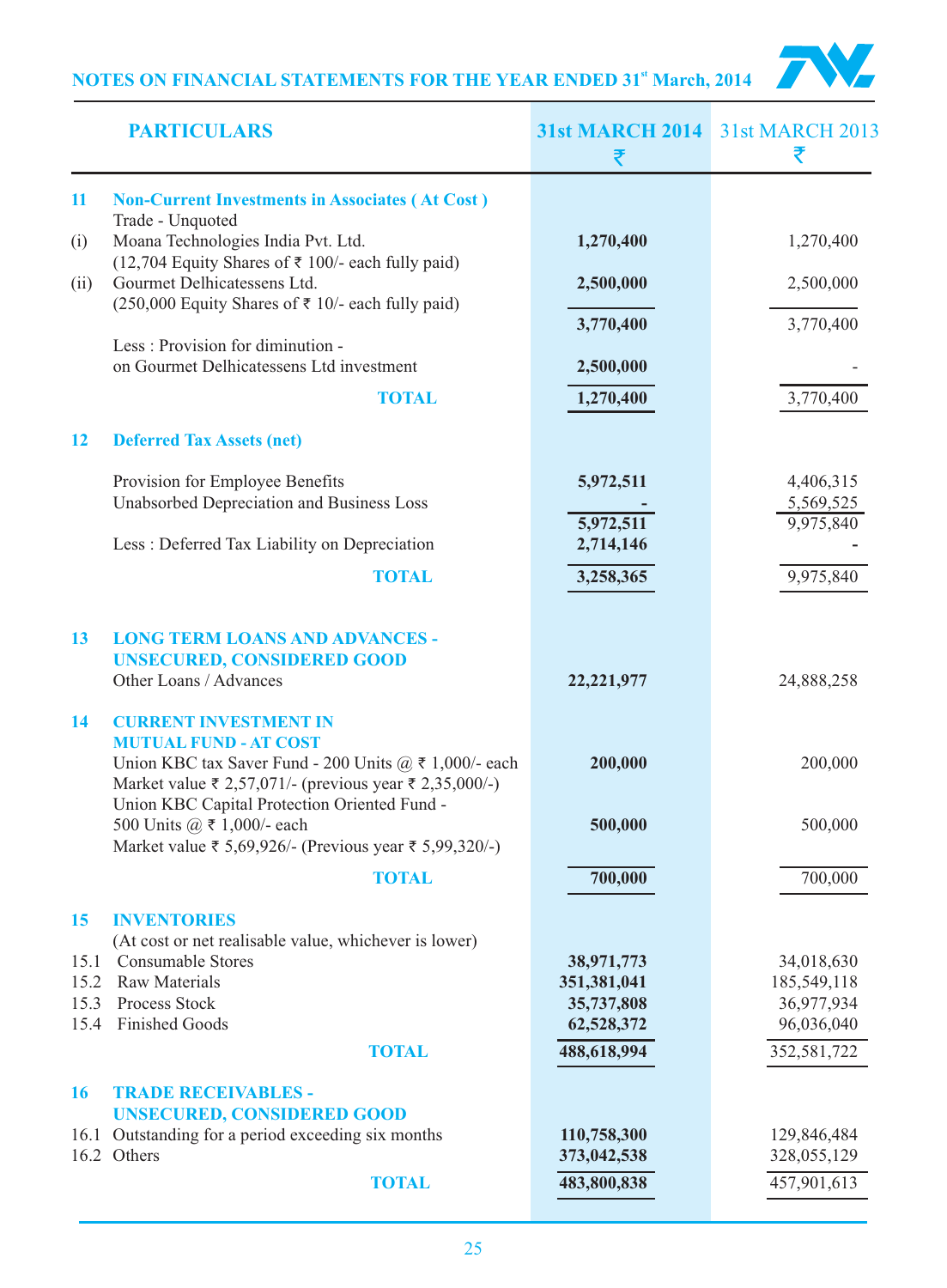

|      | <b>PARTICULARS</b>                                                                                                                                                                                                                    | <b>31st MARCH 2014</b><br>₹                                                      | 31st MARCH 2013<br>₹                                                     |
|------|---------------------------------------------------------------------------------------------------------------------------------------------------------------------------------------------------------------------------------------|----------------------------------------------------------------------------------|--------------------------------------------------------------------------|
| 17   | <b>CASH AND BANK BALANCES</b>                                                                                                                                                                                                         |                                                                                  |                                                                          |
|      | <b>Cash and Cash Equivalents</b><br>17.1 Cash on hand                                                                                                                                                                                 | 431,759                                                                          | 1,088,960                                                                |
|      | <b>Bank Balances</b><br>17.2 Current Accounts<br>17.3 Deposits - Less than 3 months<br>17.4 Other Bank Balances - Margin money<br>17.5 Deposits - Less than 12 months but more than 3 months<br>- More than 12 months<br><b>TOTAL</b> | 67,586,247<br>33,200,000<br>60,581,575<br>85,975,000<br>1,215,166<br>248,989,747 | 58,166,825<br>67,000,000<br>39,322,450<br>1,211,174<br>166,789,409       |
|      | Deposits by the Company with Banks can be<br>withdrawn at any point of time without prior<br>notice or penalty on the principle                                                                                                       |                                                                                  |                                                                          |
| 18   | <b>SHORT-TERM LOANS &amp; ADVANCES</b>                                                                                                                                                                                                |                                                                                  |                                                                          |
| 18.1 | (Unsecured, Considered Good)<br><b>Advances to Parties</b><br>18.2 Advances to Staff                                                                                                                                                  | 101,939,579<br>1,204,024                                                         | 121,989,256<br>1,528,545                                                 |
| 19   | <b>TOTAL</b><br><b>OTHER CURRENT ASSETS</b>                                                                                                                                                                                           | 103,143,602                                                                      | 123,517,801                                                              |
|      | 19.1 Claims Receivable<br>19.2 Interest Receivable                                                                                                                                                                                    | 272,197<br>5,336,640                                                             | 1,785,720                                                                |
|      | 19.3 Others<br>19.4 Tax Deducted At Source<br>19.5 Advance Income Tax                                                                                                                                                                 | 2,273,641<br>4,122,134<br>70,893,890                                             | 173,255<br>3,528,985<br>27,893,890                                       |
|      | <b>TOTAL</b>                                                                                                                                                                                                                          | 82,898,501                                                                       | 33,381,849                                                               |
| 20   | <b>REVENUE FROM OPERATIONS</b><br>20.1 Revenue from Sale of Products<br>a) Export<br>b) Domestic<br><b>Sub Total</b>                                                                                                                  | 14,089,857<br>2,244,206,048<br>2,258,295,905                                     | 24,851,285<br>1,524,684,711<br>1,549,535,996                             |
|      | Export includes benefits to the extent of $\bar{\tau}$ 1,057,497/-<br>(Previous Year ₹ 548,646/-)                                                                                                                                     |                                                                                  |                                                                          |
|      | 20.2 Revenue from Services<br>a) Processing Charges                                                                                                                                                                                   | 18,066,123                                                                       | 16,286,604                                                               |
| 20.3 | Other Operating Revenues<br>a) Consultancy<br>b) Scrap Sales<br>c) Sea Freight Assistance<br>d) Stores Sales<br><b>Sub Total</b><br><b>TOTAL</b>                                                                                      | 903,652<br>4,289,233<br>67,889<br>463,446<br>5,724,220<br>2,282,086,248          | 909,733<br>2,881,484<br>103,361<br>491,355<br>4,385,933<br>1,570,208,533 |
| 21   | <b>OTHER INCOME</b><br>21.1 Interest on Deposits                                                                                                                                                                                      | 13,830,382                                                                       | 5,766,357                                                                |
|      | <b>TOTAL</b>                                                                                                                                                                                                                          | 13,830,382                                                                       | 5,766,357                                                                |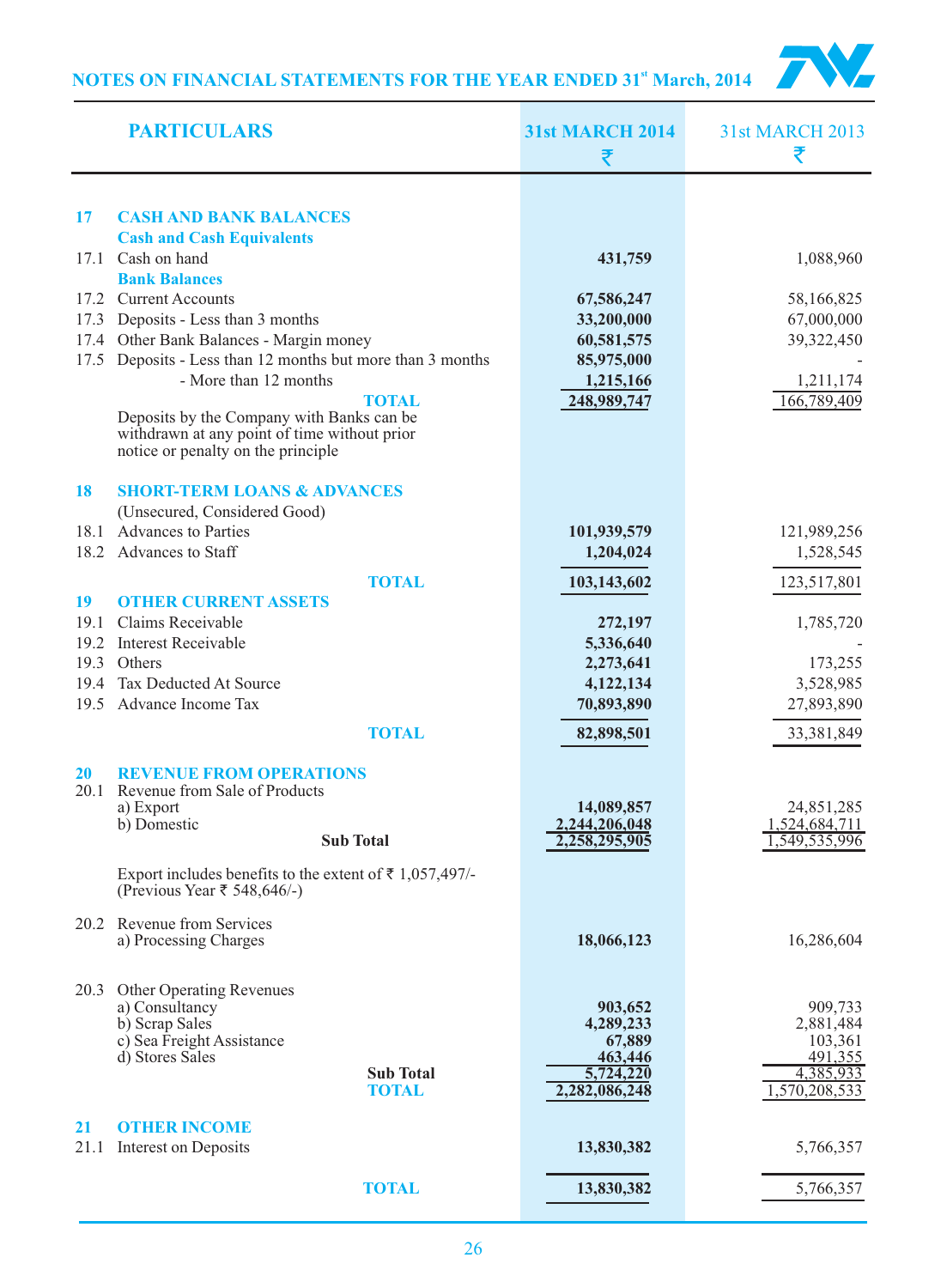

|      | <b>PARTICULARS</b>                                                                                                       | <b>31st MARCH 2014</b><br>₹                 | <b>31st MARCH 2013</b><br>₹               |
|------|--------------------------------------------------------------------------------------------------------------------------|---------------------------------------------|-------------------------------------------|
| 22   | <b>COST OF MATERIALS CONSUMED</b>                                                                                        |                                             |                                           |
|      | 22.1 Fish Meal<br>Soya DOC<br>Sundry Items*                                                                              | 361, 383, 556<br>564,934,710<br>557,783,394 | 274,820,759<br>348,924,878<br>409,235,817 |
|      | 22.2 Raw / Processed Shrimps - Head on / Headless                                                                        | 62,527,085                                  | 2,887,600                                 |
|      | 22.3 S S Crab / Crab                                                                                                     |                                             | 100,737                                   |
|      | <b>SUB-TOTAL</b>                                                                                                         | 1,546,628,745                               | 1,035,969,791                             |
|      | 22.4 Carriage Inward                                                                                                     | 6,623,943                                   | 6,726,677                                 |
|      | <b>GRAND TOTAL</b>                                                                                                       | 1,553,252,688                               | 1,042,696,468                             |
|      | * Includes individual items of less than 10% of the total and<br>therefore, not considered for the above classification. |                                             |                                           |
| 23   | <b>CHANGE IN INVENTORIES OF FINISHED GOODS</b>                                                                           |                                             |                                           |
| 23.1 | <b>Closing Stock of</b><br>Finished Good<br>Work in Process                                                              | 62,528,372<br>35,737,808                    | 96,036,040<br>36,977,934                  |
|      | <b>TOTAL</b>                                                                                                             | 98,266,180                                  | 133,013,974                               |
|      | 23.2 Opening Stock of<br>Finished Good<br>Work in Process                                                                | 96,036,040<br>36,977,934                    | 148,775,576<br>46,815,057                 |
|      | <b>TOTAL</b>                                                                                                             | 133,013,974                                 | 195,590,633                               |
|      | (Increase) / Decrease                                                                                                    | 34,747,794                                  | 62,576,659                                |
| 24   | <b>EMPLOYEE'S BENEFIT EXPENSES</b>                                                                                       |                                             |                                           |
| 24.1 | Salary & Wages*                                                                                                          | 68,100,160                                  | 53,890,381                                |
|      | 24.2 Contribution To Provident Fund, Pension<br>Fund and Other Funds                                                     | 5,031,159                                   | 3,690,621                                 |
|      | 24.3 Welfare Expenses                                                                                                    | 12,544,331                                  | 9,650,654                                 |
|      | <b>TOTAL</b><br>*Includes remuneration of key management<br>personnel ₹ 18,00,000/-<br>(Previous Year ₹ 17,79,551/-)     | 85,675,650                                  | 67,231,656                                |
| 25   | <b>FINANCE COSTS</b>                                                                                                     |                                             |                                           |
| 25.1 | <b>Interest Expenses</b>                                                                                                 | 10,370,508                                  | 12,179,778                                |
| 25.2 | Other Borrowing Cost                                                                                                     | 18,317,350                                  | 11,014,719                                |
|      | <b>TOTAL</b>                                                                                                             | 28,687,858                                  | 23, 194, 497                              |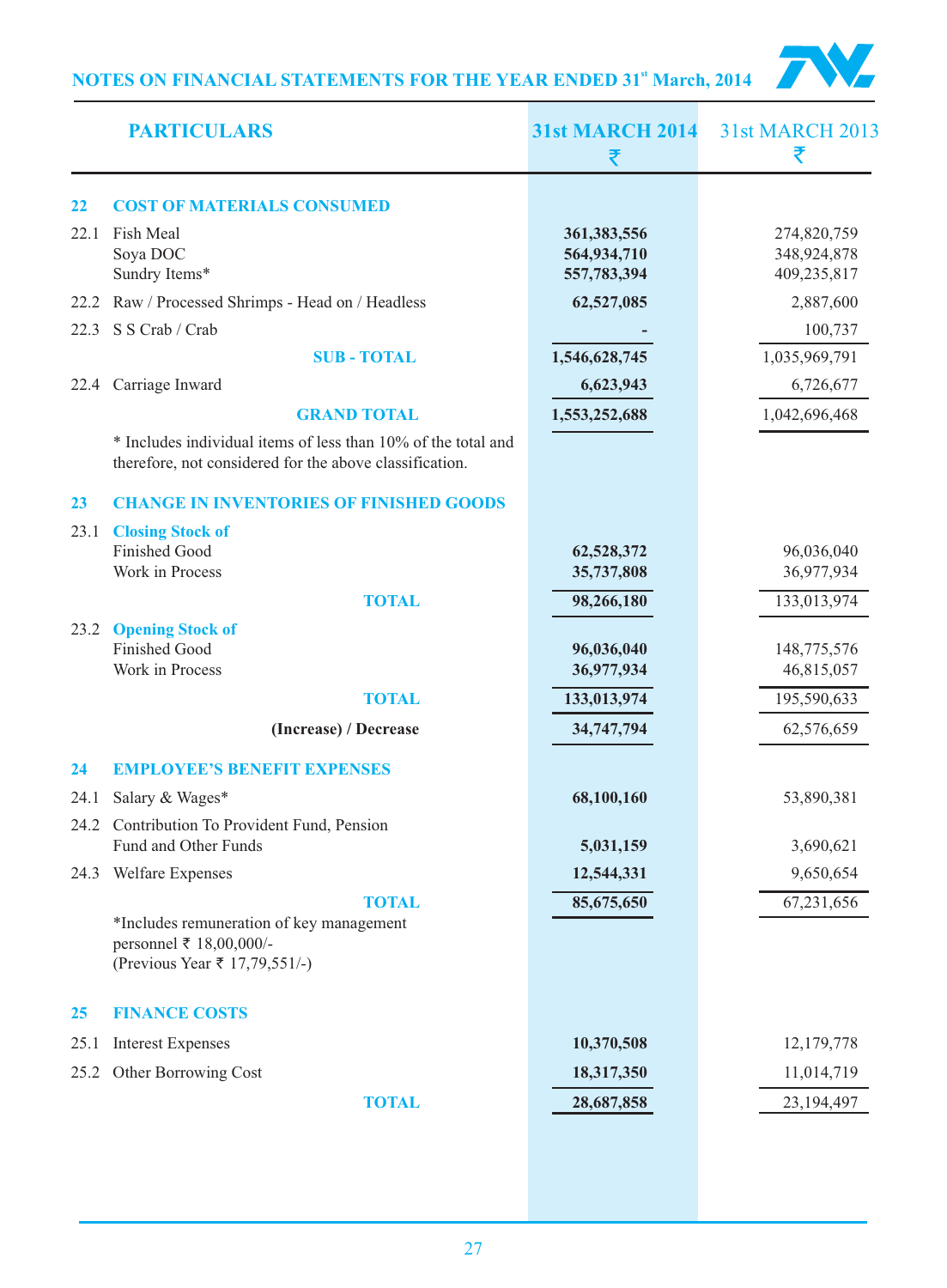

|             | <b>PARTICULARS</b>                                                                          | <b>31st MARCH 2014</b><br>₹ | <b>31st MARCH 2013</b><br>₹ |
|-------------|---------------------------------------------------------------------------------------------|-----------------------------|-----------------------------|
| 26          | <b>OTHER EXPENSES</b>                                                                       |                             |                             |
|             | Processing Charges                                                                          | 18,143,950                  | 12,078,687                  |
|             | Consumables and Stores Consumed                                                             | 84,450,157                  | 76,237,211                  |
|             | Power & Utilities                                                                           | 53,728,254                  | 31,821,544                  |
|             | Other Manufacturing Expenses                                                                | 13,883,366                  | 6,537,559                   |
|             | Discount On Sales                                                                           | 120,419,166                 | 92,973,576                  |
|             | Rent                                                                                        | 5,766,880                   | 3,175,514                   |
|             | Rates & Taxes                                                                               | 184,025                     | 384,193                     |
|             | Diminution Provision for Investments                                                        | 2,500,000                   |                             |
|             | Repairs to Building                                                                         | 7,995,875                   | 5,913,422                   |
|             | Repairs to Machinery                                                                        | 106,532                     | 555,038                     |
|             | Repairs Others                                                                              | 2,250,650                   | 2,536,127                   |
|             | Insurance                                                                                   | 2,643,272                   | 2,496,643                   |
|             | Freight Outward                                                                             | 495,099                     | 1,643,954                   |
|             | <b>Selling Expenses</b>                                                                     | 20,002,531                  | 15,083,805                  |
|             | Legal & Professional Charges                                                                | 2,315,253                   | 2,106,285                   |
|             | Vehicle Maintenance                                                                         | 6,624,156                   | 4,339,602                   |
|             | <b>Travelling Expenses</b>                                                                  | 10,395,273                  | 8,543,416                   |
|             | Secretarial Expenses                                                                        | 4,570,820                   | 943,787                     |
|             | <b>Consultancy Charges</b>                                                                  | 2,445,986                   | 2,944,250                   |
|             | <b>Business Communication Cost</b>                                                          | 1,245,661                   | 1,232,731                   |
|             | Research & Development                                                                      | 4,011,727                   |                             |
|             | Miscellaneous Expenses*                                                                     | 6,450,254                   | 4,195,860                   |
|             | <b>Auditor's Remuneration:</b>                                                              |                             |                             |
|             | <b>Statutory Audit Fees</b>                                                                 | 168,540                     | 168,540                     |
|             | <b>Tax Audit Fees</b>                                                                       | 28,090                      | 28,090                      |
|             | In other Capacity                                                                           | 112,360                     |                             |
|             | Reimbursement of Expenses                                                                   | 112,289                     | 95,250                      |
|             | <b>TOTAL</b>                                                                                | 371,050,164                 | 276,035,083                 |
|             | * Includes Sitting Fees of $\overline{\epsilon}$ 4,50,000/-<br>(Previous Year ₹ 2,35,000/-) |                             |                             |
| 27          | <b>EXCEPTIONAL ITEMS</b>                                                                    |                             |                             |
|             | Loss on Sale of Fixed Assets                                                                | (111, 862)                  | (293,996)                   |
| 28          | <b>CONTINGENT LIABILITIES AND</b>                                                           |                             |                             |
|             | <b>COMMITMENTS</b>                                                                          |                             |                             |
|             | (to the extent not provided for)                                                            |                             |                             |
| <b>28.1</b> | <b>Contingent liabilities</b>                                                               |                             |                             |
| (i)         | Claims against Company not acknowledged as debt                                             | 67,509,073                  | 61,123,555                  |
| (ii)        | <b>Bank Guarantees</b>                                                                      | 29,914,587                  | 26,111,942                  |
| (iii)       | Interest Claimed by Canara Bank has not been provided                                       |                             |                             |
|             | as the settlement is under negotiation and hence not                                        |                             |                             |
|             | quantifiable at this stage                                                                  | 67,093,551                  | 10,663,008                  |
|             |                                                                                             |                             |                             |
|             |                                                                                             |                             |                             |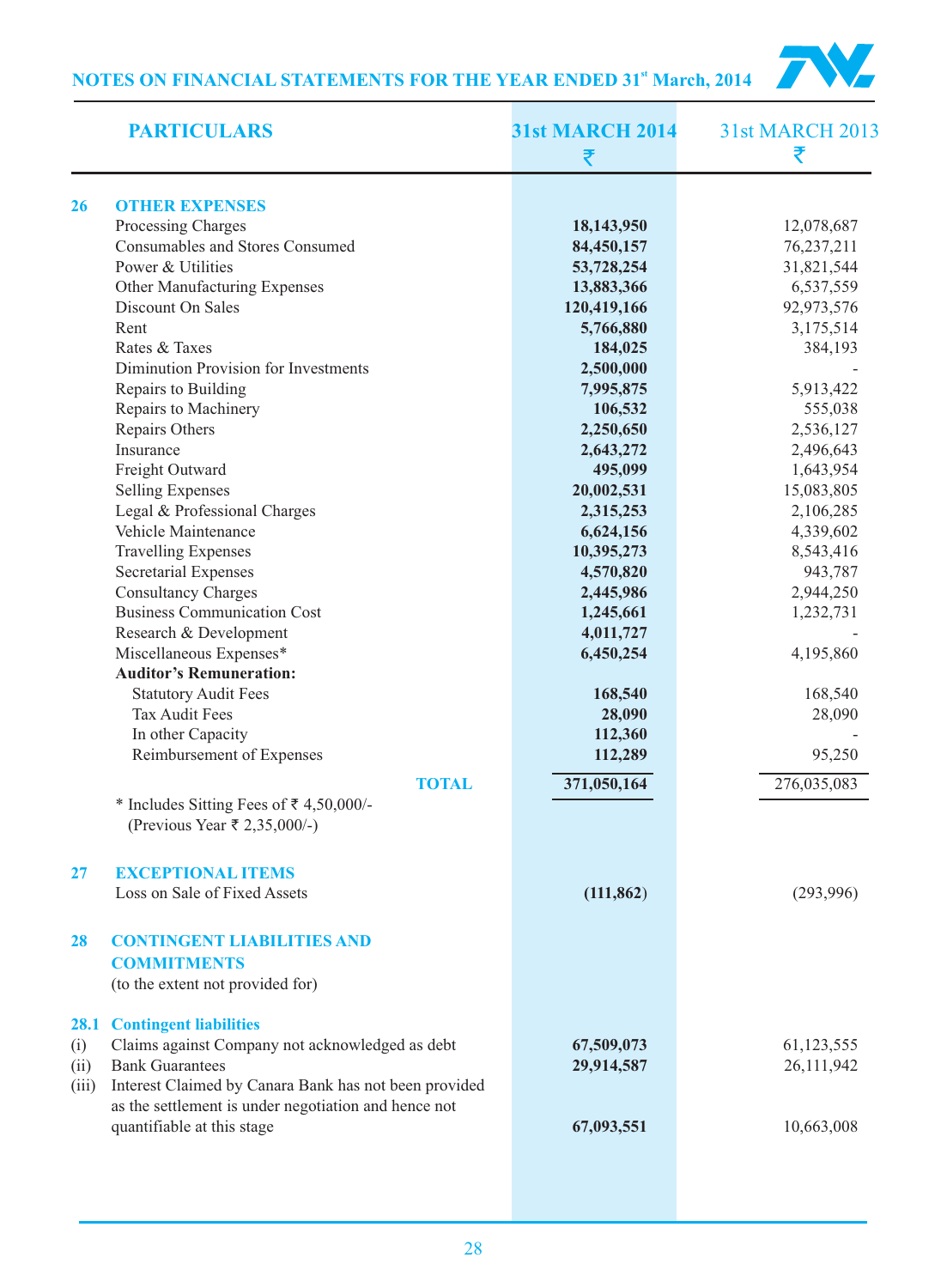

|    | <b>PARTICULARS</b>                                                                                                                                                                               |               | ₹            | <b>31st MARCH 2014</b> | 31st MARCH 2013<br>₹ |
|----|--------------------------------------------------------------------------------------------------------------------------------------------------------------------------------------------------|---------------|--------------|------------------------|----------------------|
| 29 | <b>DISCLOSURE REQUIRED IN TERMS OF SEBI</b><br><b>GUIDELINES</b><br>Part of Loan received during the earlier years from M/s Towerbase<br>Services Pvt Ltd. has been converted into Equity Shares |               |              | <b>Nil</b>             | N <sub>il</sub>      |
| 30 | <b>FOREIGN CURRENCY INCOME &amp; EXPENDITURE</b>                                                                                                                                                 |               |              |                        |                      |
|    | 30.1 Value of Imports On CIF basis                                                                                                                                                               |               |              |                        |                      |
|    | a) Raw Materials                                                                                                                                                                                 |               | 46,607,588   |                        | 38,501,220           |
|    | b) Spares                                                                                                                                                                                        |               | 29,450,578   |                        | 23,649,677           |
|    | c) Capital Goods                                                                                                                                                                                 |               |              |                        | 19,503,073           |
|    | <b>TOTAL</b>                                                                                                                                                                                     |               | 76,058,166   |                        | 81,653,970           |
|    | 30.2 Expenditure in Foreign Exchange                                                                                                                                                             |               |              |                        |                      |
|    | a) Travelling Expenses                                                                                                                                                                           |               | 1,191,724    |                        | 1,326,406            |
|    | b) Subscription                                                                                                                                                                                  |               |              | 40,378                 | 77,033               |
|    | c) Insurance                                                                                                                                                                                     |               |              | 37,247                 | 34,853               |
|    | d) Consultancy Services                                                                                                                                                                          |               | 250,129      |                        | 775,028              |
|    | e) Trade Mark, Inspection and Others                                                                                                                                                             |               | 1,073,463    |                        |                      |
|    | <b>TOTAL</b>                                                                                                                                                                                     |               | 2,592,941    |                        | 2,213,320            |
|    | 30.3 Earnings in Foreign Exchange                                                                                                                                                                |               |              |                        |                      |
|    | a) F O B Value of Exports                                                                                                                                                                        |               | 12,962,456   |                        | 7,935,881            |
|    |                                                                                                                                                                                                  | $2013 - 2014$ |              |                        | 2012 - 2013          |
|    | $\mathbf{V}$ .                                                                                                                                                                                   |               | $\mathbf{a}$ | $\mathbf{V}$ .         | $\mathbf{a}$         |

| <b>Consumption of Materials</b><br>31 | <b>Value</b>                | $\frac{0}{0}$         | Value                       | $\frac{0}{0}$      |
|---------------------------------------|-----------------------------|-----------------------|-----------------------------|--------------------|
| a) Imported<br>b) Indigenous          | 47,552,494<br>1,499,076,251 | $3.07\%$<br>$96.93\%$ | 35,830,095<br>1,000,139,696 | $3.46\%$<br>96.54% |
| <b>TOTAL</b>                          | 1,546,628,745               | $100.00\%$            | 1,035,969,791               | $100.00\%$         |

#### **32 EMPLOYEE BENEFITS**

In case of defined contribution plans, the Company's contribution are charged since the Company has no further obligation beyond making the contribution. In case of defined benefits plans, the actuarial gain and losses arising on actuarial valuation based on projected unit credit method are charged to statement of Profit & Loss. Consequent upon adopting accounting standard on Employee benefits the following disclosures are made for the defined benefit obligation :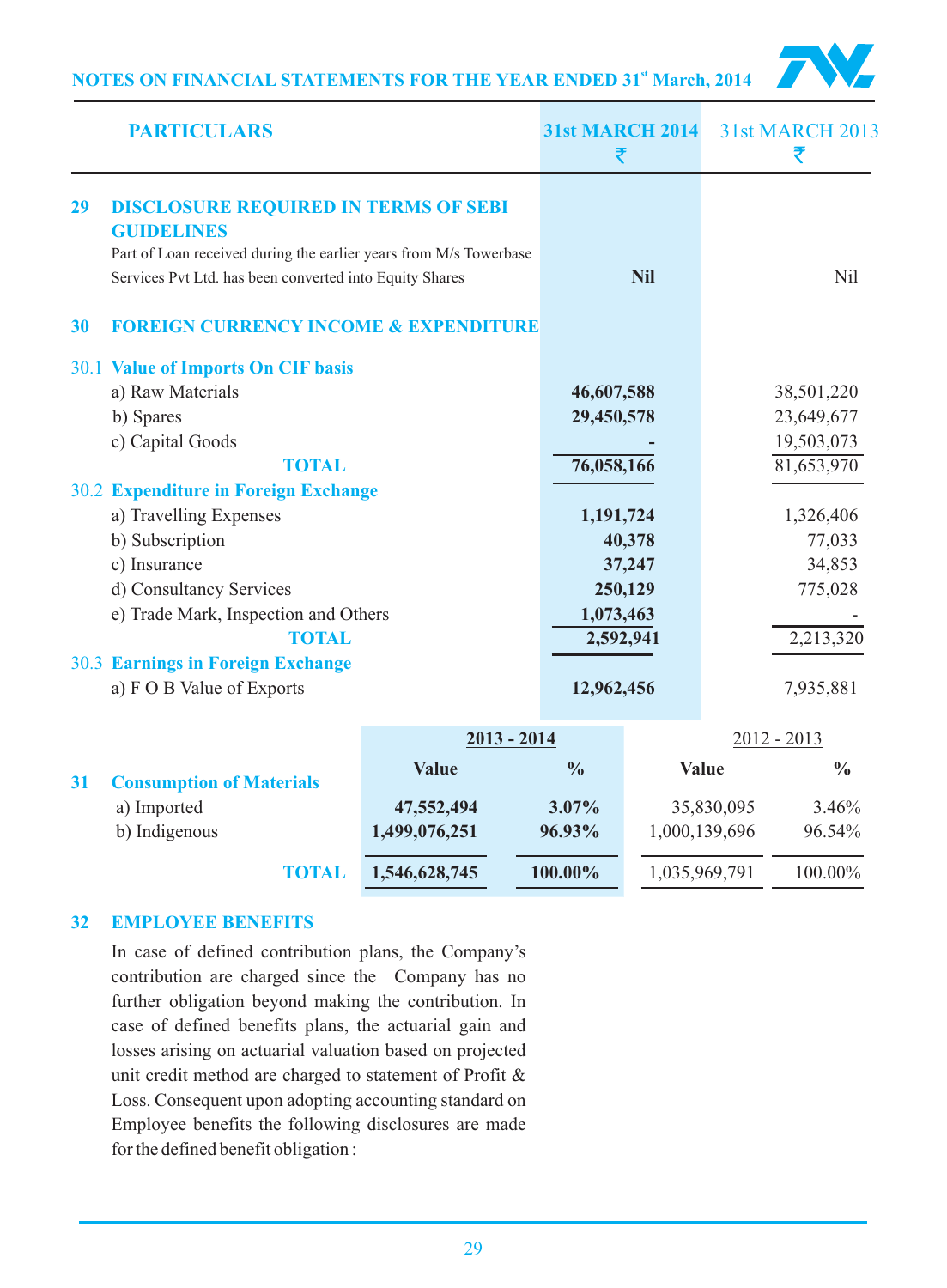

| <b>PARTICULARS</b>                                                                                                                                                                                                                                                                                                      |                                                                                      | <b>31st MARCH 2014</b><br>₹                                          |                                                                      | <b>31st MARCH 2013</b><br>₹                                          |  |
|-------------------------------------------------------------------------------------------------------------------------------------------------------------------------------------------------------------------------------------------------------------------------------------------------------------------------|--------------------------------------------------------------------------------------|----------------------------------------------------------------------|----------------------------------------------------------------------|----------------------------------------------------------------------|--|
|                                                                                                                                                                                                                                                                                                                         | <b>Gratuity</b><br>(Unfunded)                                                        | Leave<br><b>Encashment</b><br>(Unfunded)                             | Gratuity<br>(Unfunded)                                               | Leave<br>Encashment<br>(Unfunded)                                    |  |
| 32.1 Obligation<br>Obligation at period beginning<br>Current service cost<br><b>Interest Cost</b><br>Actuarial gain $(+)$ / loss $(-)$<br><b>Benefits Paid</b><br>Obligation at the year end                                                                                                                            | 9,467,866<br>1,154,623<br>730,277<br>2,257,556<br>837,169<br>$\overline{12,773,153}$ | 4,110,000<br>289,335<br>315,578<br>1,316,181<br>398,974<br>5,632,120 | 7,935,000<br>674,685<br>137,370<br>1,367,951<br>647,140<br>9,467,866 | 2,286,000<br>270,000<br>149,000<br>1,710,000<br>305,000<br>4,110,000 |  |
| <b>Cost for the Year</b><br>32.2<br>Current service cost<br><b>Interest Cost</b><br>Actuarial (gain)/Loss<br>Net Cost recognised in the<br>Statement of Profit & Loss                                                                                                                                                   | 1,154,623<br>730,277<br>2,257,556<br>4,142,456                                       | 289,335<br>315,578<br>1,316,181<br>1,921,094                         | 674,685<br>137,370<br>1,367,951<br>2,180,006                         | 270,000<br>149,000<br>1,710,000<br>2,129,000                         |  |
| 32.3 Assumption used to determine<br>the benefit obligation<br><b>Interest Rate</b><br>Expected Rate of increase in Salary                                                                                                                                                                                              | 8.50%<br>5.50%                                                                       | 8.50%<br>5.50%                                                       | 8.07%<br>4.00%                                                       | 8.07%<br>$4.00\%$                                                    |  |
| <b>SEGMENT REPORTING</b><br>33<br>Accounting standard in respect of segment<br>reporting is not applicable to the Company<br>as the operations of the Company is in the<br>nature of an integrated system of function<br><b>Information about secondary segments</b><br>Geographical Revenue by Geographical<br>Market: |                                                                                      |                                                                      |                                                                      |                                                                      |  |
| (i) In India<br>(ii) Outside India                                                                                                                                                                                                                                                                                      |                                                                                      | 2,244,206,048<br>14,089,857                                          |                                                                      | 1,524,684,711<br>24,851,285                                          |  |
| 34<br><b>RELATED PARTY DISCLOSURE</b><br><b>Key Management Personnel</b><br>$\mathbf{a}$<br>(i) Mr. Ashok Nanjapa, Chief Executive<br>Remuneration including perquisites<br>(ii)Transactions with relatives of key<br>management personnel                                                                              |                                                                                      | 1,800,000<br><b>Nil</b>                                              |                                                                      | 1,779,551<br>Nil                                                     |  |
| <b>Associates</b><br>$\mathbf b$<br>(i) Gourmet Delhicatessens Ltd.<br>Investments in the equity shares<br>Receivables                                                                                                                                                                                                  |                                                                                      | 2,500,000                                                            |                                                                      | 2,500,000<br>545,186                                                 |  |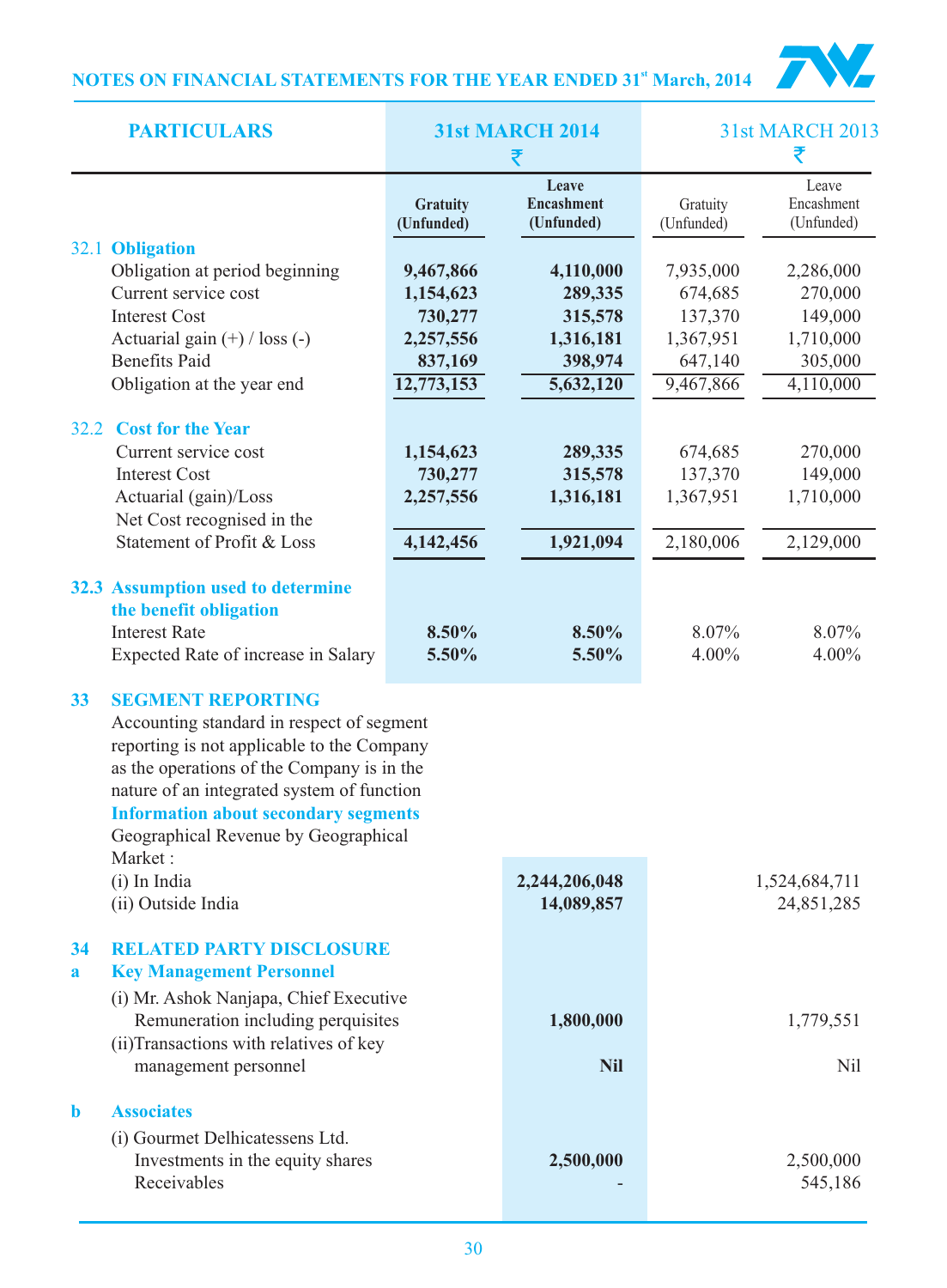

| <b>PARTICULARS</b>                                                                                                                                                                                                                          | <b>31st MARCH 2014</b><br>₹                                       | <b>31st MARCH 2013</b><br>₹                                                     |
|---------------------------------------------------------------------------------------------------------------------------------------------------------------------------------------------------------------------------------------------|-------------------------------------------------------------------|---------------------------------------------------------------------------------|
| (ii) Indian City Properties Limited<br>Secured Term-loan<br>Maximum Amount outstanding during the year<br>- Receivables<br>- Payables                                                                                                       | 9,100,000<br>20,500,000<br>14,500,000<br>2,900,617                | 20,500,000<br>20,500,000<br>14,500,000<br>2,900,617                             |
| (iii) Towerbase Service Private Ltd.<br>- Unsecured Loan<br>Maximum Amount outstanding during the year<br>- Interest on Unsecured Loan<br>Maximum Amount outstanding during the year<br>Interest paid/debited during the year<br>- Payables | 47,500,000<br>19,294,758<br>33,694,758<br>3,420,000<br>15,140,109 | 47,500,000<br>47,500,000<br>30,616,758<br>30,616,758<br>5,700,000<br>13,836,203 |
| $(iv)$ K C T & Bros $(CS)$ Ltd<br>- Receivables<br>- Payables                                                                                                                                                                               | <b>Nil</b><br>376,645                                             | 2,308,399<br>Nil                                                                |
| <b>EARNING PER SHARE</b><br>35<br>a. Net Profit available for Equity Shareholders<br>b. Weighted average number of Equity Shares<br>c. Basic and diluted earning per share of $\bar{\tau}$ 10/-                                             | 135,693,135<br>38,603,250<br>3.52                                 | 60,084,046<br>25,735,500<br>2.33                                                |
| Amount outstanding for more than 30 days<br>36.<br>payable to small and ancillary undertakings.                                                                                                                                             | <b>Nil</b>                                                        | Nil                                                                             |
| On the basis of available information the suppliers<br>37.<br>are not registered under Micro, small and Medium<br>Enterprise Development Act, 2006.                                                                                         |                                                                   |                                                                                 |
| Figures for the previous year have been re-classified<br>38.<br>to make them comparable with that of the current<br>year, to the extent possible. Figure in brackets relate<br>to that of the previous year, in general.                    |                                                                   |                                                                                 |

As per our separate report of even date. For and on behalf of the Board

| For <b>MITRA KUNDU &amp; BASU</b><br>Chartered Accountants<br>Firm Regn. No. 302061E | Vikram M Thapar<br>Chairman | Lt. Gen. Deepak Summanwar<br>Director |
|--------------------------------------------------------------------------------------|-----------------------------|---------------------------------------|
| Sibaji Das                                                                           | Ashok Nanjapa               | <b>Suguna Krishnamurthy</b>           |
| Partner                                                                              | Chief Executive             | Company Secretary                     |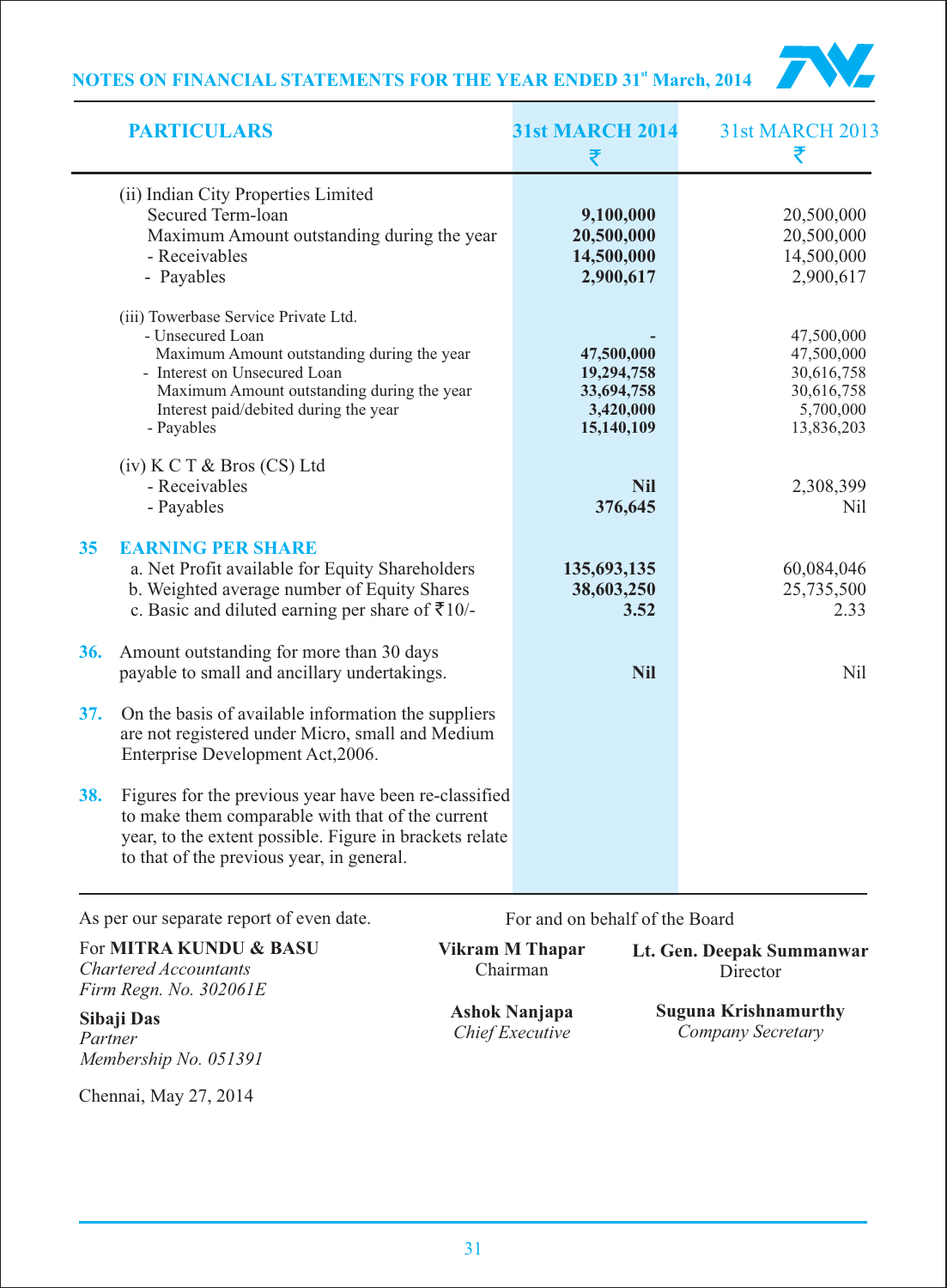PAGE LEFT BLANK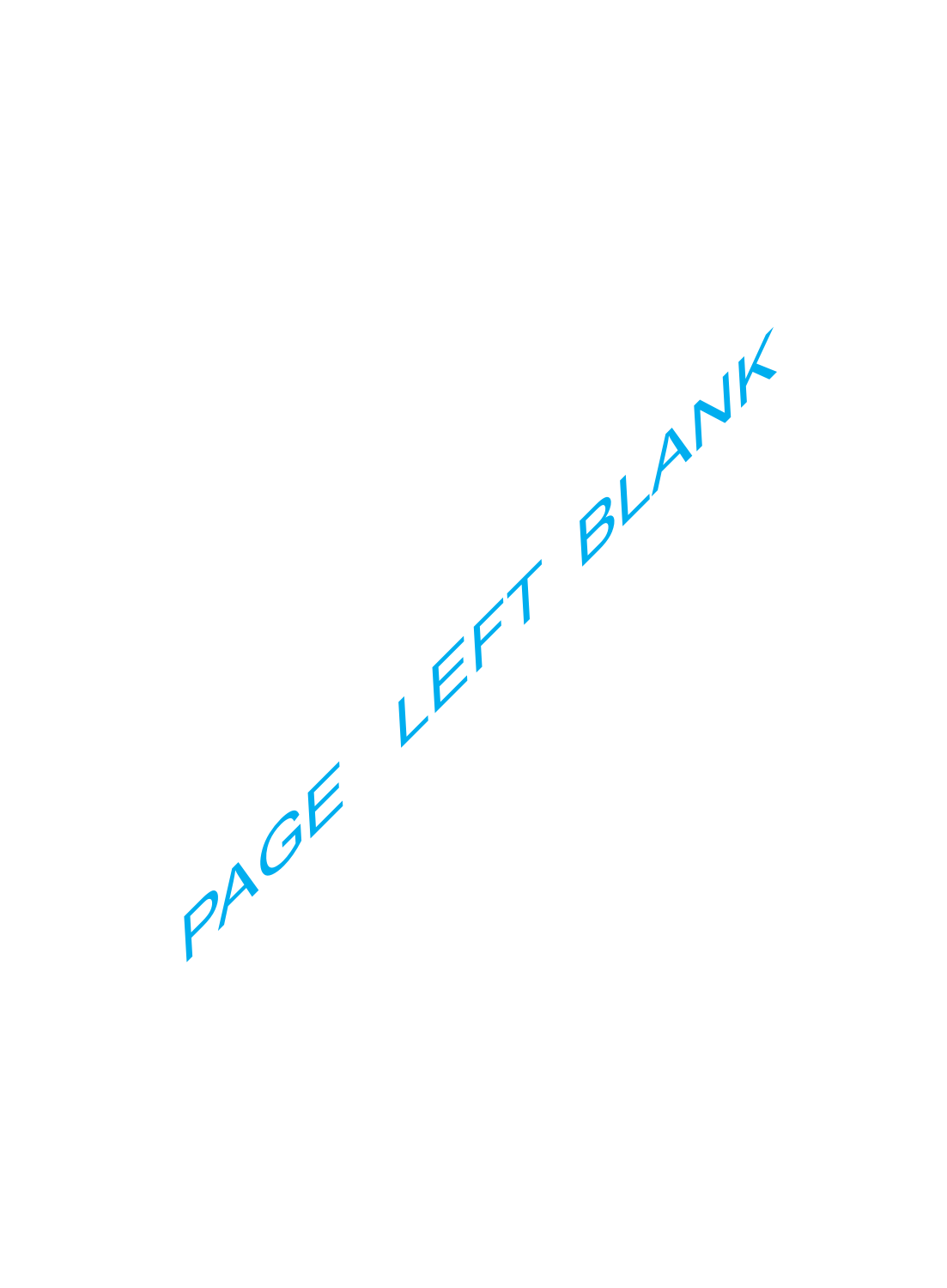

## **FOR YOUR KIND ATTENTION PLEASE**

|                                                                                                                                                                                                                                                                                                     | <b>FOR YOUR KIND ATTENTION PLEASE</b> |
|-----------------------------------------------------------------------------------------------------------------------------------------------------------------------------------------------------------------------------------------------------------------------------------------------------|---------------------------------------|
| <b>GREEN INITIATIVE</b>                                                                                                                                                                                                                                                                             |                                       |
| Dear Shareholder,                                                                                                                                                                                                                                                                                   |                                       |
| Sub: Green Initiative in Corporate Governance                                                                                                                                                                                                                                                       |                                       |
| The Ministry of Corporate Affairs has taken a "Green Initiative in Corporate Governance". Companies can<br>now send various notices and documents, including Annual Report, to its shareholders through electronic<br>mode to the registered e-mail addresses of shareholders.                      |                                       |
| It is a welcome move as this will reduce paper consumption to a great extent and allow shareholders to<br>contribute towards a greener environment. For this purpose, you are requested to furnish the following                                                                                    |                                       |
| details:                                                                                                                                                                                                                                                                                            |                                       |
| Shareholder's Name                                                                                                                                                                                                                                                                                  |                                       |
| Folio No. *                                                                                                                                                                                                                                                                                         |                                       |
| DP ID                                                                                                                                                                                                                                                                                               |                                       |
| Client ID                                                                                                                                                                                                                                                                                           |                                       |
| E-mail address                                                                                                                                                                                                                                                                                      |                                       |
| Phone No. (with STD Code) / Mobile No.                                                                                                                                                                                                                                                              |                                       |
| Please convey your preference to receive the<br>above in Electronic Form                                                                                                                                                                                                                            | YES /NO                               |
| Signature of the Shareholder                                                                                                                                                                                                                                                                        |                                       |
| *Applicable for investors holding shares in physical form.                                                                                                                                                                                                                                          |                                       |
| This form duly filled-in and signed may please be sent to the Secretarial Department,<br>The Waterbase Ltd, Post Box No.4902, # 22, Sadasivam Street, Gopalapuram, Chennai - 600 086.<br>The details may also be sent through e-mail to the Company's e-mail address<br>suguna.k@waterbaseindia.com |                                       |
|                                                                                                                                                                                                                                                                                                     |                                       |
| Thanking You                                                                                                                                                                                                                                                                                        |                                       |
| Yours faithfully                                                                                                                                                                                                                                                                                    |                                       |
| for THE WATERBASE LTD.                                                                                                                                                                                                                                                                              |                                       |
| $-Sd -$                                                                                                                                                                                                                                                                                             |                                       |
|                                                                                                                                                                                                                                                                                                     |                                       |